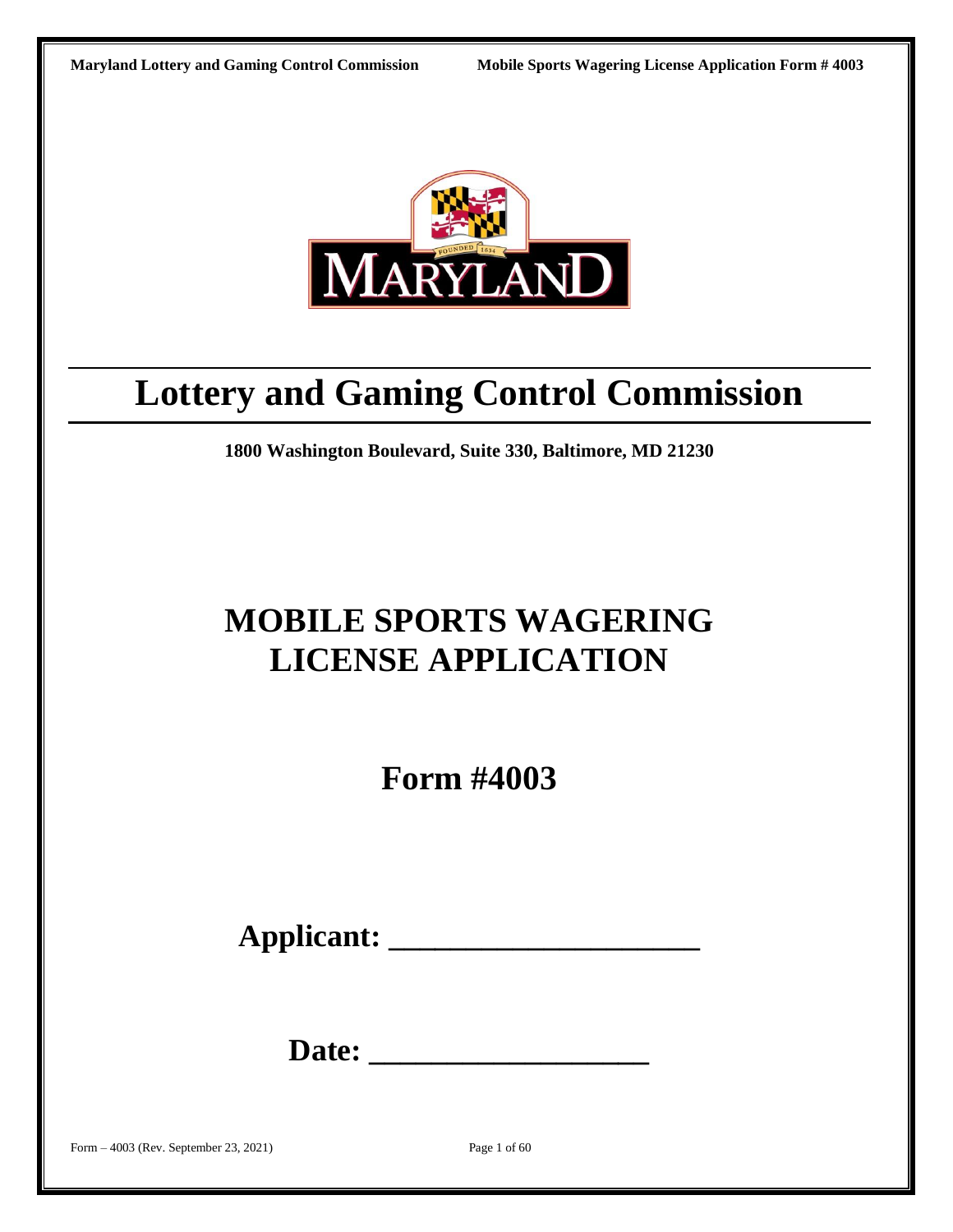## **NOTICE**

Maryland's Sports Wagering Law is long and complex. It is located in State Government Article, Title 9, Subtitle 1E, Annotated Code of Maryland ("SG"). The regulations promulgated by the Maryland Lottery and Gaming Control Commission ("Commission") are found in Code of Maryland Regulations ("COMAR") 36.10. Collectively, SG § 9-1E *et seq.* and COMAR 36.10 are referred herein as the "Sports Wagering Law". In addition to the Sports Wagering Law, other relevant authority for the Sports Wagering Law is found in SG § 9-1A *et seq.* and COMAR 36.03, collectively referred to as the "Gaming Law".

The cites referenced within this application are for explanatory purposes only, are subject to change, may be different from what is provided, and should not be relied upon. You are expected to be familiar with the current Sports Wagering Law and Gaming Law; updates and information may be found at https://www.mdgaming.com/.

The holder of a Mobile Sports Wagering License is required to conduct and operate sports wagering in Maryland in conformance with Maryland's Sports Wagering Law. The Commission will monitor the activities of a Mobile Sports Wagering Licensee using technology, remote surveillance, and other similar measures.

Failure or refusal to adhere to Sports Wagering Law may result in the Commission imposing sanctions and/or penalties, to include, but not limited to, the placing of conditions on the license; suspension or revocation of the license; reprimand; and/or fines, and may result in criminal and/or civil charges being filed against the license holder.

## **ELIBIGILITY**

 An Applicant for a Mobile Sports Wagering License must establish by clear and convincing evidence that the Applicant is qualified for licensure, and must not be subject to any grounds for mandatory disqualification from license eligibility. Annotated Code of Maryland, State Gov't Article ("SG") § 9-1E-07(e)(1); Code of Maryland Regulations ("COMAR") 36.10.03.

Only the holder of a Mobile Sports Wagering License awarded by the Sports Wagering Application Review Commission and issued by the Commission is authorized to conduct, offer, and operate online sports wagering. SG § 9-1E-10(a)(1); COMAR 36.10.05.

### **Special Notes:**

1) Pursuant to SG § 9-1E-10(a)(1)(ii) and COMAR 36.10.06, the Mobile Sports Wagering Licensee may contract with an Online Sports Wagering Operator who may operate or offer online sports wagering on behalf of the Mobile Sports Wagering Licensee.

A person seeking an Online Sports Wagering Operator License must submit an Online Sports Wagering Operator License Application, Form 4004.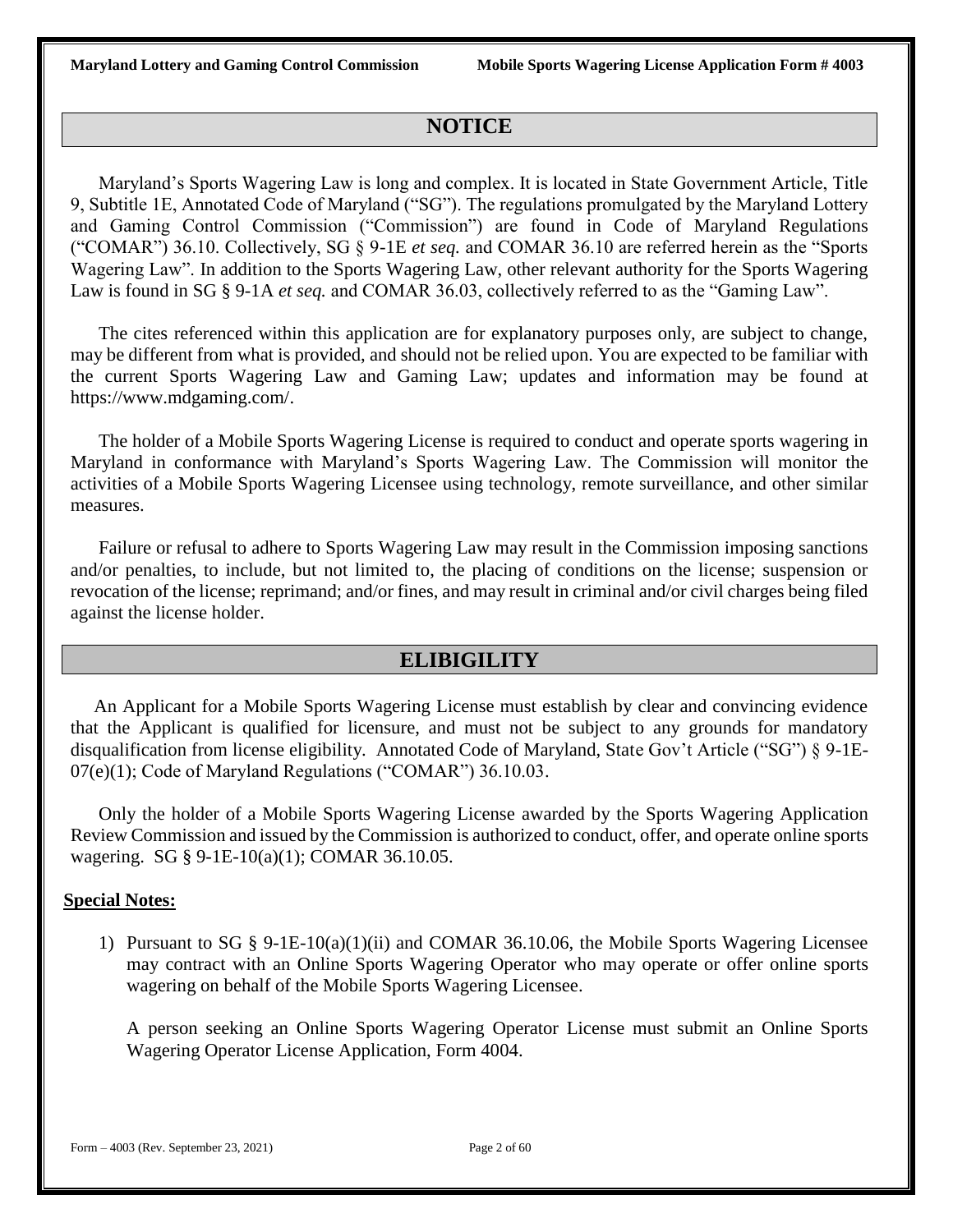2) A Mobile Sports Wagering Licensee may only have one Mobile Sports Wagering License and may enter into a contract with only one Online Sports Wagering Operator at a time. SG §9-1E-10; COMAR 36.10.05.

## **FEES AND COSTS**

### **License fee**:

\$500,000 for a Mobile Sports Wagering License.

A sports wagering license holder may not begin accepting wagers on sporting events until the application fee is paid in full and the Applicant reimburses the Commission for expenses related to performing all required background investigations.

### **Background investigation costs**:

A \$2,000 Background Investigation Deposit is required at the time an Applicant files a Mobile Sports Wagering license application. If the Commission exhausts the deposit prior to completion of the background investigation, the Applicant will be billed for any additional investigative costs incurred by the Commission. Conversely, the Applicant will be refunded any unused portion of this fee once the investigation concludes. All fees must be paid in full before a license may be issued. SG § 9-1E-06(d)(1).

## **TERM OF LICENSE, RENEWAL OF A LICENSE**

### **Term**:

A Maryland Mobile Sports Wagering License is valid for **five years**.

### **Renewal process**:

The Commission may renew the Mobile Sports Wagering License, if the licensee:

- a. Submits an application for renewal to the Commission at least 9 months before the licensee's license expires, but not more than 12 months before the licensee's license expires (COMAR 36.10.05);
- b. Continues to comply with all licensing requirements and establishes by clear and convincing evidence, that they meet applicable license qualification requirements (COMAR 36.10.05);
- c. Submits to a background investigation (COMAR 36.10.05);
- d. Reimburses the Commission for all costs associated with the background investigation (COMAR 36.10.03); and
- e. Pays license renewal fees and costs. The license renewal fee is equal to 1% of the licensee's average annual proceeds from sports wagering for the preceding three (3) year period, less any proceeds remitted by the license holder in accordance with SG § 9-1E-12. See SG § 9-1E-06(c)(3).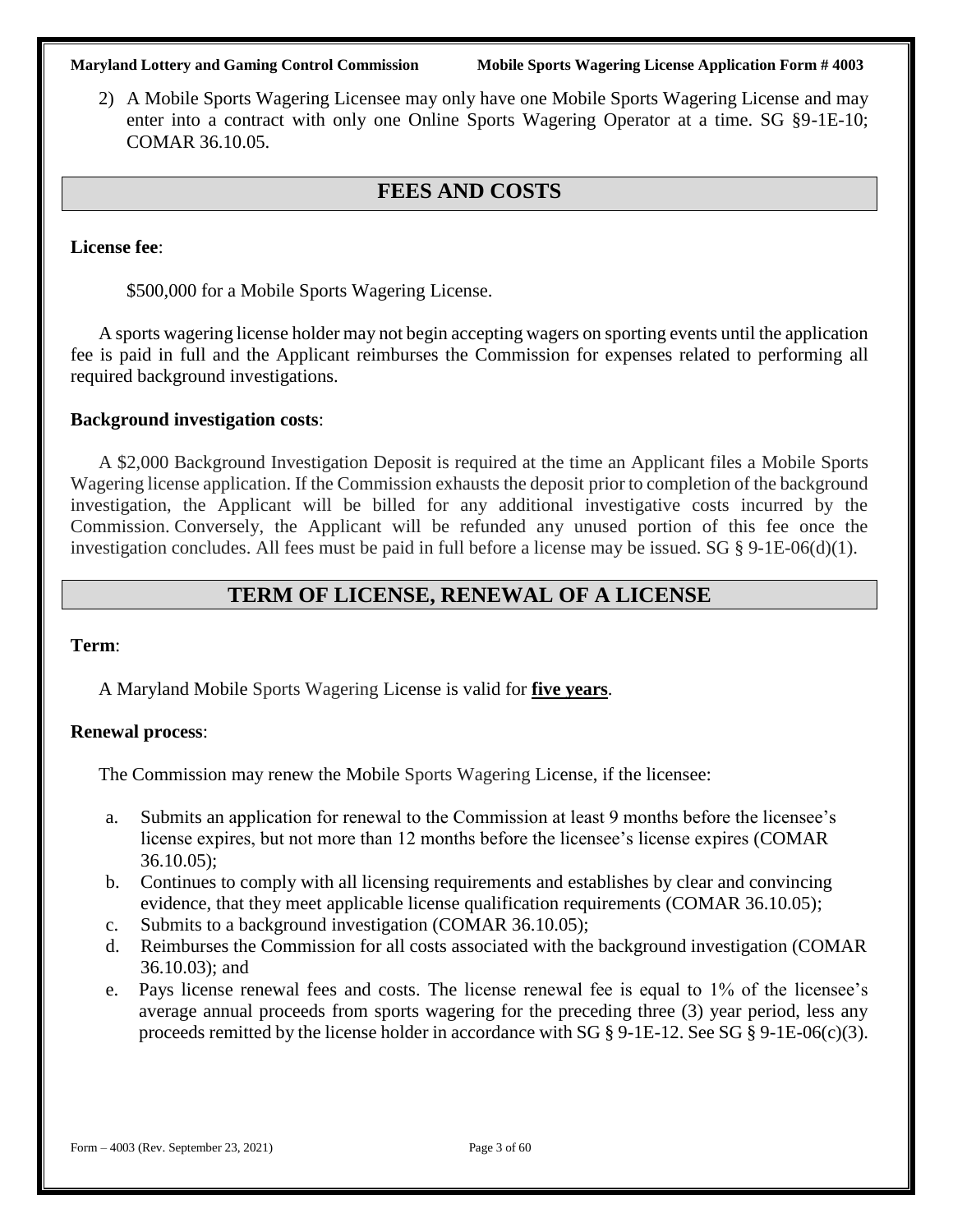## **REMITTANCE OF FEES AND COSTS**

### **Notice Regarding Required Fees**:

Pursuant to SG §9-1E-06 and COMAR 36.10.02, an Applicant is required by Maryland gaming laws to submit a payment to the Commission for the application and licensing fees *at the time the application is submitted to the Commission*. If an Applicant fails to submit the required payment, the Commission may determine that an Applicant has submitted an incomplete and inaccurate application, and may deny an application.

**Note:** License and application fees, made payable to "*Maryland Lottery and Gaming Control Agency*" are due at the time of application. These fees are **non-refundable**. SG § 9-1E-06(d)(2).

### **Payment Submission Process**:

During the Mobile Sports Wagering License application process, and during the period of licensure, if awarded and issued a license, the Maryland Lottery and Gaming Control Agency's Regulatory Licensing and Background Investigations Division will advise the Applicant of licensing requirements for the Applicant's employees. The Licensing Division will make determinations based on the position held by the employee and/or the task the employee performs. The Applicant will therefore be required to submit payments to the Commission for Principal Employee, Wagering Employee and Non-Wagering Employee application and license fees.

The Applicant shall designate or assign at least one employee who will be responsible for the licensing process, which will include the submission of payments. The Licensing Division will authorize the designated employee(s) to perform certain tasks within the 'eLicensing' system, such as uploading of documents, entering data and submitting payments to the Commission.

### **Step 1**:

When the Applicant 'batches' a license application or a group of license applications for submission to the Commission, the Applicant is required to ensure that the designated employee(s) submits a payment via option 'A' or 'B' in a timely manner, pursuant to Sports Wagering Law and Gaming Law.

A. The Applicant may submit a payment directly to the Licensing Division in the form of a:

- a. Business Check;
- b. Cashier's Check; or a
- c. Money Order (**no** personal checks).

The Business Check, Cashier's Check or Money Order must be sent to:

**Maryland Lottery and Gaming Control Agency Attn: Regulatory Licensing and Background Investigations Division 1800 Washington Boulevard, Suite 330 Baltimore, Maryland 21230**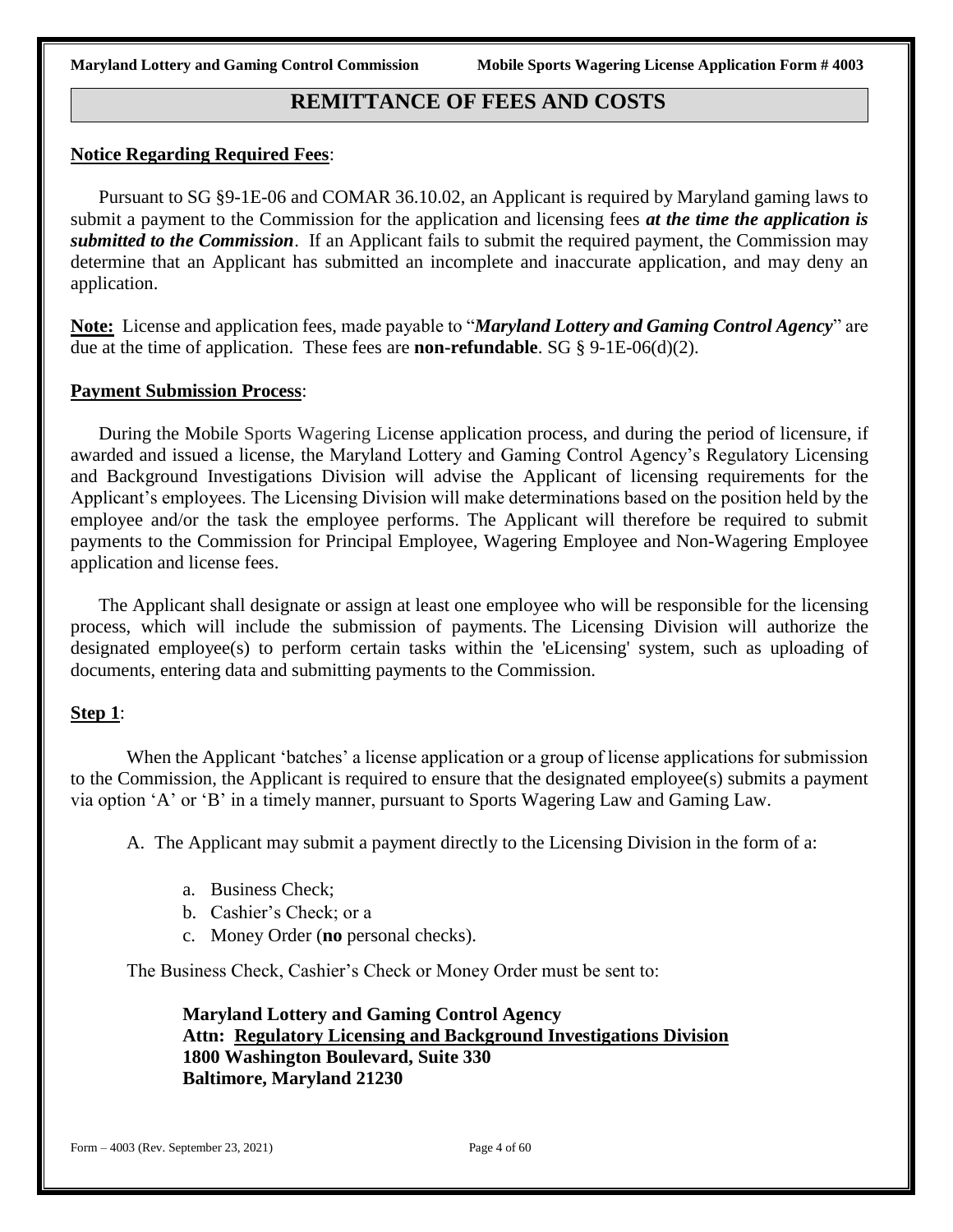B. The Applicant may submit a payment via a Wire Transfer:

| <b>Bank Name:</b>                    | Wells Fargo Bank, N.A.                         |
|--------------------------------------|------------------------------------------------|
| <b>Bank Address:</b>                 | 420 Montgomery Street, San Francisco, CA 94104 |
| <b>Account Name:</b>                 | <b>Maryland State Lottery</b>                  |
| <b>ABA Routing Number: 121000248</b> |                                                |
| <b>Swift Code:</b>                   | WFBIU6S                                        |
| <b>Account Number:</b>               | 4928823376                                     |

### **Step 2**:

The Applicant is **required** to send an email to the Licensing Division [\(gaming.services@maryland.gov\)](mailto:gaming.services@maryland.gov), entitled "Payment Notification."

The email must notify the Commission of the following:

- a. The Batch Number (or Batch Numbers if payment is being made for multiple applicants);
- b. The name of the Applicant's sports wagering company;
- c. The type of application the Applicant is submitting;
- d. If the Applicant is submitting payment for more than one application, the types and numbers of each application submitted; and
- e. The certified / bank check, money order or wire transfer number.

## **TABLE OF CONTENTS**

|                  |                                                                                                                                                                                                             | Page # |
|------------------|-------------------------------------------------------------------------------------------------------------------------------------------------------------------------------------------------------------|--------|
| <b>Section A</b> |                                                                                                                                                                                                             |        |
| <b>Section B</b> |                                                                                                                                                                                                             |        |
| <b>Section C</b> | <b>MOBILE SPORTS WAGERING LICENSE APPLICATION FORMS 9</b>                                                                                                                                                   |        |
| <b>Section D</b> |                                                                                                                                                                                                             |        |
| <b>Section E</b> |                                                                                                                                                                                                             |        |
|                  | E.1<br>E.2<br>E.3<br>E.4<br>E.5<br>E.6<br>E.7<br>E.8<br>Compensation of Directors, Partners, Officers and Directors 13<br><b>Bonus, Profit Sharing, Pension, Retirement, Deferred</b><br>E.9<br><b>E.10</b> |        |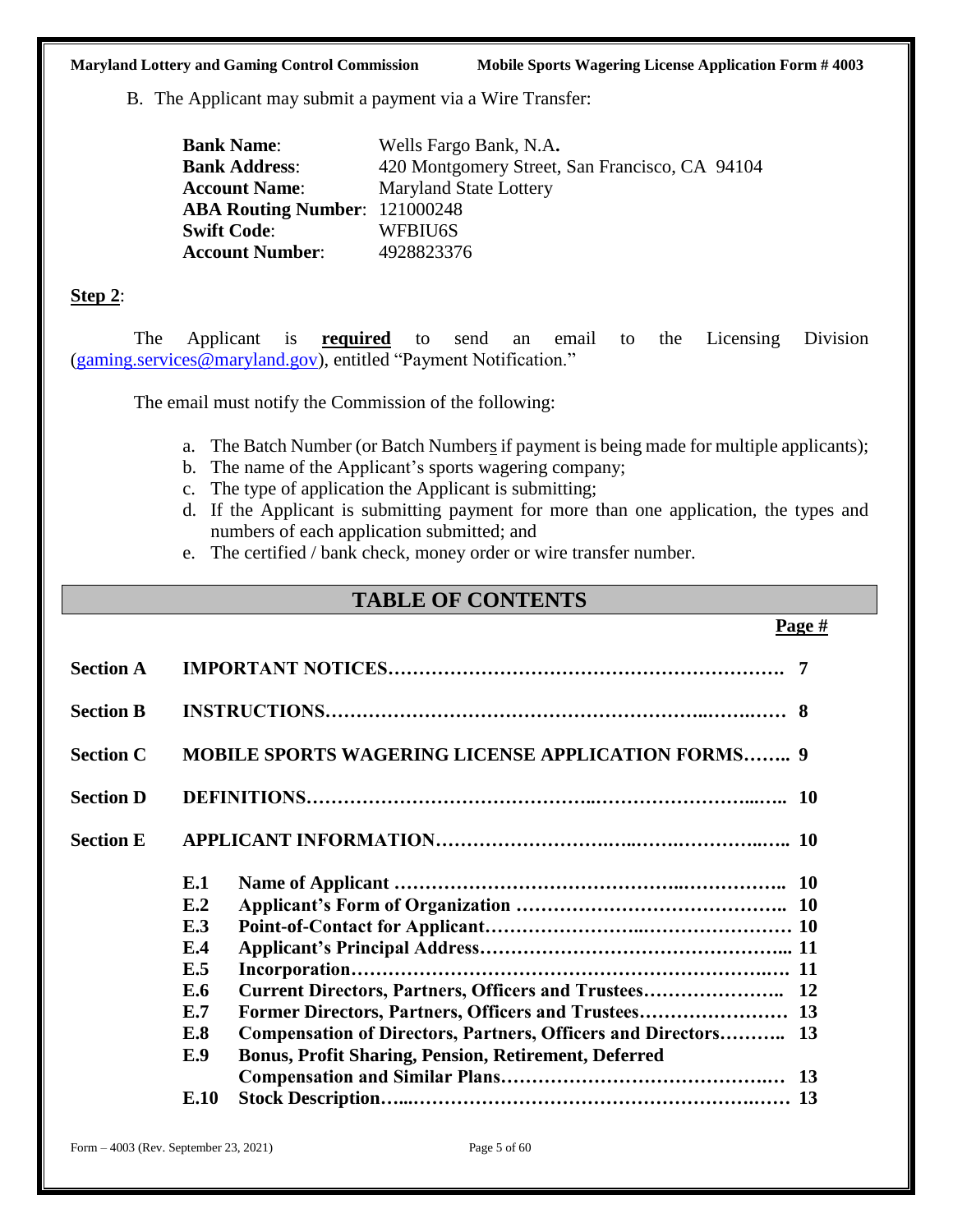|                  | E.11<br><b>Voting Shareholders/Members and Non-Voting Shareholders</b>            |  |
|------------------|-----------------------------------------------------------------------------------|--|
|                  | 14                                                                                |  |
|                  | <b>Interest of Current/Former Partners (Partnerships, LLPs, and</b><br>E.12       |  |
|                  | 14                                                                                |  |
|                  | 14<br>E.13                                                                        |  |
|                  | Holder(s) & Type of Other Indebtedness & Security Instruments 15<br>E.14          |  |
|                  | E.15                                                                              |  |
|                  | E.16                                                                              |  |
|                  | E.17                                                                              |  |
|                  | E.18                                                                              |  |
|                  | E.19                                                                              |  |
|                  | E.20                                                                              |  |
|                  | E.21                                                                              |  |
|                  | E.22                                                                              |  |
|                  | E.23<br>E.24                                                                      |  |
|                  | E.25                                                                              |  |
|                  | <b>Antitrust, Trade Regulation &amp; Securities Matters </b><br><b>18</b><br>E.26 |  |
|                  | E.27                                                                              |  |
|                  | E.28                                                                              |  |
|                  | E.29                                                                              |  |
|                  | E.30                                                                              |  |
|                  |                                                                                   |  |
| <b>Section F</b> |                                                                                   |  |
|                  |                                                                                   |  |
|                  |                                                                                   |  |
|                  | Exhibit 1(b) – Other Names in Which Applicant Has Done Business  24               |  |
|                  |                                                                                   |  |
|                  |                                                                                   |  |
|                  |                                                                                   |  |
|                  | Exhibit 1(f) - All Holding, Intermediaries, Subsidiaries, Affiliates,             |  |
|                  |                                                                                   |  |
|                  |                                                                                   |  |
|                  |                                                                                   |  |
|                  |                                                                                   |  |
|                  | Exhibit 5 - Bonus, Profit Sharing, Pension, Retirement, Deferred                  |  |
|                  |                                                                                   |  |
|                  |                                                                                   |  |
|                  |                                                                                   |  |
|                  |                                                                                   |  |
|                  |                                                                                   |  |
|                  |                                                                                   |  |
|                  |                                                                                   |  |
|                  | Exhibit 10 – Holder and Type of Other Indebtedness and                            |  |
|                  |                                                                                   |  |
|                  |                                                                                   |  |
|                  |                                                                                   |  |
|                  |                                                                                   |  |
|                  |                                                                                   |  |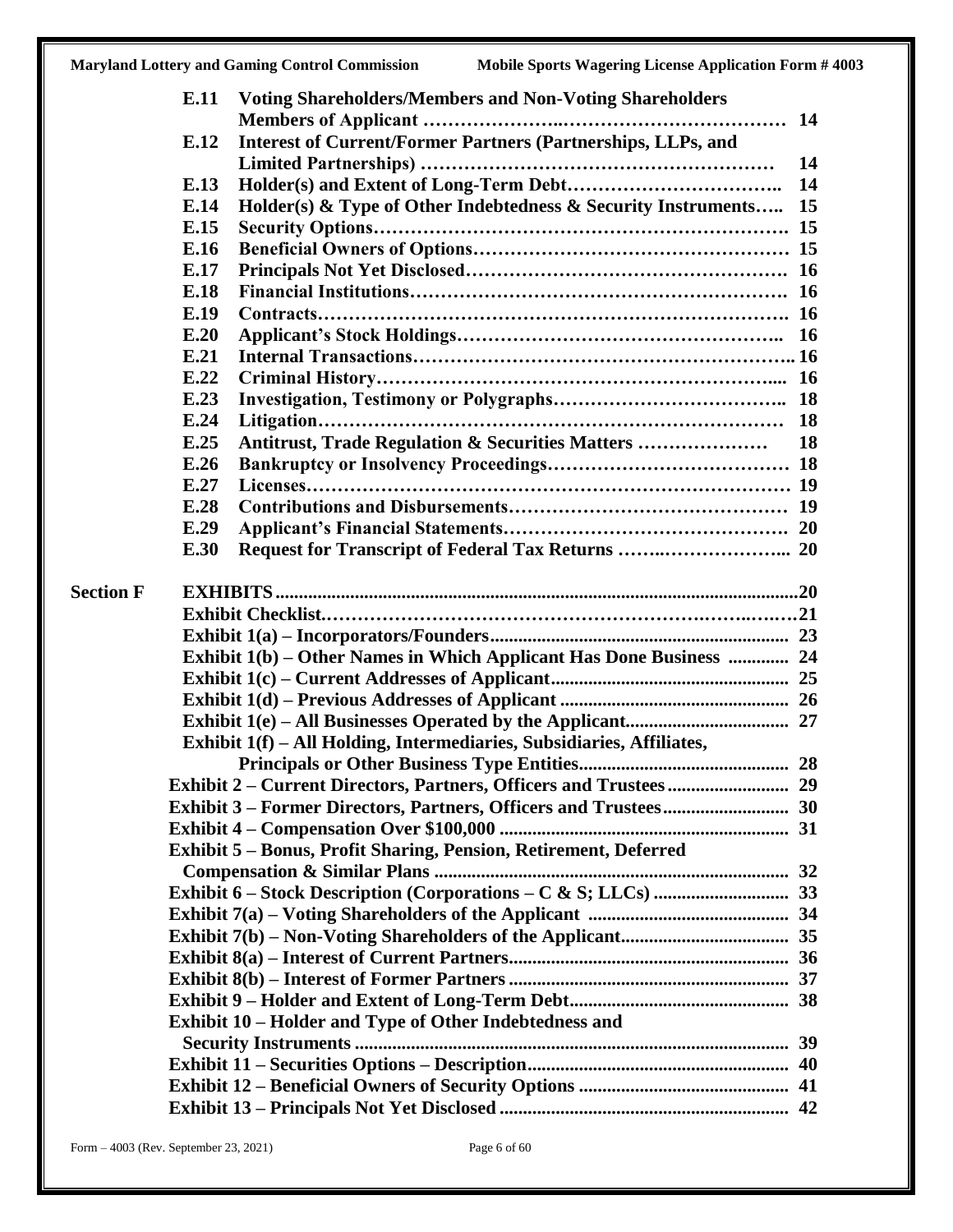| Exhibit 23 – Licenses (Sports Wagering, Casino, Bingo, Gaming,            |    |
|---------------------------------------------------------------------------|----|
|                                                                           |    |
|                                                                           |    |
|                                                                           |    |
|                                                                           |    |
| <b>Exhibit 27 - Authorization for Release of Information (Individual)</b> | 56 |
|                                                                           |    |
|                                                                           | 58 |
|                                                                           | 59 |

## **SECTION A - IMPORTANT NOTICES**

### **A.1 This form is an official document of the Commission. It may not be altered or changed, except to insert the information that is required. Any alteration or change to this document may cause this application or your license to be delayed or denied.**

- **A.2** A Maryland Mobile Sports Wagering License is a privilege. The burden of proving qualifications to receive and hold a license is at all times on the Applicant. The Applicant accepts any and all risk of adverse public notice, embarrassment, criticism, emotional distress or financial loss that may result from any action with respect to this application. The Applicant expressly waives any and all claims for damages as result thereof. Information not called for in this form or in addition to that which is provided in response to this form may be requested. The Applicant shall provide all information, documents, materials and certifications at the Applicant's expense.
- **A.3** You **must** make accurate statements and include all material facts. Any misrepresentations, failure to provide any requested information, or failure to meet any other requirement during the application process or throughout the entire term of any license subsequently issued by the Commission, as set forth in the Sports Wagering Law or Gaming Law, may result in the denial of the application or revocation of any license issued, and may subject you to civil and/or criminal penalties.
- **A.4** The total cost of the investigation conducted pursuant to this application shall be borne by the Applicant. In addition, the Applicant is responsible for the payment of all application fees required under the Sports Wagering Law and Gaming Law; the posting of a bond may be required by the Commission. The application will not be processed until the fees are submitted.
- **A.5** The Applicant is under a continuing duty to **promptly** disclose any changes in the information provided in the application, as well as, all changes to any of the materials in connection with this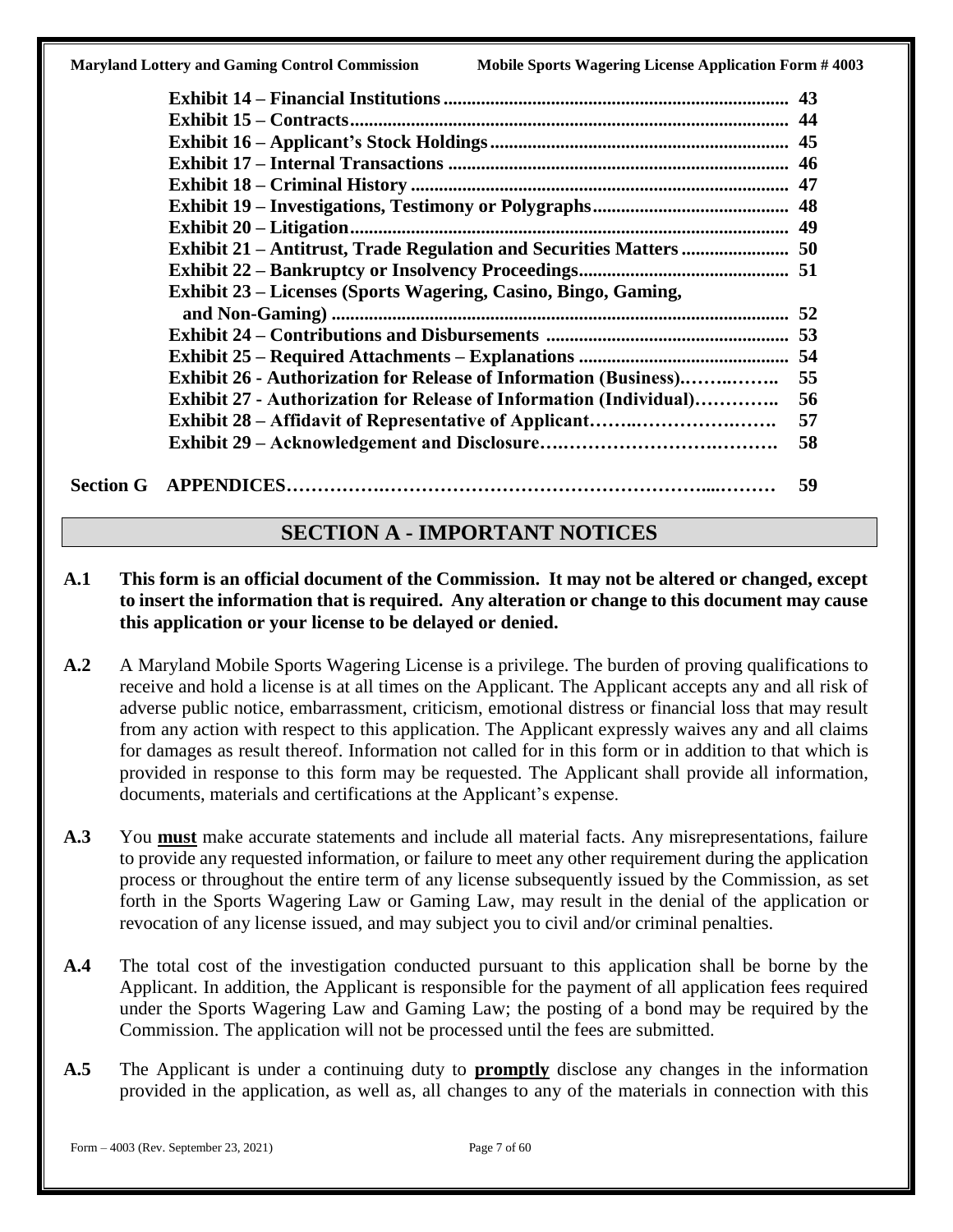Application. The duty to make such additional disclosures shall continue throughout any period of licensure.

- **A.6** The Applicant shall **promptly** provide written notification to the Commission of any corrections or changes to this application once submitted, and to any of the materials submitted in connection with this Application. The duty to notify the Commission of any changes or corrections shall continue throughout any period of licensure.
- **A.7** All notices regarding the application will be sent to the address provided by the Applicant on this form. The Applicant must immediately notify the Commission of any change of address.
- **A.8** To legally conduct business in Maryland, the Applicant **must** be registered with the Maryland State Department of Assessments and Taxation ("Maryland SDAT") and must maintain "Good Standing" status for the entire term of any license issued by the Commission. Failure to maintain compliance with Maryland SDAT regulations while conducting business in Maryland is a violation of Maryland law and may subject the Applicant to penalties or sanctions, including, but not limited to, the suspension or revocation of any license issued by the Commission.

**Note**: The Applicant's compliance with Maryland SDAT regulations **will be audited periodically**.

- **A.9** A licensee of the Commission may be required to submit to warrantless searches as stated in the Sports Wagering Law and Gaming Law.
- **A.10** All submissions with and for this application become the property of the Commission and **will not** be returned.
- **A.11** Once the application has been submitted to the Commission, the Applicant **may not** withdraw its application without the permission of the Commission.
- **A.12** The Maryland Lottery and Gaming Control Agency's Regulatory Licensing and Background Investigations Division is referred to, throughout this application, as the "Licensing Division".

## **SECTION B - INSTRUCTIONS**

These instructions are applicable to any Applicant seeking a Maryland Mobile Sports Wagering License ("license"). If a business entity that applies for a license is a subsidiary or if a business entity holding a license is to become a subsidiary, each holding company and each intermediary company with respect to the Applicant shall, as a condition of the subsidiary acquiring or retaining a license, provide all the information requested by the Commission.

- **B.1** Read each question carefully. Answer each and every question completely. **Do not leave blank spaces.**
- **B.2** Do not misstate or omit any material fact(s). All information is subject to verification. False or misleading information is grounds for the Commission to deny the application, or to suspend or revoke the license.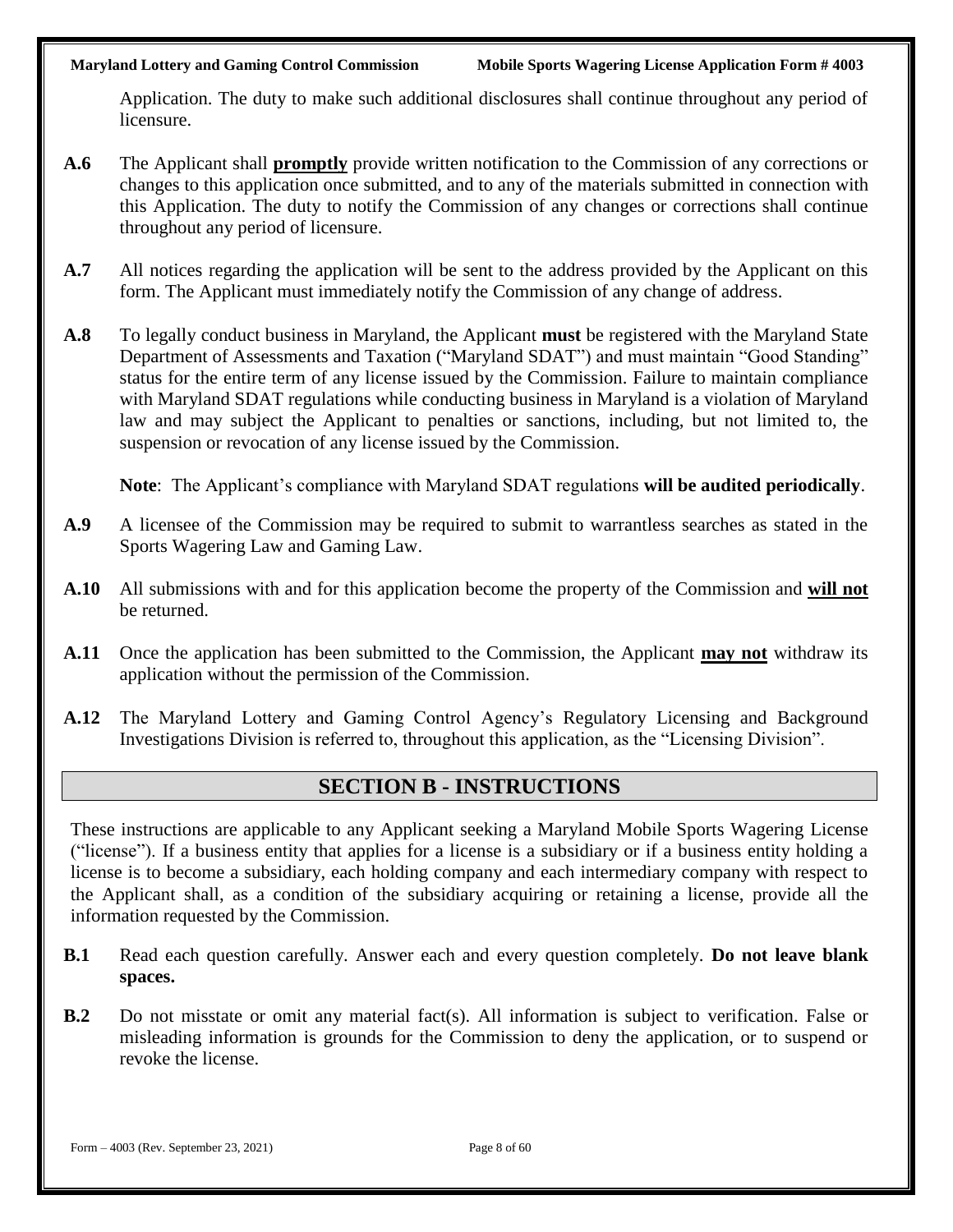**B.3** The Applicant must show proof of registration with the Maryland State Department of Assessments and Taxation ("Maryland SDAT"). Upload a .*pdf* of the Applicant's 'Good Standing' status with the Maryland SDAT (**not** a certificate from the Maryland Comptroller's Office) into the 'eLicensing' system.

The Applicant may print and submit a copy of the 'General Information' page that displays the status (found on [https://egov.maryland.gov/BusinessExpress/EntitySearch/Search\)](https://egov.maryland.gov/BusinessExpress/EntitySearch/Search). The Applicant will not need to click on the *>>Order Certificate of Status*, (unless one is needed one for the Applicant's corporate records). The \$20 copy of the certificate from Maryland SDAT **is not needed** for this application process.

**B.4** An Applicant should clearly identify those portions of its application that it deems to be confidential, proprietary commercial information, trade secrets, or confidential financial information of the applicant or an individual associated with the Applicant and provide justification of why such materials may not be disclosed by the Commission pursuant to a request made under the Public Information Act ("PIA"), Title 4, Subtitle 3, General Provisions Article, Annotated Code of Maryland ("GP"). An Applicant's blanket statement that its entire application is "confidential" is unacceptable. Confidential information supplied by the Applicant shall be used in the ordinary course of processing an application and evaluating the qualifications of an Applicant.

Applications may be subject to partial disclosure pursuant to a request under the PIA. When the Commission receives a PIA request, Staff will collect and review all records that are responsive to the request. The Commission will notify an Applicant of a request made under the PIA and will consider the Applicant's views as to whether the requested information is exempt from disclosure under the PIA. The Commission will make a determination as to whether the information may be disclosed.

- **B.5** The Commission may request additional financial and other information as needed.
- **B.6** The license and application fees described in the "Fees and Costs" section of this Application and authorized by COMAR are non-refundable. SG § 9-1E-06(d)(2). Additional costs and expenses may be incurred by the Commission in its investigation of the Applicant. Background investigation costs will be assessed by the Commission and shall be reimbursed to the Commission either through a deposit or promptly upon the Applicant's receipt of an invoice. . **The Commission cannot issue a license until all fees are paid.**

## **SECTION C – MOBILE SPORTS WAGERING LICENSE APPLICATION FORMS**

The forms and electronic submissions of applications related to a Mobile Sports Wagering License are as follows:

## **C.1 Mobile Sports Wagering Application and Disclosure Information (Form 4003)**

**C.2 Principal Employee License Application (Form 1004)** - An individual who is a Principal of an Applicant for a Mobile Sports Wagering License, **must** submit a Principal Employee License Application to the Commission. Principal Employee License Applications are submitted **electronically** to the Commission via the 'e-Licensing' system. Paper applications for Sports Wagering Principal Employee Licenses will not be accepted by the Commission.

Form – 4003 (Rev. September 23, 2021) Page 9 of 60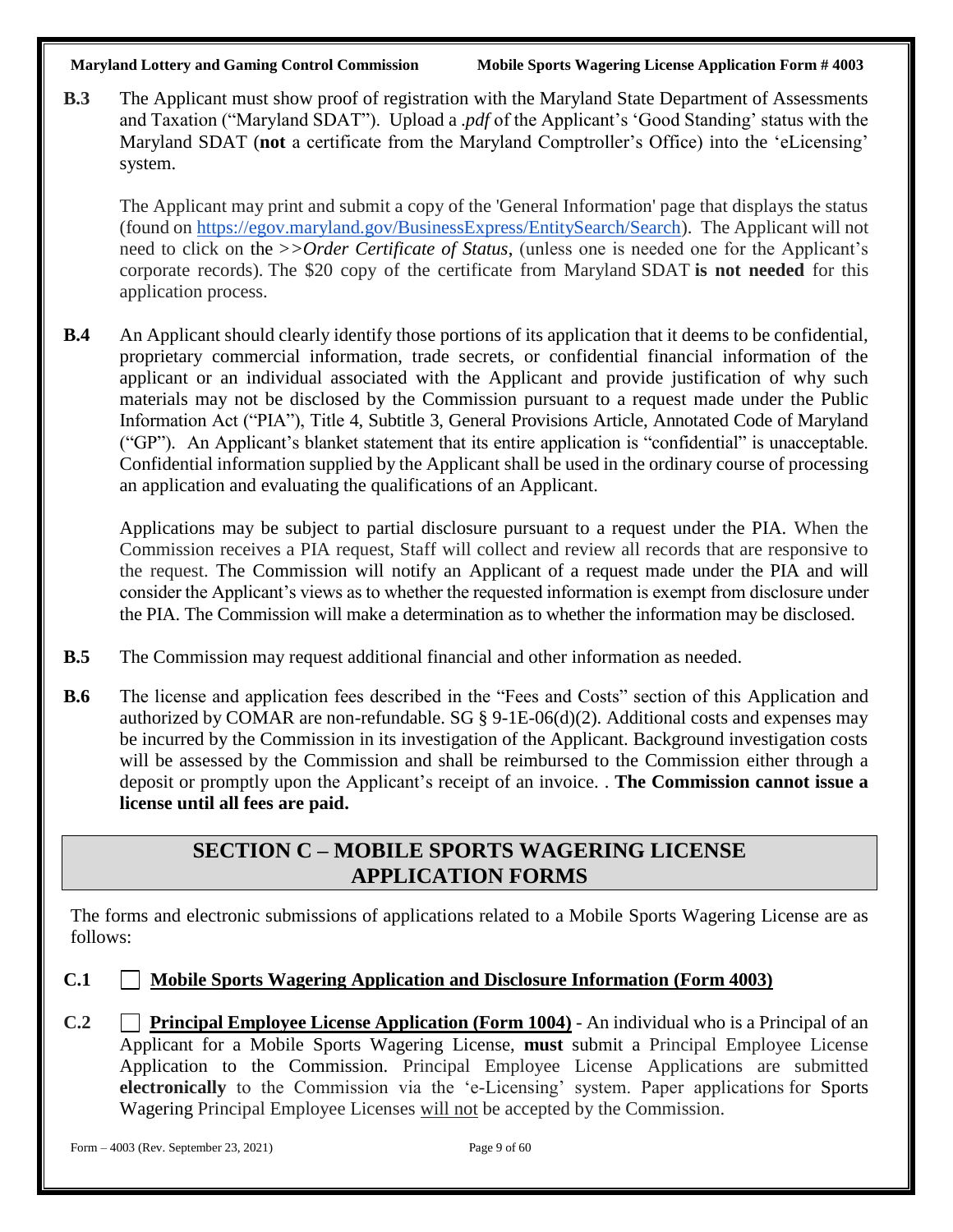**Note**: The Applicant is required to designate an individual to administer the submission of Principal Employee License Applications for the Applicant. The designated 'eLicensing' Administrator will be required to contact the Licensing Division [\(gaming.services@maryland.gov\)](mailto:gaming.services@maryland.gov) as soon as possible to allow sufficient time for the Licensing Division staff to provide comprehensive instructions prior to starting the process.

- **C.3 Sports Wagering Principal Entity Disclosure Form (Form 4006)** A person meeting the definition of a principal entity under COMAR 36.03.01.02. Sports Wagering Principal Entity Disclosures are submitted to the Commission **electronically** via the 'eLicensing' system. Paper applications for Sports Wagering Principal Entity Disclosures will not be accepted by the Commission.
- **C.4 Sports Wagering Institutional Investor Waiver Application (Form 4007)** A person meeting the definition of an institutional investor under COMAR 36.10.01.02 may submit a Sports Wagering Institutional Investor Waiver Application Form #4007 instead of a Sports Wagering Principal Entity Disclosure Form (Form #4006). Sports Wagering Institutional Investor Waiver Applications are submitted to the Commission **electronically** via the 'eLicensing' system. Paper applications for Sports Wagering Institutional Investor Waiver Applications will not be accepted by the Commission.

## **SECTION D - DEFINITIONS**

Refer to the list of Definitions in the Sports Wagering Law in COMAR 36.10.01, which are applicable to all sports wagering applications. Additional resources for gaming applications; instant bingo license applications; and sports wagering license applications are available on the Maryland Lottery and Gaming Control Agency's website: [https://www.mdgaming.com/licensing/.](https://www.mdgaming.com/licensing/)

## **SECTION E - APPLICANT INFORMATION**

## **E.1 NAME OF APPLICANT \***

\* As it is written on the Articles of Incorporation, By-Laws, Charter, partnership agreement or other official documents filed with a State or Federal Government.

Doing Business As (D/B/A) or Trade Name(s):

## **E.2 APPLICANT'S FORM OF ORGANIZATION**

□ Sole Proprietorship □ Partnership □ Limited Partnership □ C-Corporation□ Limited Liability Company

| $\Box$ S-Corporation | $\Box$ Trust | $\Box$ Other (Describe) |
|----------------------|--------------|-------------------------|

| E.3           | POINT-OF-CONTACT FOR APPLICANT |                  |  |
|---------------|--------------------------------|------------------|--|
| Name          |                                | Title / Position |  |
| Email Address | Telephone Number               | Fax Number       |  |
|               |                                |                  |  |

Form – 4003 (Rev. September 23, 2021) Page 10 of 60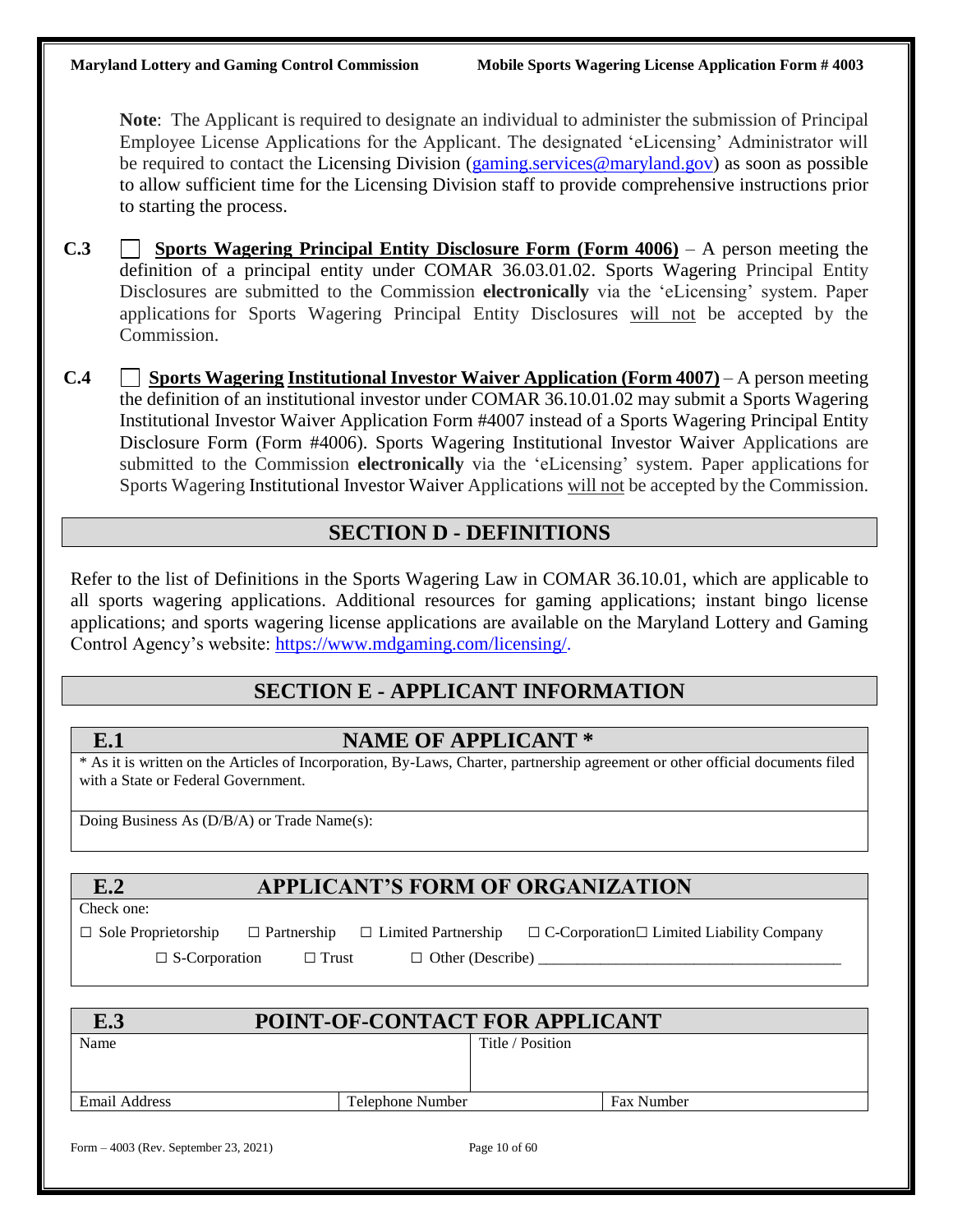Fax Number  $\rightarrow$ 

## **E.4** APPLICANT'S PRINCIPAL ADDRESS

| Address Line 1 (Street Location)          |                  |            |
|-------------------------------------------|------------------|------------|
| Address Line 2                            |                  |            |
| City                                      | <b>State</b>     | Zip Code   |
| Country                                   | Telephone Number | Fax Number |
| Mailing Address - if different from above |                  |            |
| Address Line 1                            |                  |            |
| Address Line 2                            |                  |            |
|                                           |                  |            |
| City                                      | <b>State</b>     | Zip Code   |

Country Telephone Number  $\lambda$ Web Site Address(es)

## **E.5 INCORPORATION**

**Even if you are a Sole Proprietorship, provide an answer to these questions.**

\_\_\_\_\_\_\_\_\_\_\_\_\_\_\_\_\_\_\_\_\_\_\_\_\_\_\_\_\_\_\_\_\_\_\_\_\_\_\_\_\_\_\_\_\_\_\_\_\_\_\_\_\_\_\_\_\_\_\_\_\_\_\_\_\_\_\_\_\_\_\_\_\_

\_\_\_\_\_\_\_\_\_\_\_\_\_\_\_\_\_\_\_\_\_\_\_\_\_\_\_\_\_\_\_\_\_\_\_\_\_\_\_\_\_\_\_\_\_\_\_\_\_\_\_\_\_\_\_\_\_\_\_\_\_\_\_\_\_\_\_\_\_\_\_\_\_

### a. **APPLICANT'S INCORPORATION DOCUMENTS**

1) Business name as it appears on formation documents:

2) Place of Incorporation or other type of formation:

3) Date of formation:

### b. **INCORPORATORS / FOUNDERS**

Use **Exhibit 1(a)** to provide the Applicant's Incorporators/Founders. **Note**: Even if you are a Sole Proprietorship, provide applicable information on the Exhibit.

### c. **MARYLAND STATE DEPARTMENT OF ASSESSMENTS AND TAXATION, (Maryland SDAT), COMPLIANCE**

1) Is the Applicant registered with Maryland SDAT to do business in Maryland:  $\Box$  Yes  $\Box$  No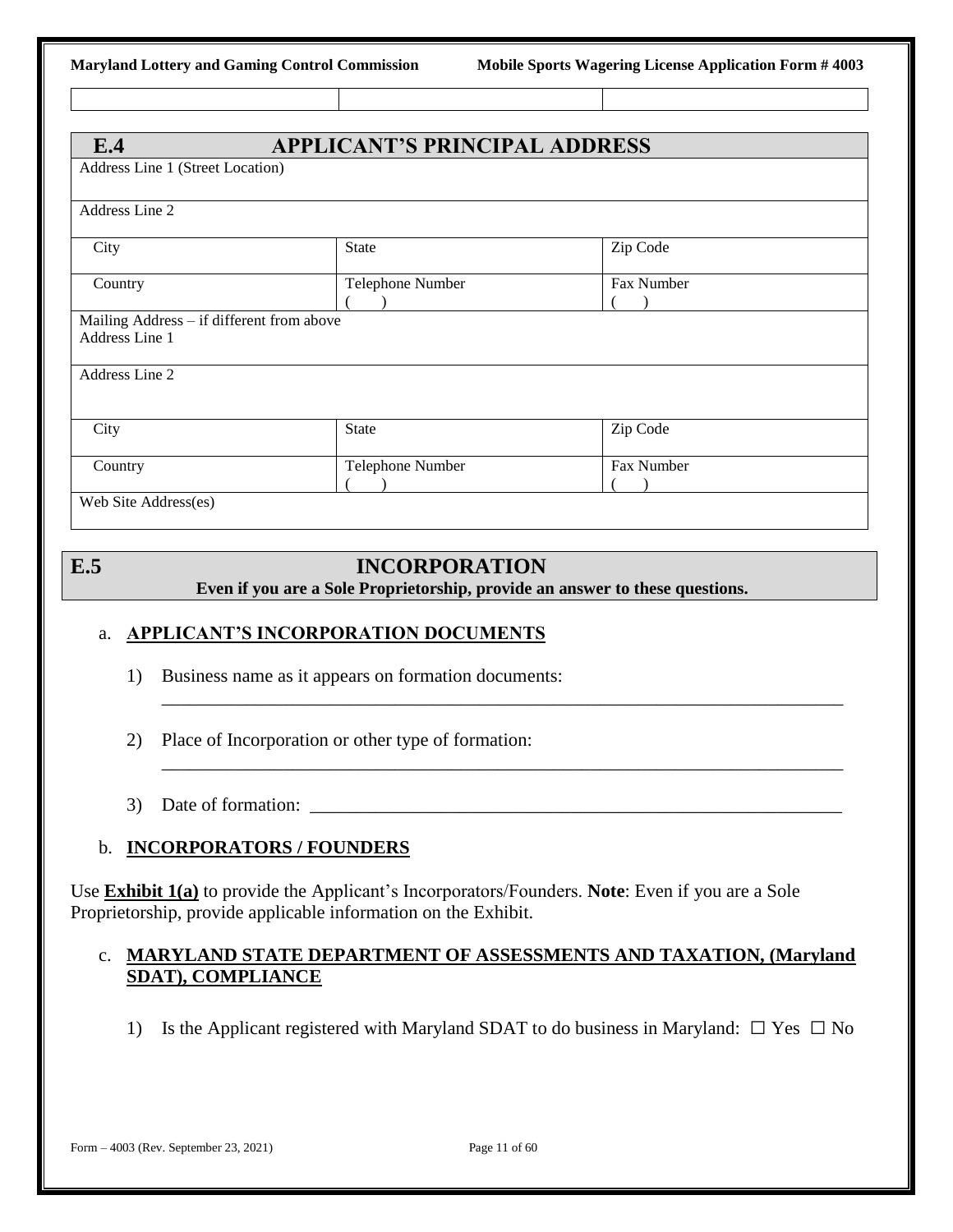- 2) If "No," you are **PROHIBITED from conducting business in Maryland** and you **MAY NOT** apply for a Mobile Sports Wagering License until you are registered with Maryland SDAT to do business in Maryland.
- 2) If "Yes," provide the Maryland SDAT Department ID number:

**IMPORTANT:** To legally conduct business in Maryland, a company **must** be registered with the Maryland State Department of Assessments and Taxation (Maryland SDAT). Submit a .*pdf* of the Applicant's "Good Standing" status with the Maryland SDAT, **not** a certificate from the Maryland Comptroller's Office. Upload the "Good Standing" .*pdf* from Maryland SDAT into the 'eLicensing' system on the Applicant Case Checklist Item page, see Instruction B.3 for additional information.

## d. **OTHER NAMES IN WHICH APPLICANT HAS DONE BUSINESS**

Use **Exhibit 1(b)** to list all other names in which the Applicant has done business and give the approximate time periods during which these names were being used. **Note**: Even if you are a Sole Proprietorship, provide applicable information on the Exhibit.

## e. **CURRENT ADDRESSES OF APPLICANT**

Use **Exhibit 1(c)** to provide all the current addresses of the Applicant and all current addresses from which the Applicant is doing business. **Note**: Even if you are a Sole Proprietorship, provide applicable information on the Exhibit.

## f. **PREVIOUS ADDRESSES OF APPLICANT**

Use **Exhibit 1(d)** to provide all addresses, other than those listed in **Exhibit 1(c)**, which Applicant has used or from which it was conducting business during the last ten (10) year period, and list the approximate dates during which said addresses were held. **Note**: Even if you are a Sole Proprietorship, provide applicable information on the Exhibit.

## g. **ALL BUSINESSES OPERATED BY THE APPLICANT**

Use **Exhibit 1(e)** to provide a description of all businesses presently operated or intended to be operated by the Applicant and all businesses operated by the Applicant in the past ten (10) years.

## h. **ALL HOLDING, INTERMEDIARIES, SUBSIDIARIES, AFFILIATES, PRINCIPALS, OR OTHER BUSINESS TYPE ENTITIES**

Use **Exhibit 1(f)** to list the names, all addresses used in the last ten (10) years, the form of organization and a description of the nature of the business by all holding, intermediary, subsidiary, affiliate, principal, and any other similar business entity of the Applicant. Do not provide those already listed in **Exhibit 1(e)**.

## **E.6 CURRENT DIRECTORS, PARTNERS, OFFICERS AND TRUSTEES**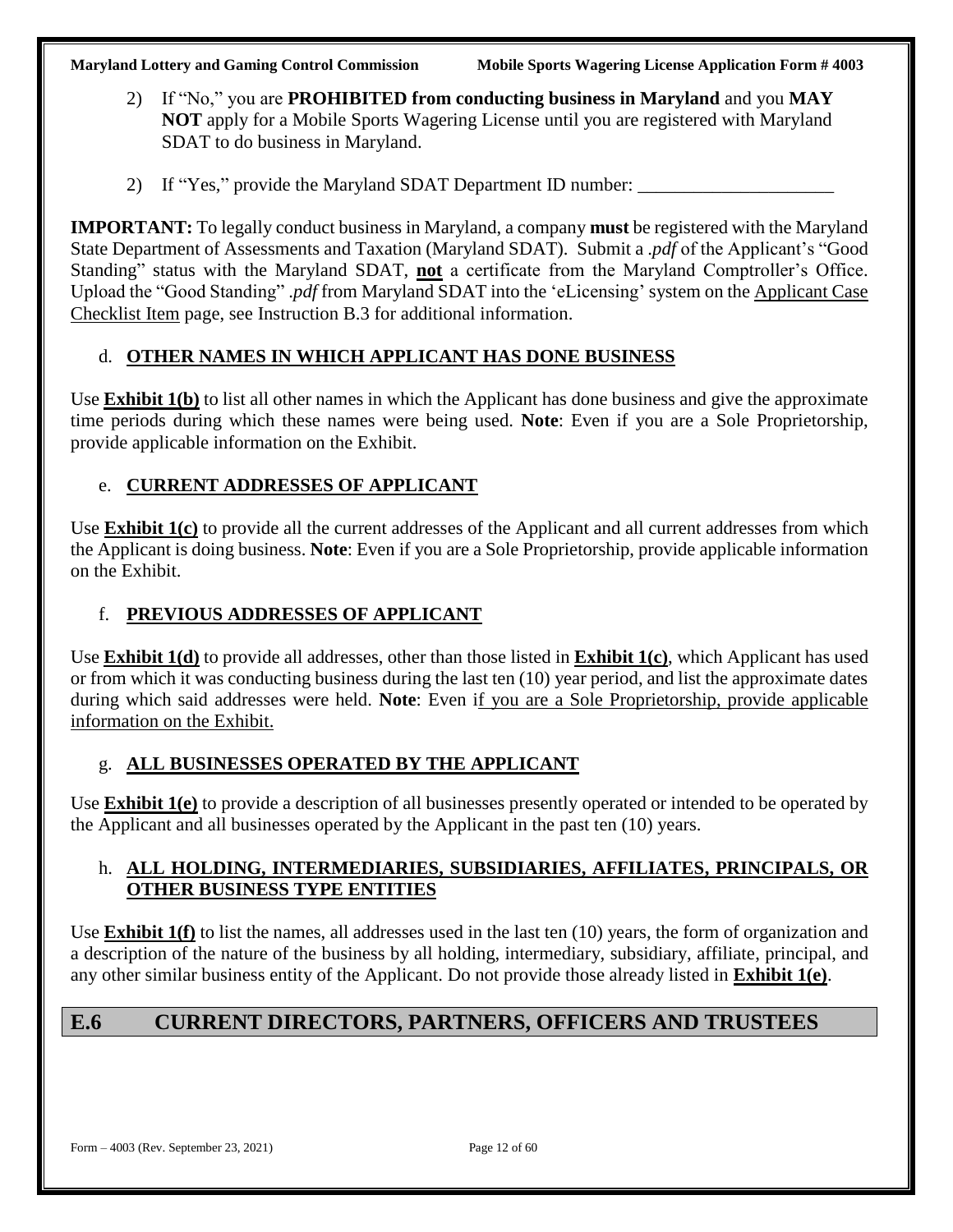Use **Exhibit 2** to provide information about each Director, Partner, Officer and Trustee of the Applicant. Include any Grantor or Beneficiary of a Trust who is required to be licensed as a Principal as defined in COMAR 36.10.01.

### **IMPORTANT**:

As part of this application, each Director, Partner, Officer and Trustee of the Applicant **must** complete and submit a Principal Employee Application. Principal Employee License applications are submitted to the Commission **electronically** via the 'eLicensing' system. Paper applications for Principal Employee Licenses will not be accepted by the Commission.

## **E.7 FORMER DIRECTORS, PARTNERS, OFFICERS AND TRUSTEES**

Use **Exhibit 3** to provide the following information for all Directors, Partners, Officers and Trustees of the Applicant who are no longer actively involved with the Applicant, but held the position in the last ten (10) years. Include any Grantor or Beneficiary of a Trust who is required to be licensed as a Principal as defined in COMAR 36.10.01.

## **E.8 COMPENSATION OF DIRECTORS, PARTNERS, OFFICERS & TRUSTEES**

- a. Use **Exhibit 2** to provide information regarding the amount of total compensation earned/received during the **last** calendar year and the amount to be earned during the **present** calendar year by **each** Director, Partner, Officer and Trustee of the Applicant. Compensation includes, but is not limited to, salary, wages, commissions, fees, stock options, bonuses or other benefits.
- b. Use **Exhibit 4** to provide the information for **all employees** who earn **over \$100,000** in annual compensation from the applicant. Do not include those listed in **Exhibit 2**. Compensation includes, but is not limited to, salary, wages, commissions, fees, stock options, bonuses or other benefits.

## **E.9 BONUS, PROFIT SHARING, PENSION, RETIREMENT, DEFERRED COMPENSATION & SIMILAR PLANS**

Use **Exhibit 5** to provide a description of all bonus, profit sharing, pension, retirement, deferred compensation and similar plans of the Applicant in existence or to be created. If the space provided in the Exhibit is insufficient to describe the plan, the Applicant may attach additional pages as necessary to describe each and every plan.

## **E.10 STOCK DESCRIPTION**

Use **Exhibit 6** to provide the nature, type, and number of authorized and issued shares. Provide the terms, conditions, rights and privileges of all classes of voting, non-voting and other stocks issued or to be issued by the Applicant or a holding, intermediary, subsidiary, affiliate, principal, and any other type of business entity of the Applicant. This should include the number of shares of each class of stock authorized or to be authorized and the number of shares of each class of stock outstanding as of the date this Application is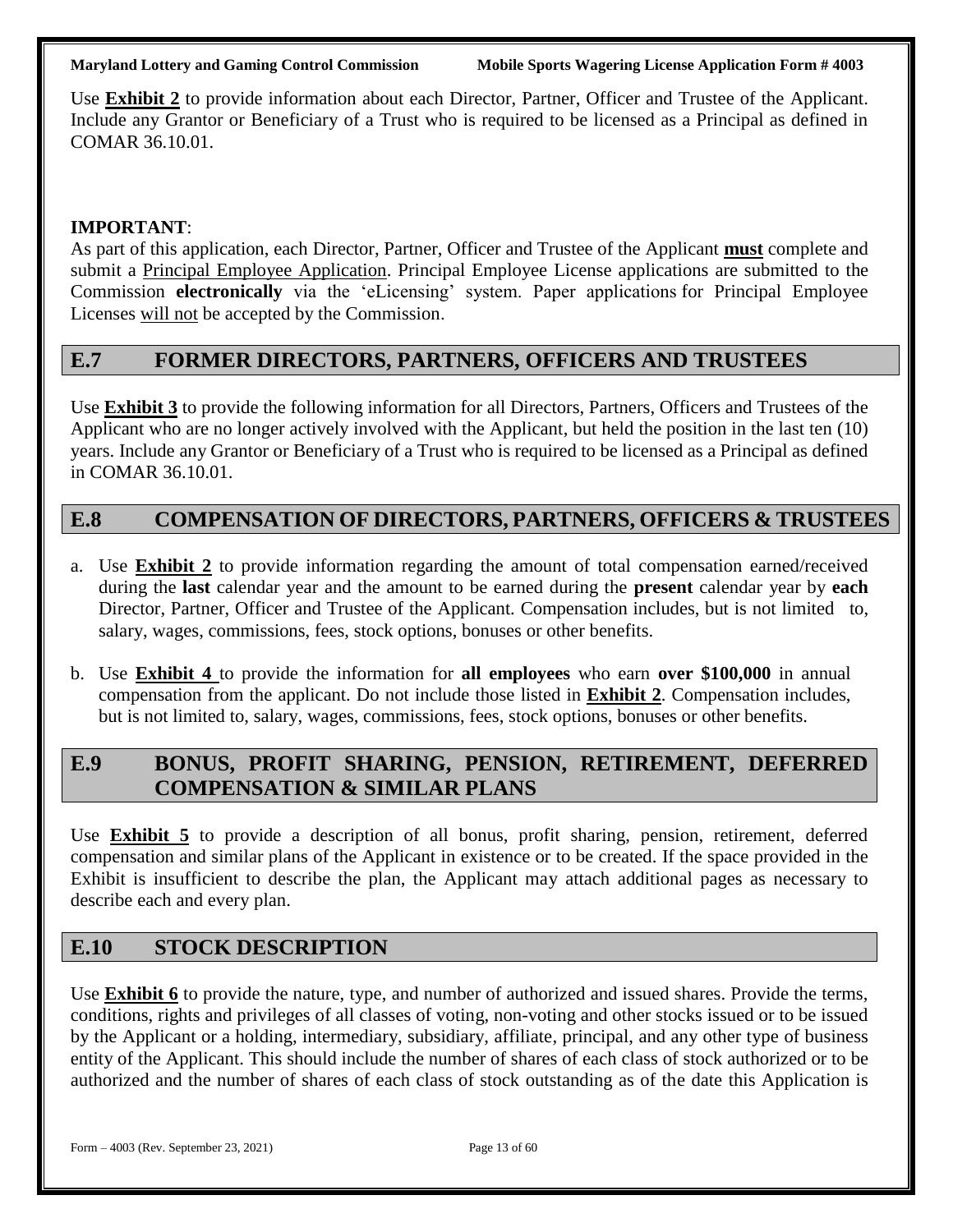submitted. If the right of holders of any class of stock may be modified by less than a majority or more of outstanding shares of the class affected, voting as a class, please state which class and briefly explain.

## **E.11 VOTING SHAREHOLDERS/ MEMBERS AND NON-VOTING SHAREHOLDERS/ MEMBERS OF APPLICANT**

Use **Exhibit 7(a)** – Voting Shareholders/ Member of Applicant and **Exhibit 7(b)** – Non-voting Shareholder/ Members of Applicant to provide information on each person or entity holding of record or having a beneficial interest of 5% or more in any voting or non-voting stock issued by the Applicant as of the date of submitting this Application.

### **IMPORTANT**:

- a. As part of this Application, each individual, person or entity holding or having a beneficial interest of 5% or more in the voting or non-voting stock of the Applicant **must** complete and submit a Principal Employee License Application or Sports Wagering Principal Entity Disclosure Form. Principal Employee License applications and Sports Wagering Principal Entity Disclosure forms are submitted to the Commission **electronically** via the 'eLicensing' system. Paper applications for a Principal Employee License and Sports Wagering Principal Entity Disclosure will not be accepted by the Commission.
- b. This requirement includes non-public holding entities.

## **E.12 INTEREST OF CURRENT/ FORMER PARTNERS (PARTNERSHIPS, LLPs AND LIMITED PARTNERSHIPS)**

Use **Exhibit 8(a)** to list all of the Applicant's current partners and **Exhibit 8(b)** for former partners. The information provided should include the type of partnership, the percentage of ownership of each partner, the date the partner entered the partnership, the description of the partner's participation in the business, and circumstances for leaving the partnership, for former partners. Only include information concerning former partners who left the partnership in the last ten (10) years.

List and identify all current partners in **Exhibit 8(a)** and then list and identify all former partners who left the partnership in the last ten (10) years in **Exhibit 8(b)**.

### **IMPORTANT**:

As part of this Application, each current Partner of the Applicant **must** complete and submit a Principal Employee License Application. Principal Employee License applications are submitted to the Commission **electronically** via the 'eLicensing' system. Paper applications for Principal Employee Licenses will not be accepted by the Commission.

## **E.13 HOLDER(S) AND EXTENT OF LONG-TERM DEBT**

Form – 4003 (Rev. September 23, 2021) Page 14 of 60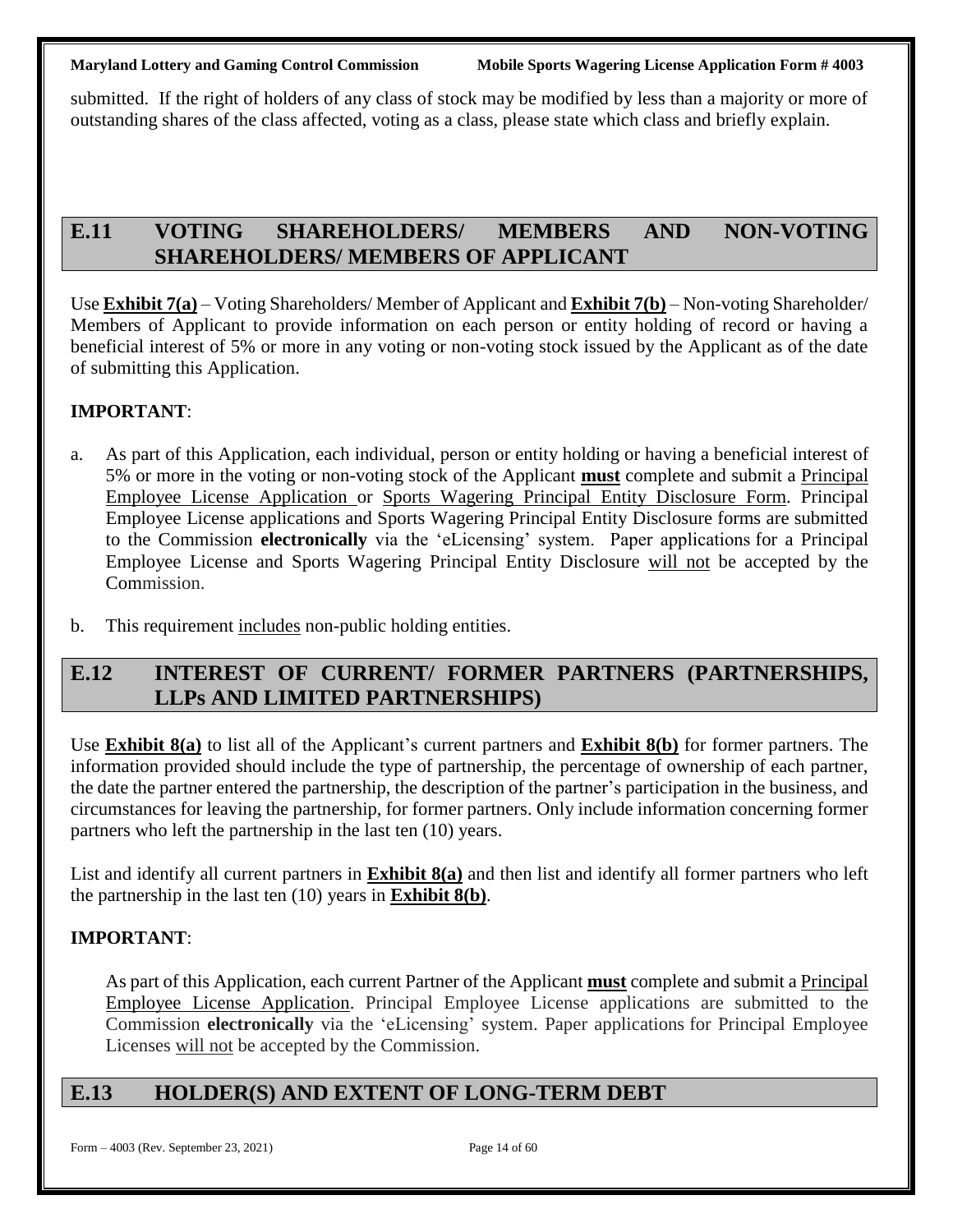Use **Exhibit 9** to list the holder(s) and to describe the nature, type, terms, covenants, conditions, and priorities of all outstanding bonds, loans, mortgages, trusts, deeds, notes, debentures or other forms of indebtedness issued or executed (including loans made by shareholders), or to be issued or executed, by the Applicant or for the Applicant and the holding, intermediary, subsidiary, affiliate, principal, and any other type of business entity of the Applicant, which mature more than one (1) year from the date of issuance or which, by their terms, are renewable for a period of more than one (1) year from the date of issuance.

### **IMPORTANT**:

As part of this Application, a Principal Employee License Application or Sports Wagering Principal Entity Disclosure Form must be submitted, if required by the Commission. Principal Employee License applications and Sports Wagering Principal Entity Disclosure forms are submitted to the Commission **electronically** via the 'eLicensing' system. Paper applications for Principal Employee Licenses and Sports Wagering Principal Entity Disclosure will not be accepted by the Commission.

## **E.14 HOLDER(S) AND TYPE OF OTHER INDEBTEDNESS AND SECURITY INSTRUMENTS**

Use **Exhibit 10** to identify the holder(s) and describe the nature, type, terms, conditions, and covenants of all outstanding loans, mortgages, trusts, deeds, pledges, lines of credit, or other evidence of indebtedness or security instruments utilized by the Applicant other than those described in **Exhibit 9** for Applicant and the holding, intermediary, subsidiary, affiliate, principal, and any other type of business entity of the Applicant.

### **IMPORTANT**:

As part of this Application, a Principal Employee License Application or Sports Wagering Principal Entity Disclosure Form must be submitted, if required by the Commission. Principal Employee License applications and Sports Wagering Principal Entity Disclosure forms are submitted to the Commission **electronically** via the 'eLicensing' system. Paper applications for Principal Employee Licenses and Sports Wagering Principal Entity Disclosure will not be accepted by the Commission.

## **E.15 SECURITY OPTIONS**

For the purpose of this application, "option" shall mean right, warrant or option to subscribe to or purchase any securities issued by the corporation.

Use **Exhibit 11** to provide a detailed description of any options existing or to be created with respect to securities issued by the Applicant, including the title and amount of securities subject to option, the year or years during which the options were or will be granted, the conditions under which the options were or will be granted, the consideration for granting the option, and the year or years during which, and the terms under which, the option became or will become, entitled to exercise the options, and when such options expire.

## **IMPORTANT**: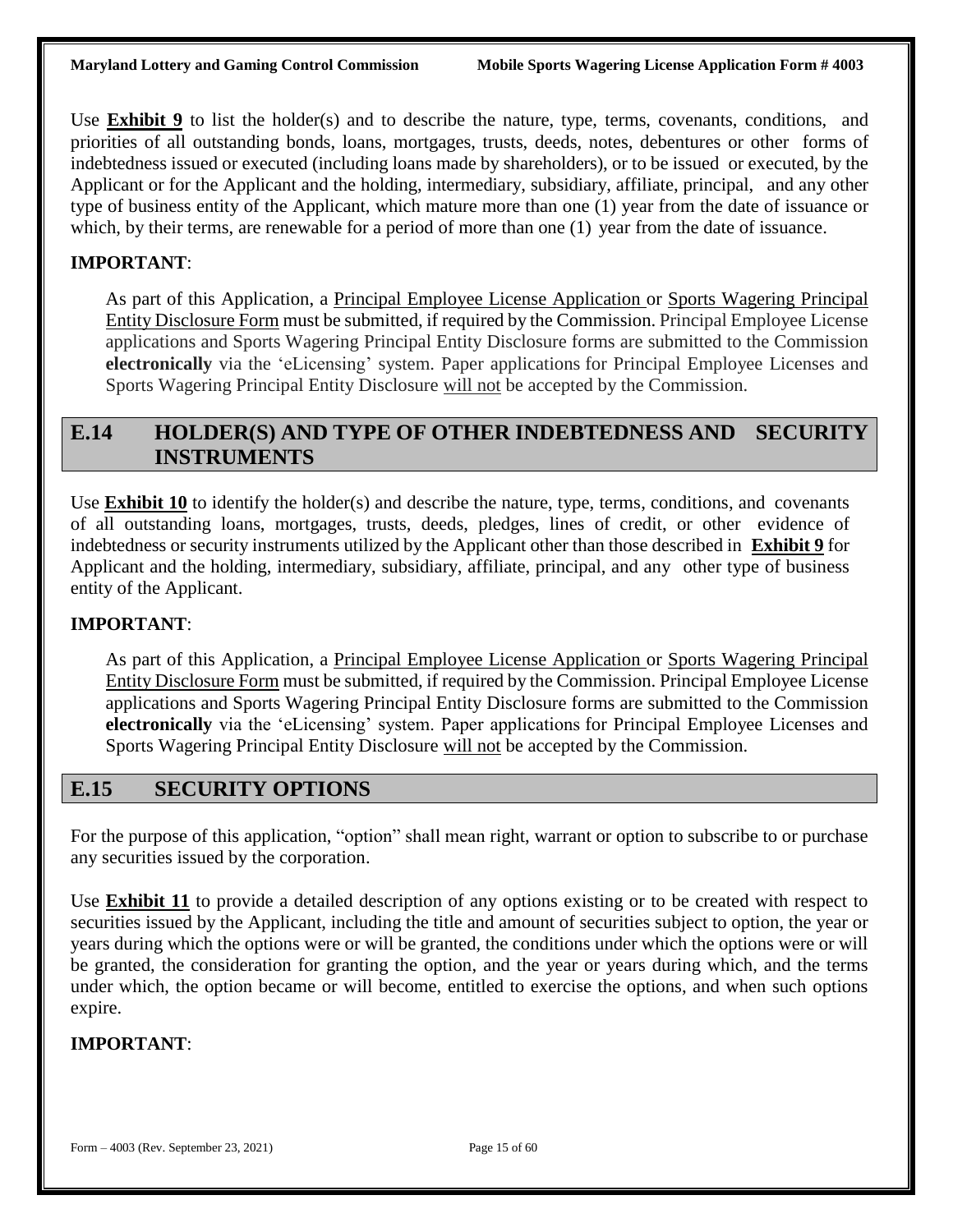Include with **Exhibit 11**, copies of any outstanding option plans or proxy statements that correspond to the requested information. The exhibit should be uploaded into 'eLicensing' on the Applicant Case Checklist Item page.

## **E.16 BENEFICIAL OWNERS OF OPTIONS**

Use **Exhibit 12** to provide information regarding all persons holding the options described in **E.15**. **E.17 PRINCIPALS NOT YET DISCLOSED** 

Use **Exhibit 13** to provide all principals not yet disclosed in this Application. Such principals shall include both individuals and entities that have a five (5%) percent direct or indirect ownership interest in the Applicant or licensee.

## **E.18 FINANCIAL INSTITUTIONS**

Use **Exhibit 14** to provide information about each bank, savings and loan association or other financial institution, whether domestic or foreign, in which the applicant has or has had an account over the last ten (10) year period regardless of whether such account was held in the name of the Applicant, a nominee or designee of the Applicant or was otherwise under the direct or indirect control of the Applicant.

## **E.19 CONTRACTS**

Use **Exhibit 15** to provide information about all contracts or agreements, written or oral, that the Applicant has entered into. This includes all contracts or agreements of \$100,000 or more in value or from whom the Applicant has received \$100,000 or more in goods or services in the past six months. Contracts or agreements already furnished as part of this application do not need to be provided as part of this Exhibit.

## **E.20 APPLICANT'S STOCK HOLDINGS**

Use **Exhibit 16** to provide information about each entity in which the Applicant holds stock.

## **E.21 INTERNAL TRANSACTIONS**

Use **Exhibit 17** to provide information for each change that occurred within the last five (5) years, prior to this Application, in the beneficial ownership of the equity securities of the Applicant on the part of any person who is indirectly or directly a beneficial owner of more than five percent (5%) of any class of an equity security of the Applicant or who is or was within that period, a director or officer of the corporation. Include changes resulting from (a) gift, (b) purchase, (c) sale, (d) exercise of an option to purchase (e) exercise of an option to sell, (f) grant or receipt of a put or (g) grant or receipt of a call.

## **E.22 CRIMINAL HISTORY: Directors, Partners, Officers, Trustees and Owners**

### **IMPORTANT**:

Form – 4003 (Rev. September 23, 2021) Page 16 of 60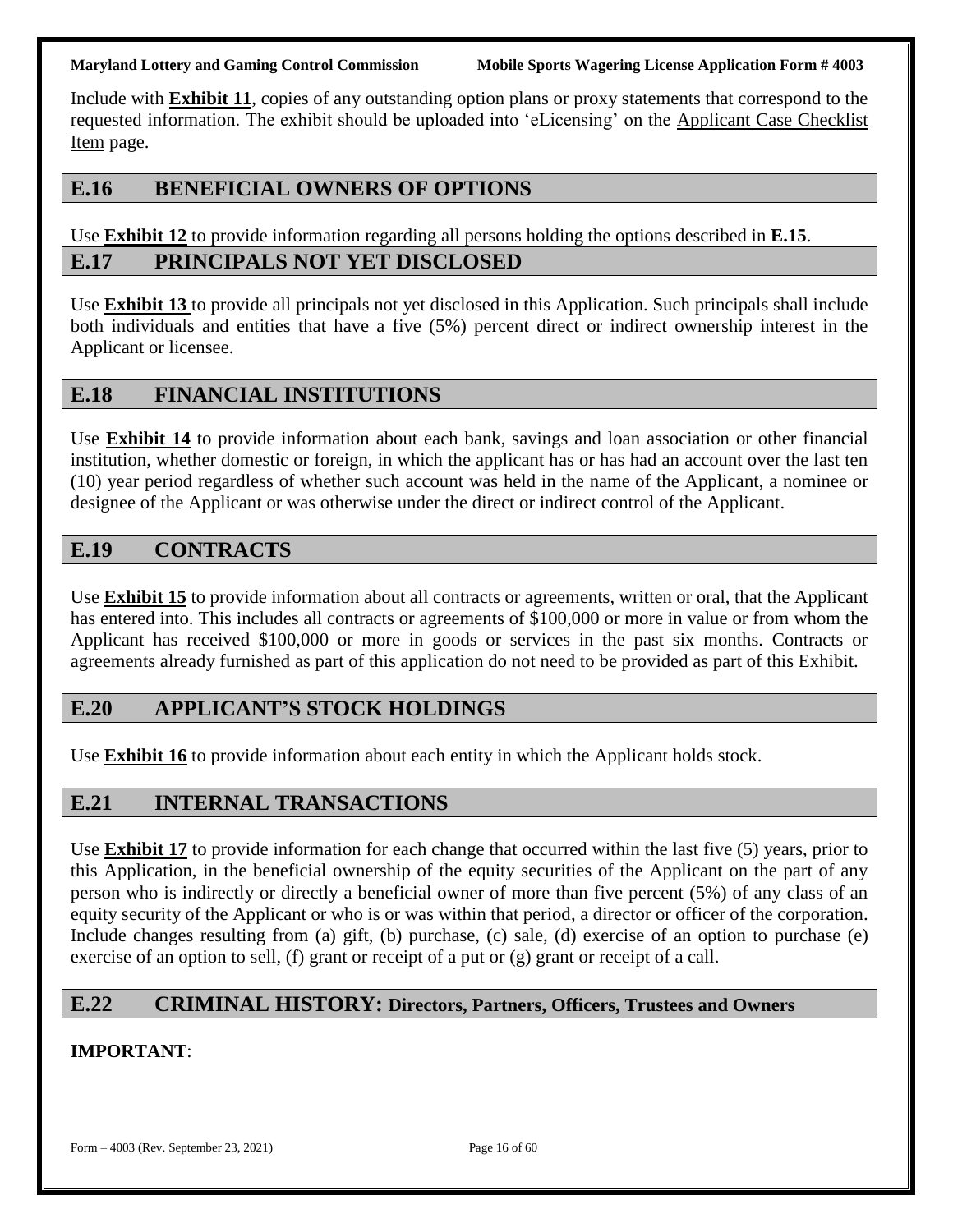The Commission **will investigate** to establish whether the individuals and subsidiaries listed in this application have had any involvement with law enforcement agencies. Failure to disclose any such involvement will be taken into account when assessing the Applicant's character, honesty and integrity.

This section asks about any arrests, offenses or charges against "you," which means the Applicant or any of its subsidiaries or any of its directors, partners, officers, trustees or owners.

Prior to answering this question, carefully review the DEFINITIONS and INSTRUCTIONS.

**DEFINITIONS –** For purposes of this section **ONLY:**

- a. **ARREST:** includes any time that you were stopped by any law enforcement officer and advised that you were under arrest, detained, held for questioning or were requested by a law enforcement officer to come to a law enforcement office or facility and answer questions. "Arrest" also includes any circumstances in which you were taken into custody by any law enforcement officer, fingerprinted, detained in any jail or detention center, or otherwise been the subject of a court order to appear in a judicial proceeding in which you were accused of a crime or offense as defined in subsection c.
- b. **CHARGE:** includes any indictment, complaint, information, summons, or other notice of the alleged commission of any "offense."
- c. **OFFENSE:** includes all felonies, misdemeanors, and summary offenses that may have required you to appear before any municipal, state, or federal grand jury, court, or any other judicial tribunal except juvenile court. "Offense" includes all sports betting/wagering, gaming and gambling offenses in any jurisdiction except juvenile court. "Offense" also includes all driving-related charges or offenses that carry any period of incarceration. Examples include: Driving Under the Influence; Driving While Intoxicated; Driving While Suspended; Driving While Revoked; Fleeing and Eluding; Falsified Registration Plates; and False Reports.

### **INSTRUCTIONS** for Section E.22's Question

- 1) Answer "**Yes**" and provide *all* information to the best of your ability **EVEN IF:**
	- a) You did not commit the offense charged;
	- b) The charges were dismissed or downgraded to a lesser charge;
	- c) You completed a pretrial intervention or other rehabilitation or diversionary program;
	- d) You were not convicted;
	- e) You did not serve any time in a correctional facility;
	- f) The charges or offenses happened a long time ago; or
	- g) You were not arrested for the charge.

### 2) Answer "**No**" if:

- a) You have never been charged with or arrested for any crime or offense;
- b) You were arrested or charged when you were under eighteen (18) years of age and your arrest or charge, including any sentence that a court imposed, was adjudicated entirely in juvenile court; or
- c) The records of the charge or arrest have been expunged pursuant to an order of court or otherwise sealed by a court of competent jurisdiction.

### **Section E.22's Question:**

Form – 4003 (Rev. September 23, 2021) Page 17 of 60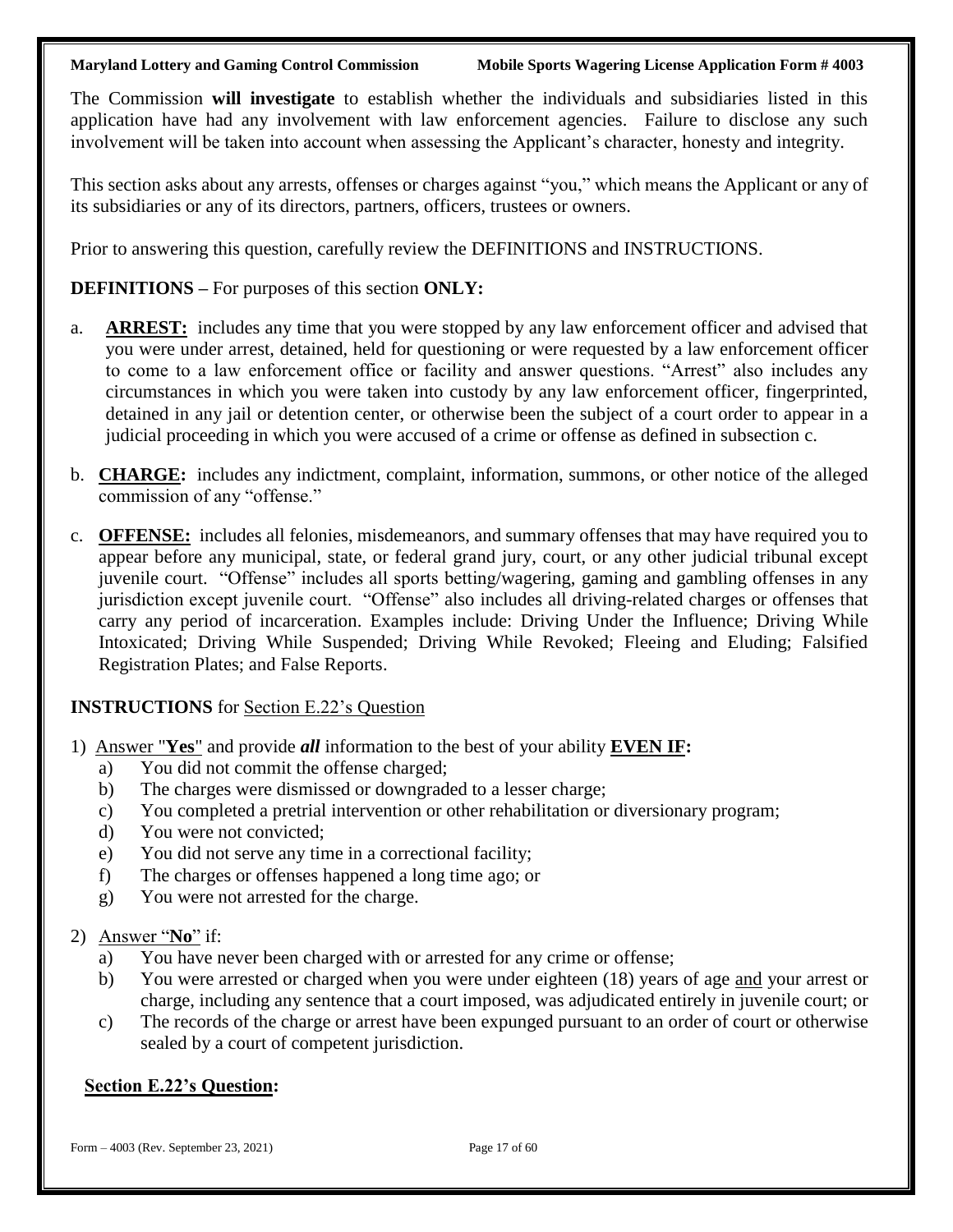- Has the Applicant;
- Have any of the Applicant's subsidiaries; or
- Have any of the Principal Employees, (Directors, Partners, Officers, Trustees, Owners) ever been indicted, arrested, charged with, or convicted of, a criminal offense; sports wagering offense; gambling offense; gaming offense; or been a party to or named as an unindicted conspirator in any criminal proceeding in this state or any other jurisdiction?

|  |  | Yes No |  |  |  |
|--|--|--------|--|--|--|
|--|--|--------|--|--|--|

If "**Yes**," use **Exhibit 18** to provide information concerning criminal history.

## **E.23 INVESTIGATIONS, TESTIMONY or POLYGRAPHS**

a. Has the Applicant, any of its subsidiaries, principals, directors, partners, trustees or officers ever been called to testify before, been the subject of an investigation conducted by, or requested to take a polygraph exam by any governmental agency, court, committee, grand jury, commission, or investigatory body in any jurisdiction other than in response to minor traffic related offenses?

| - |  |
|---|--|
|---|--|

b. If "**Yes**," use **Exhibit 19** to describe the investigations, testimony or polygraphs.

## **E.24 LITIGATION**

Use **Exhibit 20** to describe all existing civil litigation or any settled or closed legal action over the past three (3) years to which the Applicant, its parent, affiliate, holding or any subsidiary is or was a party whether in this state or in another jurisdiction. This description must include the entire case caption which is the title and docket number, the name and location of the court before which it is pending or concluded, and the identity of all parties to the matter. Also include a description of the general nature of all claims being made, and the resolution of the matter.

List the most recent litigation first.

## **E.25 ANTITRUST, TRADE REGULATION & SECURITIES MATTERS**

a. Has the Applicant or its principals ever been subject to a subpoena, judgment, order, consent decree, or consent order pertaining to a violation or alleged violation of the federal antitrust, trade regulation or securities laws, or similar laws of any jurisdiction entered against it?

|  | $\tilde{\phantom{a}}$ |  | ገ |
|--|-----------------------|--|---|
|--|-----------------------|--|---|

b. In the past ten years, has the Applicant or its principals ever been subject to a judgment, order, consent decree, or consent order pertaining to any federal antitrust, trade regulation, securities law, similar laws or other code of any jurisdiction that resulted in a fine or penalty of \$10,000 or more entered against it?

| - - |  | ∩ |
|-----|--|---|
|-----|--|---|

c. If "**Yes**," to either question, use **Exhibit 21** to provide the following information for each subpoena, judgment, order, consent decree, or consent order.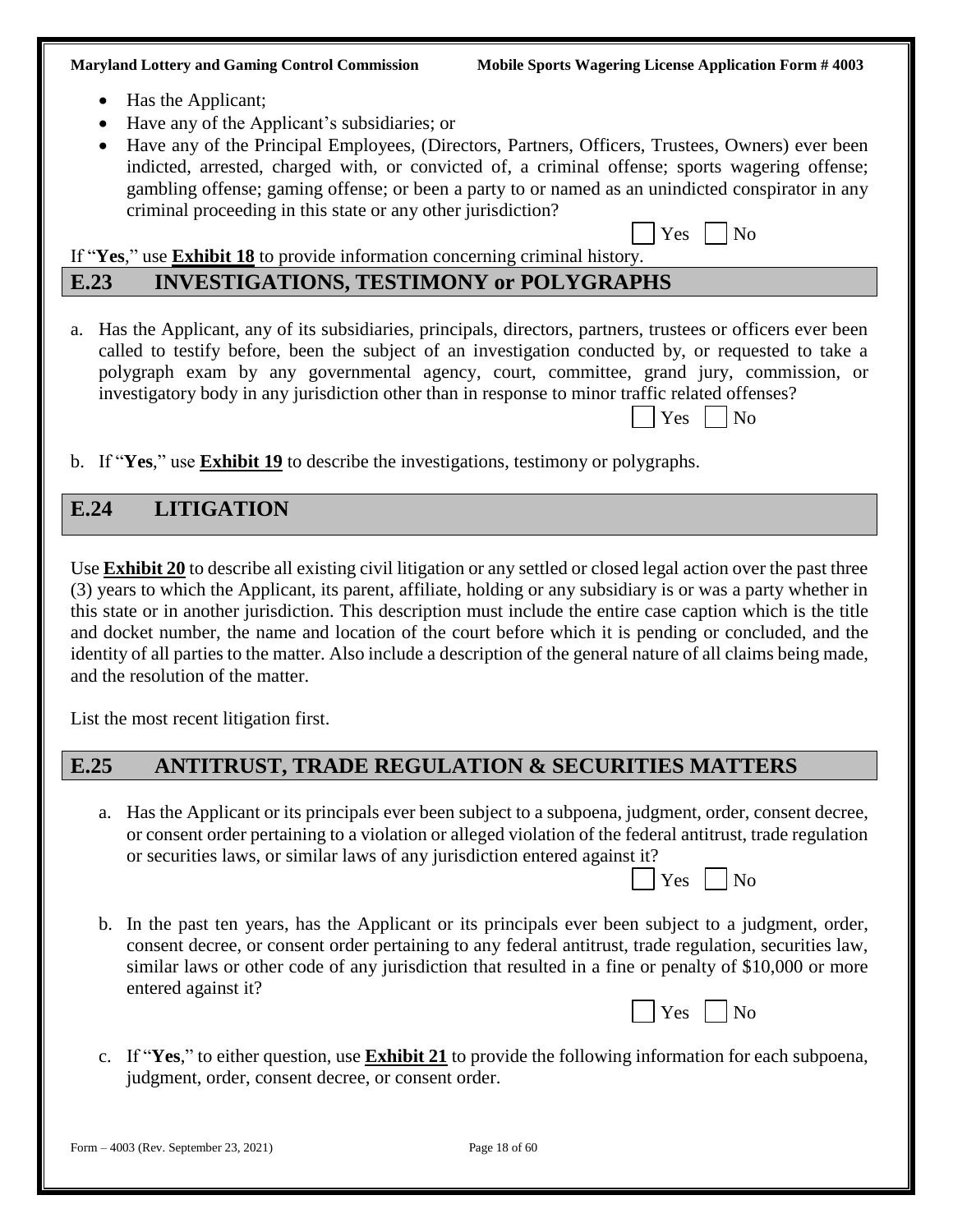$Yes \Box No$ 

 $Yes \mid \mid No$ 

## **E.26 BANKRUPTCY OR INSOLVENCY PROCEEDINGS**

In the last ten (10) years:

- a. Has the Applicant, or any affiliate, intermediary, subsidiary or holding company had any petition under any provision of the Federal Bankruptcy Code or under any state insolvency law filed by or against it?
- b. Has the Applicant, or any affiliate, intermediary, subsidiary or holding company sought relief under any provision of the Federal Bankruptcy Code or under any state insolvency law?
- c. Has any receiver, fiscal agent, trustee, reorganization trustee, or similar officer been appointed by a court for the business or property of the Applicant, or any affiliate, intermediary, subsidiary or holding companies?  $|\nvert$   $\sqrt{Y}$ es  $|\nvert$   $\sqrt{N}$ o
- d. If "**Yes**," to question a., b., or c., use **Exhibit 22** to provide detailed information for each bankruptcy or insolvency proceeding.

## **E.27 LICENSES (SPORTS WAGERING, CASINO, BINGO, GAMING and NON-GAMING)**

- a. Has the Applicant, or any affiliate, intermediary, subsidiary, principal, or holding company of the Applicant, ever applied in any jurisdiction for a license, permit or other authorization to conduct or offer sports wagering operations (including single–game bets, teaser bets, parlays, over–under, money line, pools, exchange wagering, in–game wagering, in–play bets, proposition bets, and straight bets, etc.)?  $| \nabla \text{e} s |$  No
- b. Has the Applicant, or any affiliate, intermediary, subsidiary, principal, or holding company of the Applicant ever applied in any jurisdiction for a license, permit or other authorization to conduct or offer gambling (including slot machines, video lottery terminals, table gaming, horse racing, dog racing, pari-mutuel operation etc.) or Instant Bingo operations?  $\parallel$  Yes  $\parallel$  No
- c. Has the Applicant, or any affiliate, intermediary, subsidiary, principal, or holding company of the Applicant, ever had any license application, license, permit or other authorization offered or issued by any jurisdiction be denied, suspended or revoked in last ten year period?
- $\Box$  Yes  $\Box$  No
	- d. If "**Yes**," to question a., b., or c., use **Exhibit 23** to provide detailed information.

## **E.28 CONTRIBUTIONS AND DISBURSEMENTS**

In the last ten (10) years:

Form – 4003 (Rev. September 23, 2021) Page 19 of 60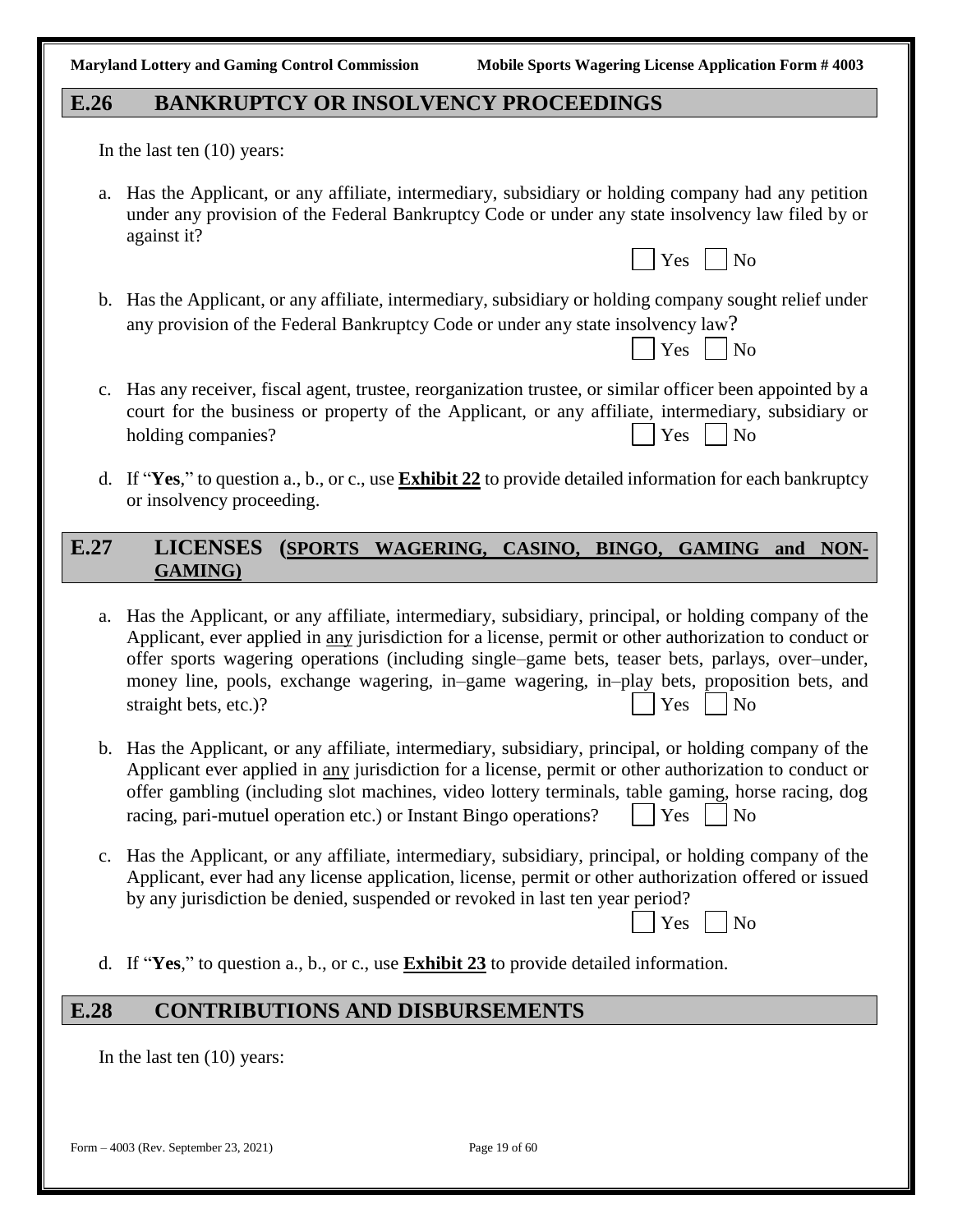- a. Has the Applicant, or any affiliate, intermediary, subsidiary, principal, or holding company, director, officer, or employee or any third party acting for or on behalf of the Applicant made any bribes or kickbacks or made any payments alleged to have been bribes or kickbacks to any person to obtain favorable treatment? Yes No
- b. Has the Applicant, or any affiliate, intermediary, subsidiary, principal, or holding company, director, officer or employee or any third party acting for or on behalf of the Applicant made any bribes or kickbacks or made any payments alleged to have been bribes or kickbacks to any government official, domestic or foreign to obtain favorable treatment?
- $\Box$  Yes  $\Box$  No
	- c. Has the Applicant, or any affiliate, intermediary, subsidiary, principal or holding company maintained any bank account, domestic or foreign, not reflected on the Applicant's books or records?  $Yes \mid \text{No}$
	- d. Has the Applicant, or any affiliate, intermediary, subsidiary, principal, or holding company, maintained any numbered accounts or any account in the name of a nominee or designee for the Applicant?  $|$   $|$   $Y$ es  $|$   $|$   $N<sub>o</sub>$
	- e. If "**Yes**," to question a., b., c., or d., use **Exhibit 24** to provide information for any present or former persons who would have knowledge or information concerning the questions above answered in the affirmative.

### **E.29 APPLICANT'S FINANCIAL STATEMENTS**

Submit the **two** most recent year's financial statements for the Applicant, specifically 'Balance Sheets' and 'Profit and Loss Statements', into the 'eLicensing' system on the Applicant Case Checklist Item page.

**Appendix 25a** (Balance Sheet #1); **Appendix 25b** (Balance Sheet #2); **Appendix 25c** (Profit and Loss Statement #1); and **Appendix 25d** (Profit and Loss Statement #2).

During the investigation to determine the Applicant's financial stability, the Commission may require that additional financial documentation be submitted.

## **E.30 REQUEST FOR TRANSCRIPTS OF FEDERAL TAX RETURNS**

### **IVES Request for Transcript of Tax Return, IRS Form 4506-C, Instructions:**

 The IRS **Form 4506-C** must be executed so that the Commission will be authorized to obtain independent verification of the Applicant's filing of required federal tax returns.

 Once the Mobile Sports Wagering License Application is assigned to the Licensing Division's Financial Investigations Team, a financial investigator will contact the Applicant. The financial investigator will provide the Applicant with specific instructions for the completion of the **Form 4506-C** that will ensure the Commission receives the correct reports.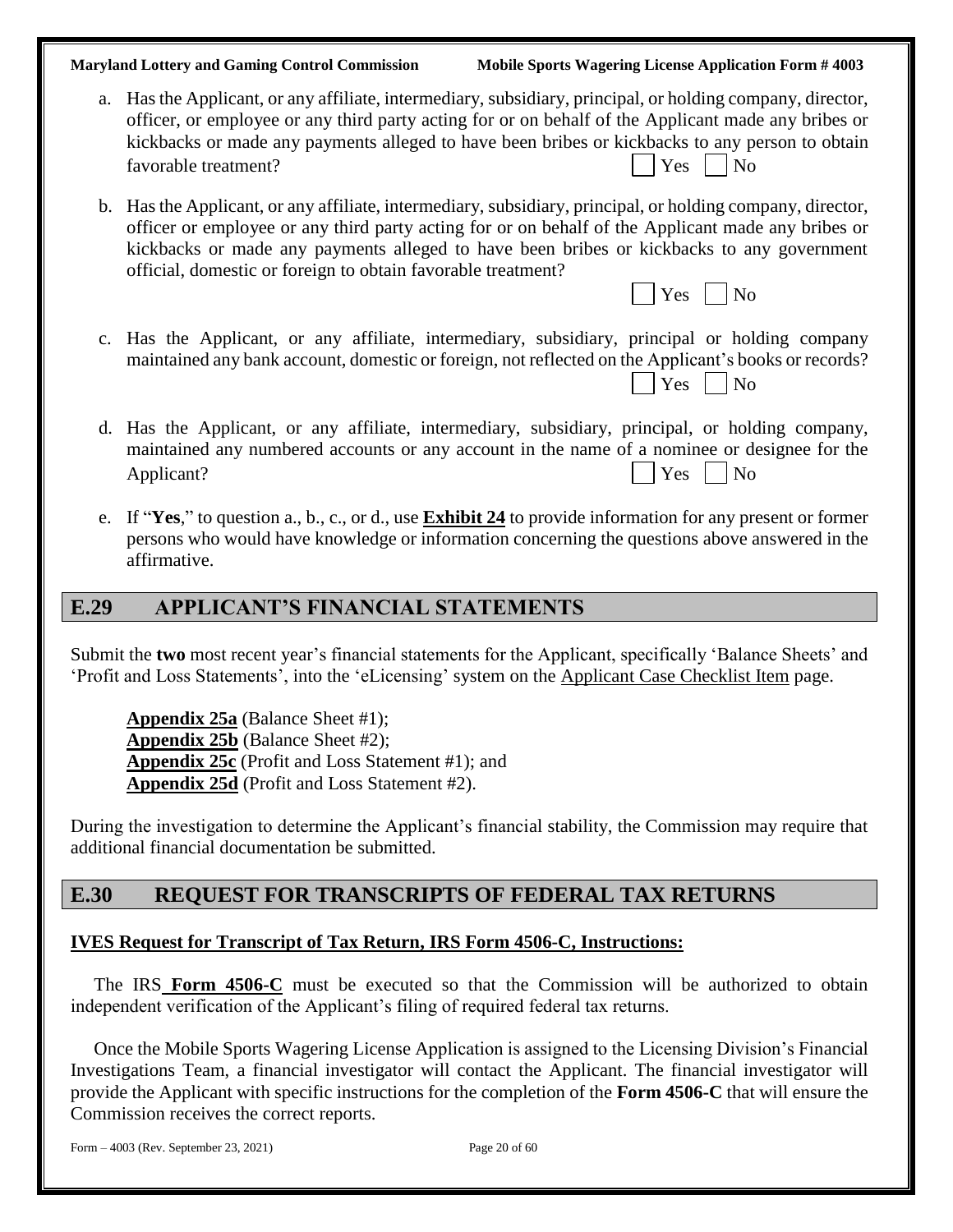Please **do not** complete or submit the two **IRS Form 4506-C** forms until the Applicant is instructed to do so by a financial investigator.

## **SECTION F - EXHIBITS**

## **Mobile Sports Wagering License Application and Disclosure Information Form**

**Note:** Use this checklist to indicate with an "X" that the exhibit is attached with this application. All attachments are **mandatory.**

If any question, exhibit or addendum is not applicable, indicate "Not Applicable" and state why it is not applicable in **Exhibit 25**. With items missing or not submitted according to these directions, the application will be considered incomplete and will not be processed.

| <b>EXHIBIT</b><br><b>NUMBER</b> | <b>EXHIBIT DESCRIPTION</b>                                                                               | <b>PLACE</b><br>X |
|---------------------------------|----------------------------------------------------------------------------------------------------------|-------------------|
| See B.8                         | Maryland SDAT "Certificate of Good Standing"                                                             |                   |
| <b>See E.30</b>                 | Request for Transcript of Federal Income Tax Returns Form 4506-C                                         |                   |
| 1(a)                            | Incorporators/Founders                                                                                   |                   |
| 1(b)                            | Other names in which the Applicant has done business                                                     |                   |
| 1(c)                            | Current Addresses of the Applicant                                                                       |                   |
| 1(d)                            | Previous Addresses of the Applicant (Past 10 years)                                                      |                   |
| 1(e)                            | All Businesses Operated by the Applicant                                                                 |                   |
| 1(f)                            | Holding, Intermediaries, Subsidiaries, Affiliates, Principals, or Other<br><b>Business Type Entities</b> |                   |
| $\overline{2}$                  | Current Directors, Partners, Officers, Trustees                                                          |                   |
| $\overline{\mathbf{3}}$         | Former Directors, Partners, Officers, Trustees                                                           |                   |
| $\overline{\mathbf{4}}$         | Compensation over \$100,000                                                                              |                   |
| 5                               | Description of all Bonus, Profit Sharing, Pension, Retirement,                                           |                   |
|                                 | Deferred Compensation and Similar Plans                                                                  |                   |
| 6                               | <b>Stock Description</b>                                                                                 |                   |
| 7(a)                            | Voting Shareholders/Members of the Applicant                                                             |                   |
| 7(b)                            | Non-Voting Shareholders of the Applicant                                                                 |                   |
| 8(a)                            | <b>Interest of Current Partners</b>                                                                      |                   |
| 8(b)                            | <b>Interest of Former Partners</b>                                                                       |                   |
| 9                               | Holders and Extent of Long-Term Debt                                                                     |                   |
| 10                              | Holder and Type of Other Indebtedness and Security Instruments                                           |                   |
| 11                              | Securities Options - Description                                                                         |                   |
| 12                              | <b>Beneficial Owners of Securities Options</b>                                                           |                   |
| 13                              | Principals Not Yet Disclosed                                                                             |                   |
| 14                              | <b>Financial Institutions</b>                                                                            |                   |
| 15                              | Contracts                                                                                                |                   |
| 16                              | <b>Applicant's Stock Holdings</b>                                                                        |                   |
| 17                              | <b>Internal Transactions</b>                                                                             |                   |
| 18                              | <b>Criminal History</b>                                                                                  |                   |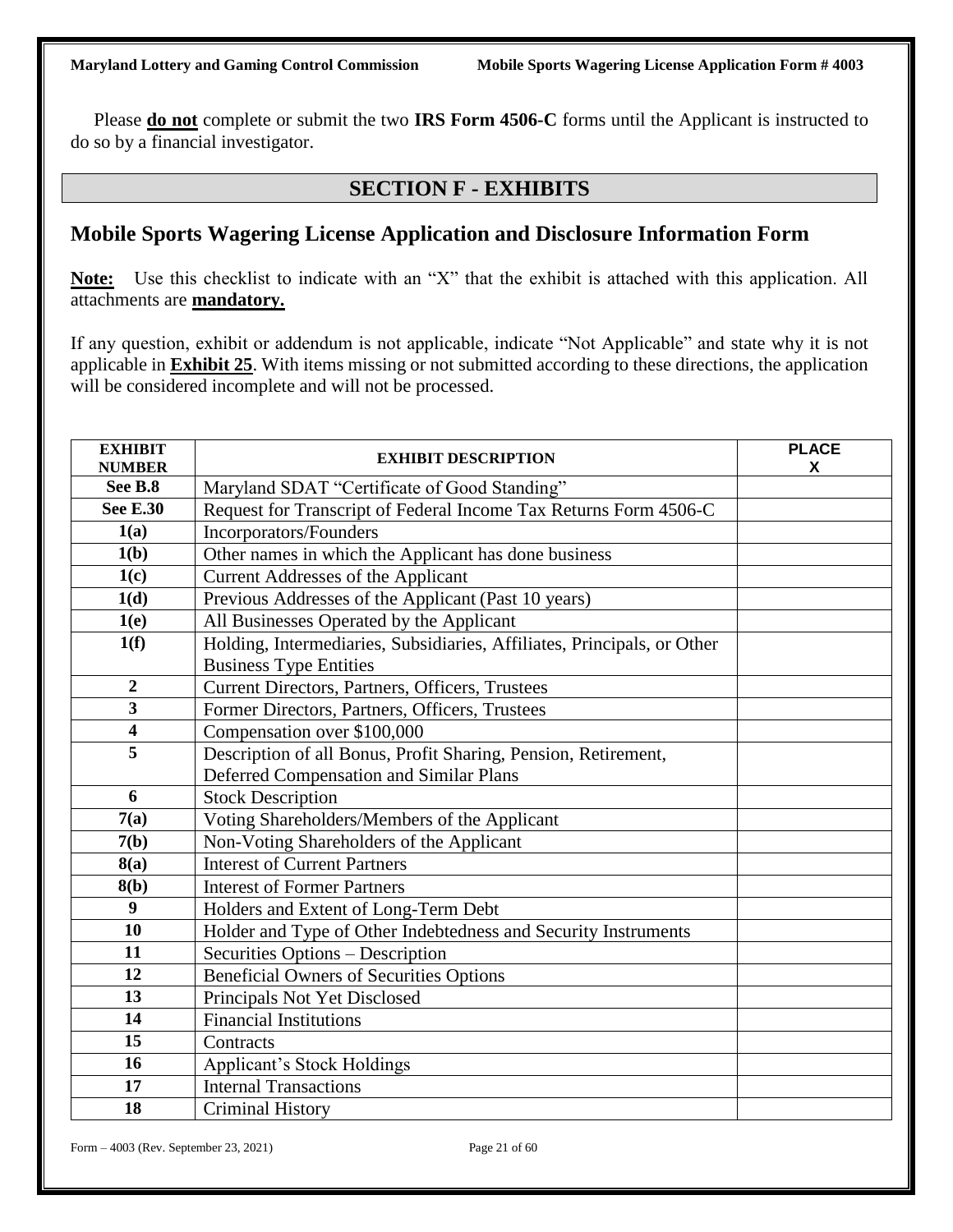|             | <b>Maryland Lottery and Gaming Control Commission</b><br><b>Mobile Sports Wagering License Application Form #4003</b> |
|-------------|-----------------------------------------------------------------------------------------------------------------------|
| 19          | <b>Investigations, Testimony or Polygraphs</b>                                                                        |
| <b>20</b>   | Litigation                                                                                                            |
| 21          | Antitrust, Trade Regulations and Securities Matters                                                                   |
| 22          | <b>Bankruptcy or Insolvency Proceedings</b>                                                                           |
| 23          | Licenses                                                                                                              |
| 24          | <b>Contributions and Disbursements</b>                                                                                |
| 25          | <b>Required Attachments - Explanations</b>                                                                            |
| 26          | Authorization for Release of Information (Business)                                                                   |
| 27          | Authorization for Release of Information (Individual)                                                                 |
| 28          | Affidavit of Representative of Applicant                                                                              |
| 29          | Acknowledgement and Disclosure                                                                                        |
| <b>None</b> | Appendices                                                                                                            |

## **REMAINDER OF PAGE INTENTIONALLY LEFT BLANK**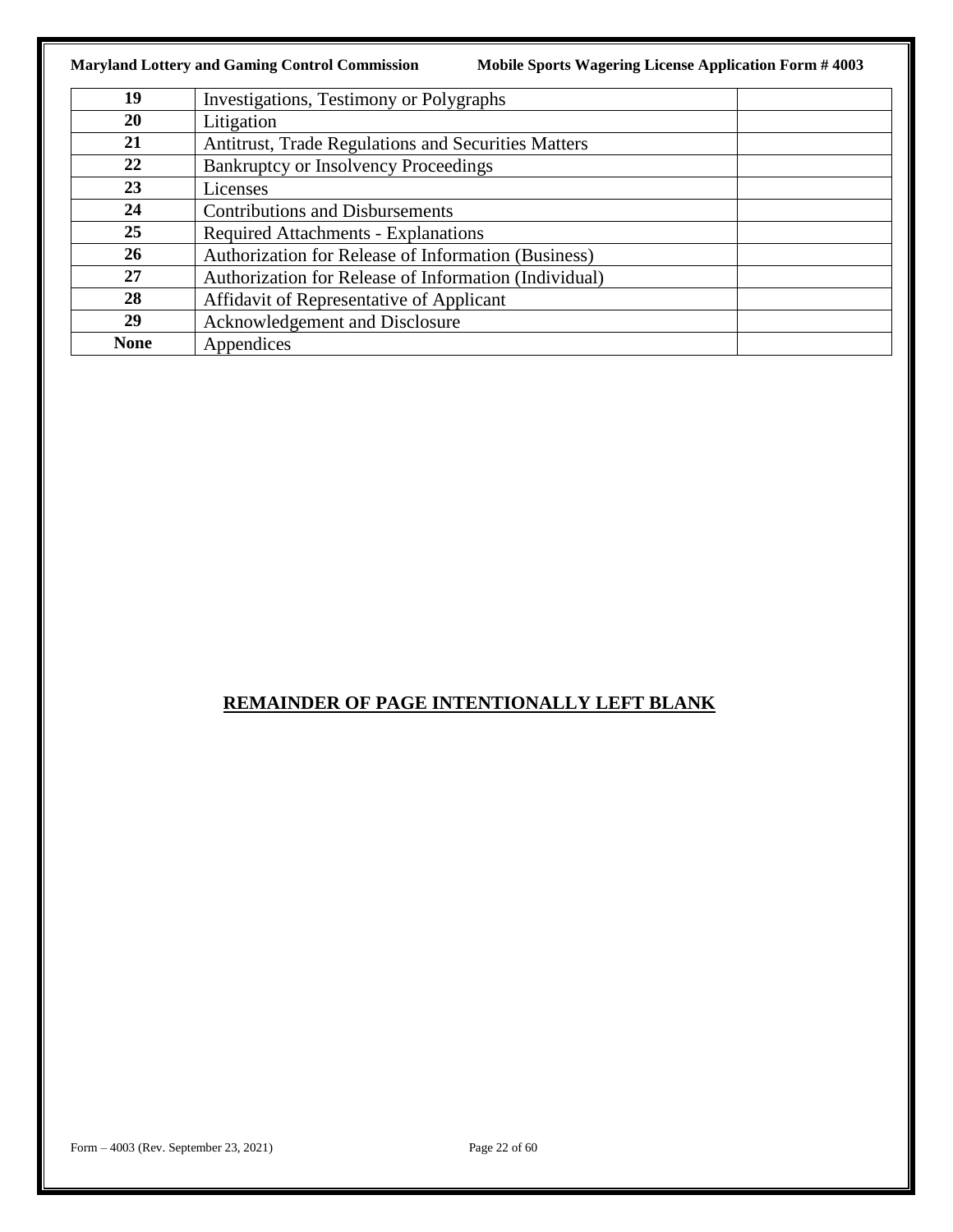### **EXHIBIT 1(a): INCORPORATORS/FOUNDERS**

Provide the Applicant's Incorporators/Founders. Note: Even if you are a Sole Proprietorship, provide applicable information on the Exhibit.

| Last Name                                                                                                                                                                                | <b>First Name</b> |                      | Middle Name |                                                                                                                        | Suffix (Jr., Sr., etc.) |  |
|------------------------------------------------------------------------------------------------------------------------------------------------------------------------------------------|-------------------|----------------------|-------------|------------------------------------------------------------------------------------------------------------------------|-------------------------|--|
| Occupation                                                                                                                                                                               |                   | Title                |             |                                                                                                                        |                         |  |
| Address Line 1                                                                                                                                                                           |                   | Address Line 2       |             |                                                                                                                        |                         |  |
| City                                                                                                                                                                                     |                   | State/Province       |             | Postal Code                                                                                                            |                         |  |
| Country                                                                                                                                                                                  |                   | <b>Email Address</b> |             | <b>Phone Number</b>                                                                                                    |                         |  |
| Principal Employee (Form 1004) submitted electronically via the 'eLicensing' system<br>Principal Entity Disclosure Form (Form 4006) submitted electronically via the 'eLicensing' system |                   |                      |             | $\Box$ Yes $\Box$ No<br>$\Box$ Yes $\Box$                                                                              | N <sub>o</sub>          |  |
| Last Name                                                                                                                                                                                | <b>First Name</b> |                      | Middle Name |                                                                                                                        | Suffix (Jr., Sr., etc.) |  |
| Occupation                                                                                                                                                                               |                   | Title                |             |                                                                                                                        |                         |  |
| Address Line 1                                                                                                                                                                           |                   | Address Line 2       |             |                                                                                                                        |                         |  |
| City                                                                                                                                                                                     |                   | State/Province       |             | Postal Code                                                                                                            |                         |  |
| Country                                                                                                                                                                                  |                   | <b>Email Address</b> |             | Phone Number                                                                                                           |                         |  |
| Principal Employee (Form 1004) submitted electronically via the 'eLicensing' system<br>Principal Entity Disclosure Form (Form 4006) submitted electronically via the 'eLicensing' system |                   |                      |             | $\begin{array}{ c c c }\n \hline \text{Yes} & \text{No} \\ \hline \text{Yes} & \text{No} \\ \hline\n \end{array}$<br>П |                         |  |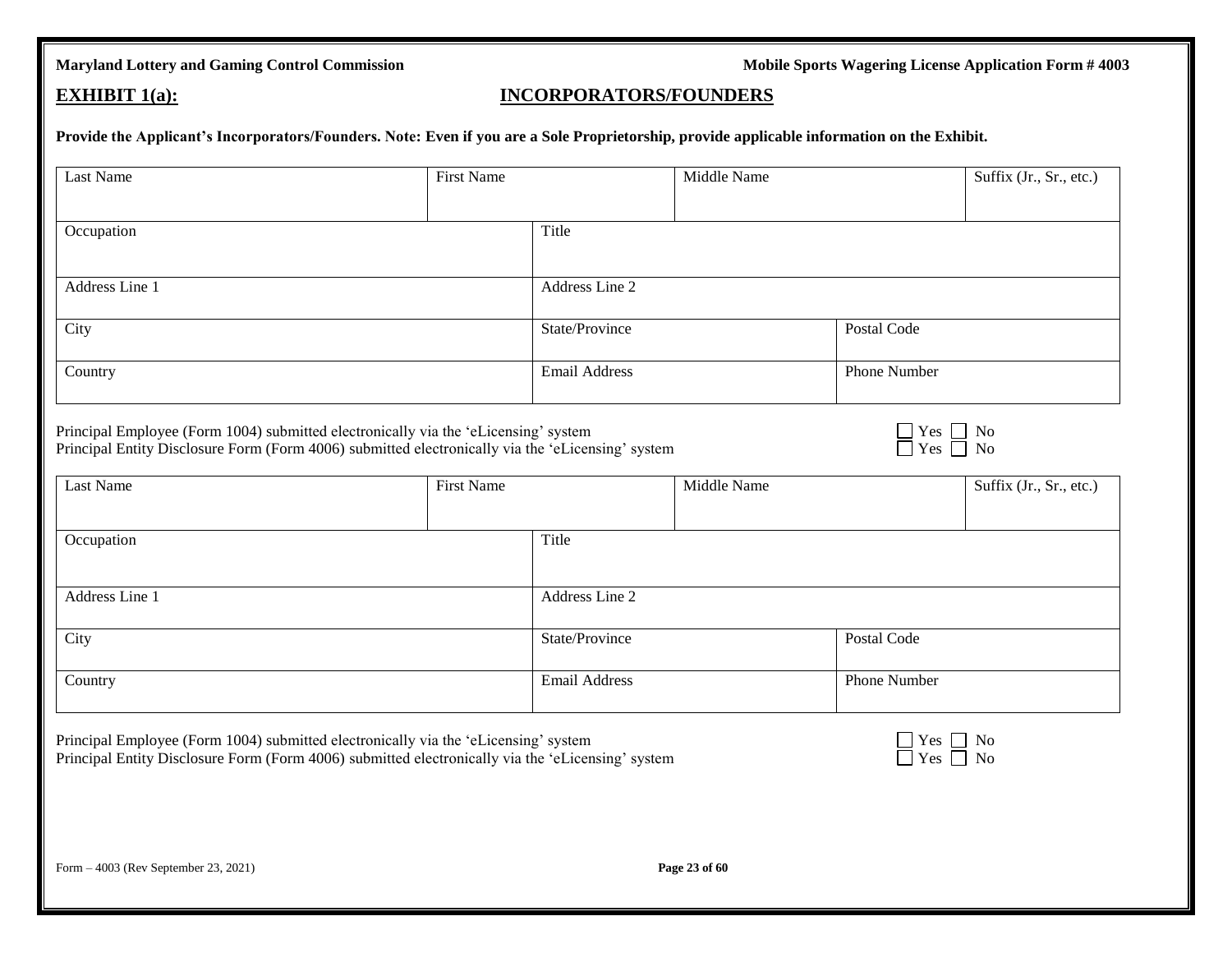### **EXHIBIT 1(b): OTHER NAMES IN WHICH APPLICANT HAS DONE BUSINESS**

**List all other names in which the Applicant has done business and give the approximate time periods during which these names were being used. Note: Even if you are a Sole Proprietorship, provide applicable information on the Exhibit.**

| <b>Name</b> | <b>Full Address</b> | From<br>(MM/YYYY) | To<br>(MM/YYYY) |
|-------------|---------------------|-------------------|-----------------|
|             |                     |                   |                 |
|             |                     |                   |                 |
|             |                     |                   |                 |
|             |                     |                   |                 |
|             |                     |                   |                 |
|             |                     |                   |                 |
|             |                     |                   |                 |
|             |                     |                   |                 |
|             |                     |                   |                 |
|             |                     |                   |                 |
|             |                     |                   |                 |
|             |                     |                   |                 |
|             |                     |                   |                 |
|             |                     |                   |                 |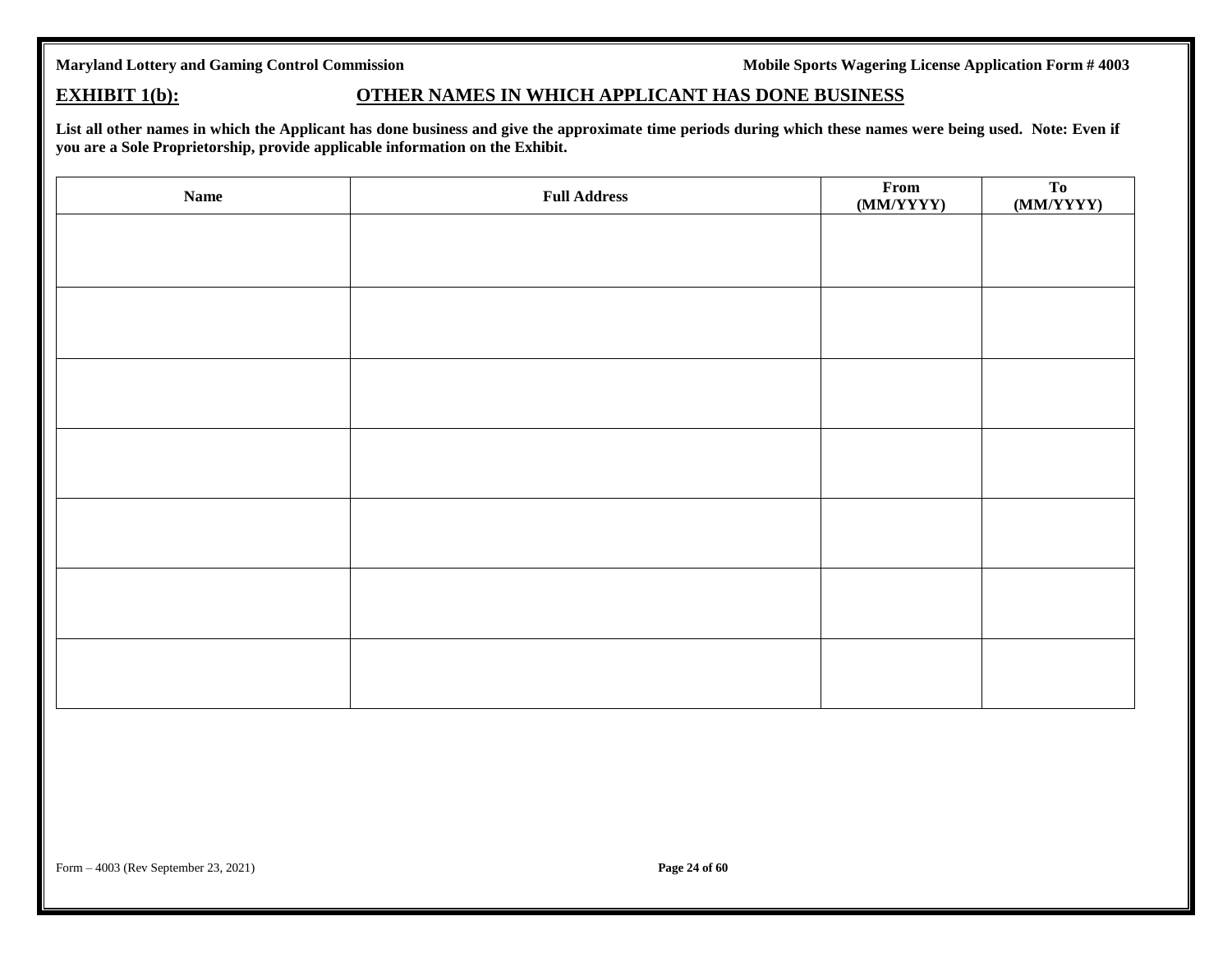### **EXHIBIT 1(c): CURRENT ADDRESSES OF APPLICANT**

**Provide all the current addresses of the Applicant and all current addresses from which the Applicant is doing business. Note: Even if you are a Sole Proprietorship, provide applicable information on the Exhibit.**

| Describe the Applicant's use of this address: (check all that apply to this address) |                              |                                                   |  |  |  |  |  |
|--------------------------------------------------------------------------------------|------------------------------|---------------------------------------------------|--|--|--|--|--|
| $\Box$ Mailing<br>$\Box$ Residential<br>$\Box$ Corporate<br>$\Box$ Production        | $\Box$ Development / Testing | $\Box$ Warehouse / Storage<br>$\Box$ Distribution |  |  |  |  |  |
|                                                                                      |                              |                                                   |  |  |  |  |  |
| Address Line 1                                                                       | Address Line 2               |                                                   |  |  |  |  |  |
|                                                                                      |                              |                                                   |  |  |  |  |  |
| City                                                                                 | State/Province               | Postal Code                                       |  |  |  |  |  |
| Country                                                                              | Email Address                | Phone Number                                      |  |  |  |  |  |
|                                                                                      |                              |                                                   |  |  |  |  |  |
|                                                                                      |                              |                                                   |  |  |  |  |  |
| Describe the Applicant's use of this address: (check all that apply to this address) |                              |                                                   |  |  |  |  |  |
| $\Box$ Mailing<br>$\Box$ Production<br>$\Box$ Residential<br>$\Box$ Corporate        | $\Box$ Development / Testing | $\Box$ Warehouse / Storage<br>$\Box$ Distribution |  |  |  |  |  |
|                                                                                      |                              |                                                   |  |  |  |  |  |
| Address Line 1                                                                       | Address Line 1               |                                                   |  |  |  |  |  |
|                                                                                      |                              |                                                   |  |  |  |  |  |
| City                                                                                 | State/Province               | Postal Code                                       |  |  |  |  |  |
| Country                                                                              | <b>Email Address</b>         | Phone Number                                      |  |  |  |  |  |
|                                                                                      |                              |                                                   |  |  |  |  |  |
|                                                                                      |                              |                                                   |  |  |  |  |  |
| Describe the Applicant's use of this address: (check all that apply to this address) |                              |                                                   |  |  |  |  |  |
| $\Box$ Production<br>$\Box$ Mailing<br>$\Box$ Residential<br>$\Box$ Corporate        | $\Box$ Development / Testing | $\Box$ Warehouse / Storage<br>$\Box$ Distribution |  |  |  |  |  |
|                                                                                      |                              |                                                   |  |  |  |  |  |
| Address Line 1                                                                       | Address Line 1               |                                                   |  |  |  |  |  |
|                                                                                      |                              |                                                   |  |  |  |  |  |
| City                                                                                 | City                         | City                                              |  |  |  |  |  |
| Country                                                                              | Country                      | Country                                           |  |  |  |  |  |
|                                                                                      |                              |                                                   |  |  |  |  |  |
|                                                                                      |                              |                                                   |  |  |  |  |  |
| Form - 4003 (Rev September 23, 2021)                                                 | Page 25 of 60                |                                                   |  |  |  |  |  |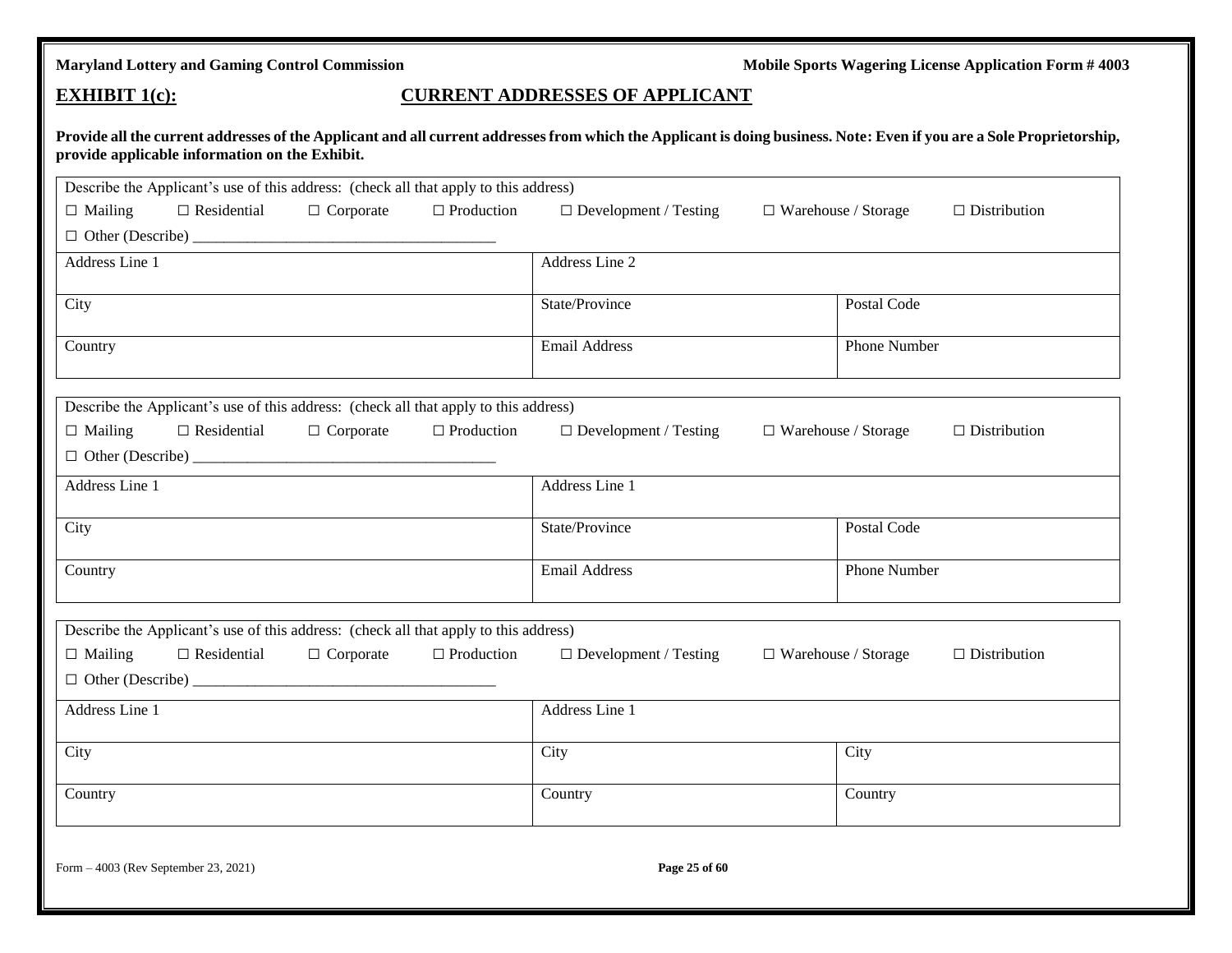### **EXHIBIT 1(d): PREVIOUS ADDRESSES OF APPLICANT**

**Provide all the previous addresses of the Applicant and all previous addresses from which the Applicant has done business during the last 10 years. Note: Even if you are a Sole Proprietorship, provide applicable information on the Exhibit.**

| Describe the Applicant's use of this address: (check all that apply to this address) |                    |                                                                                      |                   |                              |                                                   |  |  |
|--------------------------------------------------------------------------------------|--------------------|--------------------------------------------------------------------------------------|-------------------|------------------------------|---------------------------------------------------|--|--|
| $\Box$ Mailing                                                                       | $\Box$ Residential | $\Box$ Corporate                                                                     | $\Box$ Production | $\Box$ Development / Testing | $\Box$ Warehouse / storage<br>$\Box$ Distribution |  |  |
|                                                                                      |                    |                                                                                      |                   |                              |                                                   |  |  |
| Address Line 1                                                                       |                    |                                                                                      |                   | Address Line 2               |                                                   |  |  |
|                                                                                      |                    |                                                                                      |                   |                              |                                                   |  |  |
| City                                                                                 |                    |                                                                                      |                   | State/Province               | Postal Code                                       |  |  |
| Country                                                                              |                    |                                                                                      |                   | <b>Email Address</b>         | Phone Number                                      |  |  |
|                                                                                      |                    |                                                                                      |                   |                              |                                                   |  |  |
|                                                                                      |                    |                                                                                      |                   |                              |                                                   |  |  |
| Describe the Applicant's use of this address: (check all that apply to this address) |                    |                                                                                      |                   |                              |                                                   |  |  |
| $\Box$ Mailing                                                                       | $\Box$ Residential | $\Box$ Corporate                                                                     | $\Box$ Production | $\Box$ Development / Testing | $\Box$ Distribution<br>$\Box$ Warehouse / storage |  |  |
|                                                                                      |                    |                                                                                      |                   |                              |                                                   |  |  |
| Address Line 1                                                                       |                    |                                                                                      |                   | Address Line 1               |                                                   |  |  |
|                                                                                      |                    |                                                                                      |                   |                              |                                                   |  |  |
| City                                                                                 |                    |                                                                                      |                   | State/Province               | Postal Code                                       |  |  |
| Country                                                                              |                    |                                                                                      |                   | <b>Email Address</b>         | Phone Number                                      |  |  |
|                                                                                      |                    |                                                                                      |                   |                              |                                                   |  |  |
|                                                                                      |                    |                                                                                      |                   |                              |                                                   |  |  |
|                                                                                      |                    | Describe the Applicant's use of this address: (check all that apply to this address) |                   |                              |                                                   |  |  |
| $\Box$ Mailing                                                                       | $\Box$ Residential | $\Box$ Corporate                                                                     | $\Box$ Production | $\Box$ Development / Testing | $\Box$ Warehouse / storage<br>$\Box$ Distribution |  |  |
|                                                                                      |                    |                                                                                      |                   |                              |                                                   |  |  |
| Address Line 1                                                                       |                    |                                                                                      |                   | Address Line 1               |                                                   |  |  |
|                                                                                      |                    |                                                                                      |                   |                              |                                                   |  |  |
| City                                                                                 |                    |                                                                                      |                   | State/Province               | Postal Code                                       |  |  |
|                                                                                      |                    |                                                                                      |                   |                              |                                                   |  |  |
| Country                                                                              |                    |                                                                                      |                   | <b>Email Address</b>         | Phone Number                                      |  |  |
|                                                                                      |                    |                                                                                      |                   |                              |                                                   |  |  |
|                                                                                      |                    |                                                                                      |                   |                              |                                                   |  |  |

Form – 4003 (Rev September 23, 2021) **Page 26 of 60**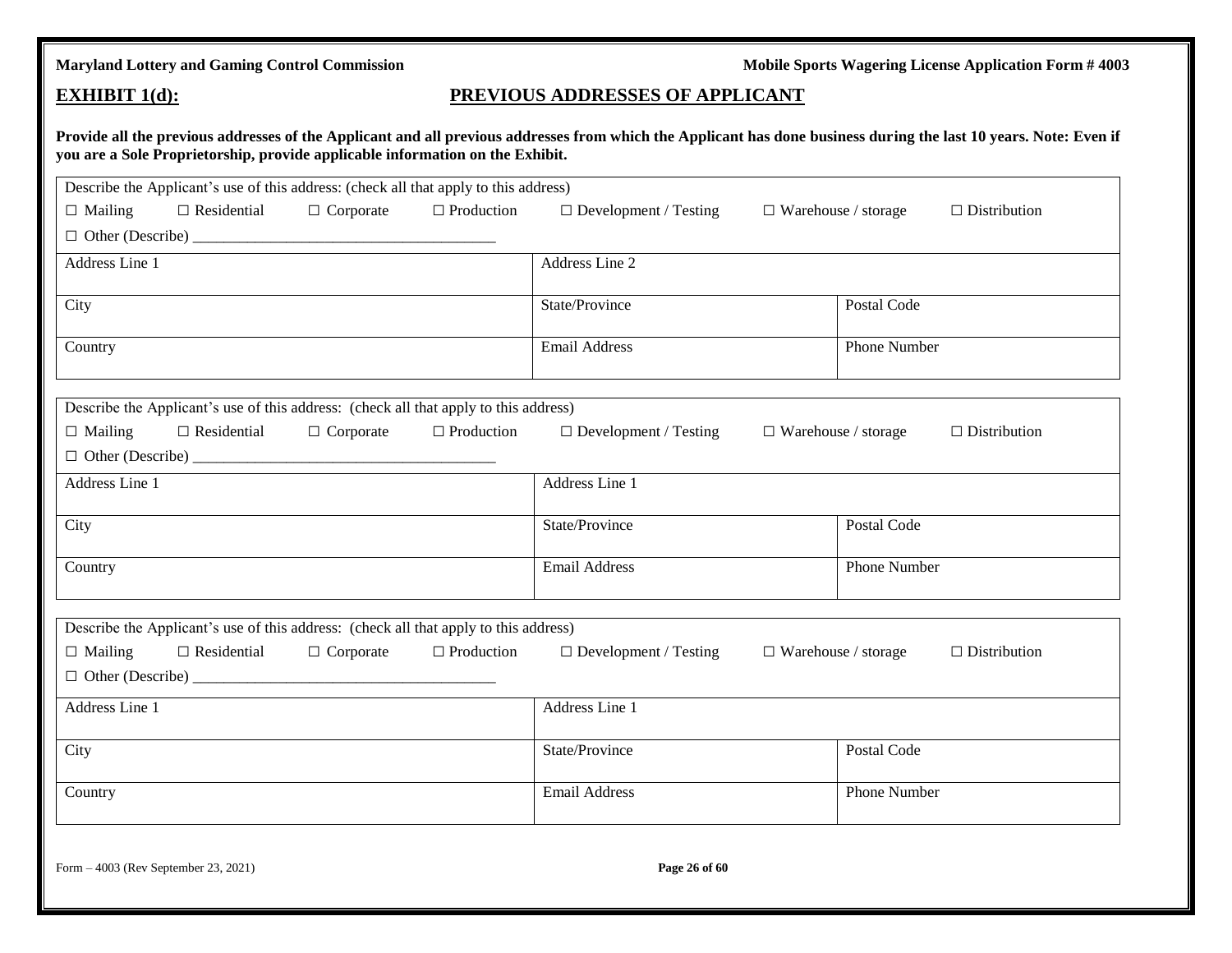### **EXHIBIT 1(e): ALL BUSINESSES OPERATED BY THE APPLICANT**

**Provide a description of all businesses presently operated, or intended to be operated, by the Applicant and all businesses operated by the Applicant in the past ten (10) years.**

| Name of Business                                    |                      | Operated From Date/To Date |                              | Federal Identification Number/ Social Security Number/<br>Tax Identification Number |  |  |
|-----------------------------------------------------|----------------------|----------------------------|------------------------------|-------------------------------------------------------------------------------------|--|--|
| Address Line 1                                      |                      | Address Line 2             |                              |                                                                                     |  |  |
| City                                                |                      | State/Province             |                              | City                                                                                |  |  |
| Country                                             | <b>Email Address</b> |                            | <b>Contact Person</b>        | <b>Contact Number</b>                                                               |  |  |
| Description of the business and business activities |                      |                            |                              |                                                                                     |  |  |
| Name of Business                                    |                      | Operated From Date/To Date |                              | Federal Identification Number/Social Security Number/Tax                            |  |  |
|                                                     |                      |                            | <b>Identification Number</b> |                                                                                     |  |  |
| Address Line 1                                      |                      | Address Line 2             |                              |                                                                                     |  |  |
| City                                                |                      | State/Province             |                              | City                                                                                |  |  |
| Country                                             | <b>Email Address</b> |                            | <b>Contact Person</b>        | <b>Contact Number</b>                                                               |  |  |
| Description of the business and business activities |                      |                            |                              |                                                                                     |  |  |
|                                                     |                      |                            |                              |                                                                                     |  |  |
|                                                     |                      |                            |                              |                                                                                     |  |  |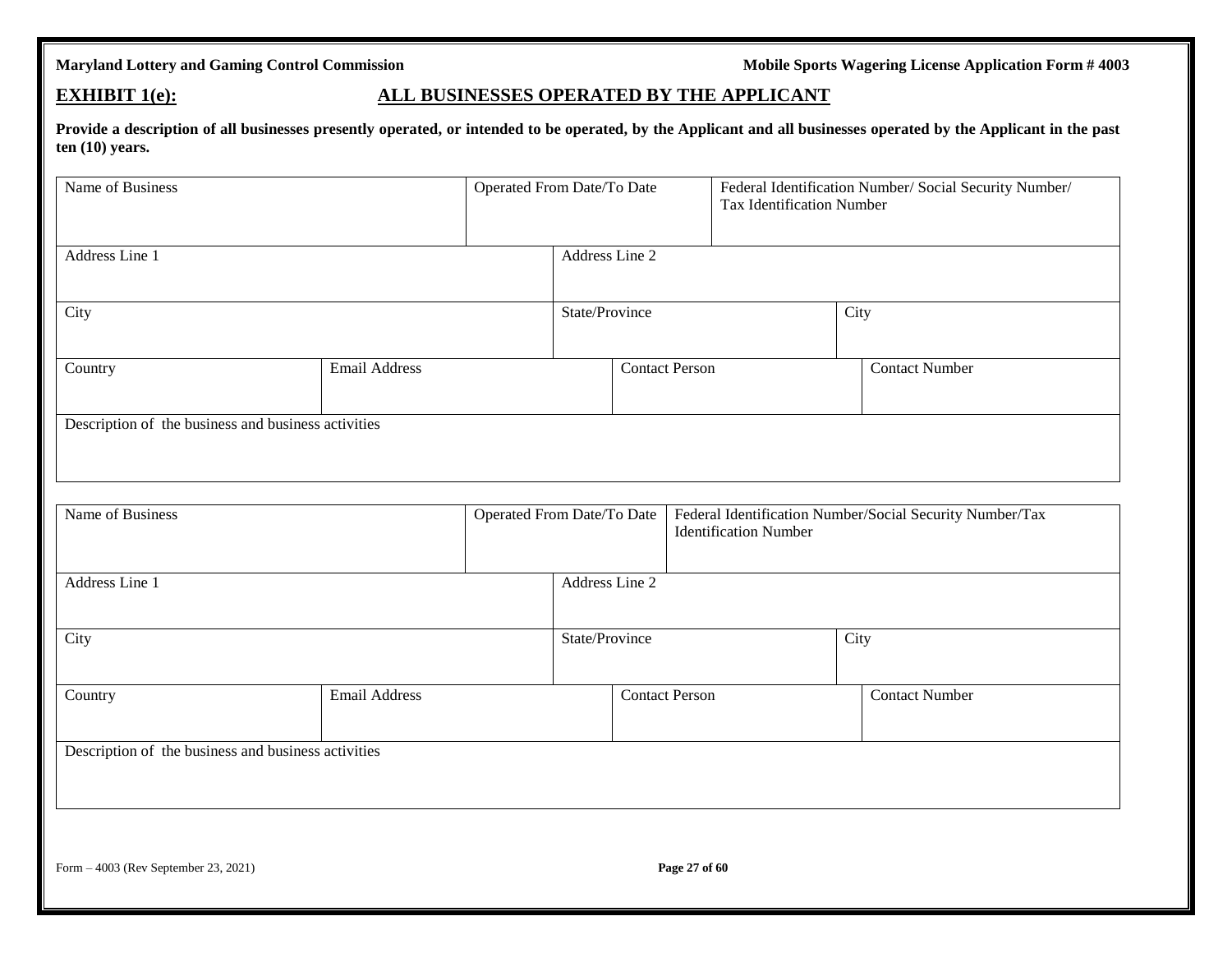## **EXHIBIT 1(f): ALL HOLDING, INTERMEDIARIES, SUBSIDIARIES, AFFILIATES, PRINCIPALS OR OTHER BUSINESS TYPE ENTITIES**

List the names, all addresses used in the last ten (10) years, the form of organization and a description of the nature of the business by all holding, intermediary, **subsidiary, affiliate, principal, and any other similar business entity of the Applicant. Do not provide those already listed in Exhibit 1(e).**

| Name of Business                                                                                                |                                      |                       | Operated From Date/To Date                    |                                                                                   |                             |                      |                       |
|-----------------------------------------------------------------------------------------------------------------|--------------------------------------|-----------------------|-----------------------------------------------|-----------------------------------------------------------------------------------|-----------------------------|----------------------|-----------------------|
| State if Holding, Intermediary, Subsidiary, Affiliate, Principal or other (if other, state<br>type of business) |                                      |                       |                                               | Federal Identification Number/Social Security Number/Tax Identification<br>Number |                             |                      |                       |
|                                                                                                                 |                                      |                       | <b>Address last 10 years</b>                  |                                                                                   |                             |                      |                       |
|                                                                                                                 | <b>Address</b>                       |                       | <b>City</b>                                   | <b>State</b>                                                                      | <b>Postal Code</b>          |                      | <b>Contact Number</b> |
|                                                                                                                 |                                      |                       |                                               |                                                                                   |                             |                      |                       |
|                                                                                                                 |                                      |                       |                                               |                                                                                   |                             |                      |                       |
|                                                                                                                 |                                      |                       |                                               |                                                                                   |                             |                      |                       |
|                                                                                                                 |                                      |                       |                                               |                                                                                   |                             |                      |                       |
|                                                                                                                 |                                      |                       |                                               |                                                                                   |                             |                      |                       |
|                                                                                                                 |                                      |                       |                                               |                                                                                   |                             |                      |                       |
|                                                                                                                 |                                      |                       |                                               |                                                                                   |                             |                      |                       |
|                                                                                                                 |                                      |                       |                                               |                                                                                   |                             |                      |                       |
|                                                                                                                 |                                      |                       | <b>Description and Activities of Business</b> |                                                                                   |                             |                      |                       |
|                                                                                                                 |                                      |                       |                                               |                                                                                   |                             |                      |                       |
|                                                                                                                 |                                      |                       |                                               |                                                                                   |                             |                      |                       |
|                                                                                                                 |                                      |                       |                                               |                                                                                   |                             |                      |                       |
|                                                                                                                 |                                      |                       |                                               |                                                                                   |                             |                      |                       |
|                                                                                                                 |                                      |                       | <b>Forms of Organization (Check One)</b>      |                                                                                   |                             |                      |                       |
| Sole Proprietorship                                                                                             | $\Box$ Partnership                   | □ Limited Partnership | $\Box$ C-Corporation                          |                                                                                   | □ Limited Liability Company | $\Box$ S-Corporation | Trust                 |
|                                                                                                                 |                                      |                       |                                               |                                                                                   |                             |                      |                       |
| $\Box$ Other (Describe) $\Box$                                                                                  |                                      |                       |                                               |                                                                                   |                             |                      |                       |
|                                                                                                                 |                                      |                       |                                               |                                                                                   |                             |                      |                       |
|                                                                                                                 | Form - 4003 (Rev September 23, 2021) |                       |                                               | Page 28 of 60                                                                     |                             |                      |                       |
|                                                                                                                 |                                      |                       |                                               |                                                                                   |                             |                      |                       |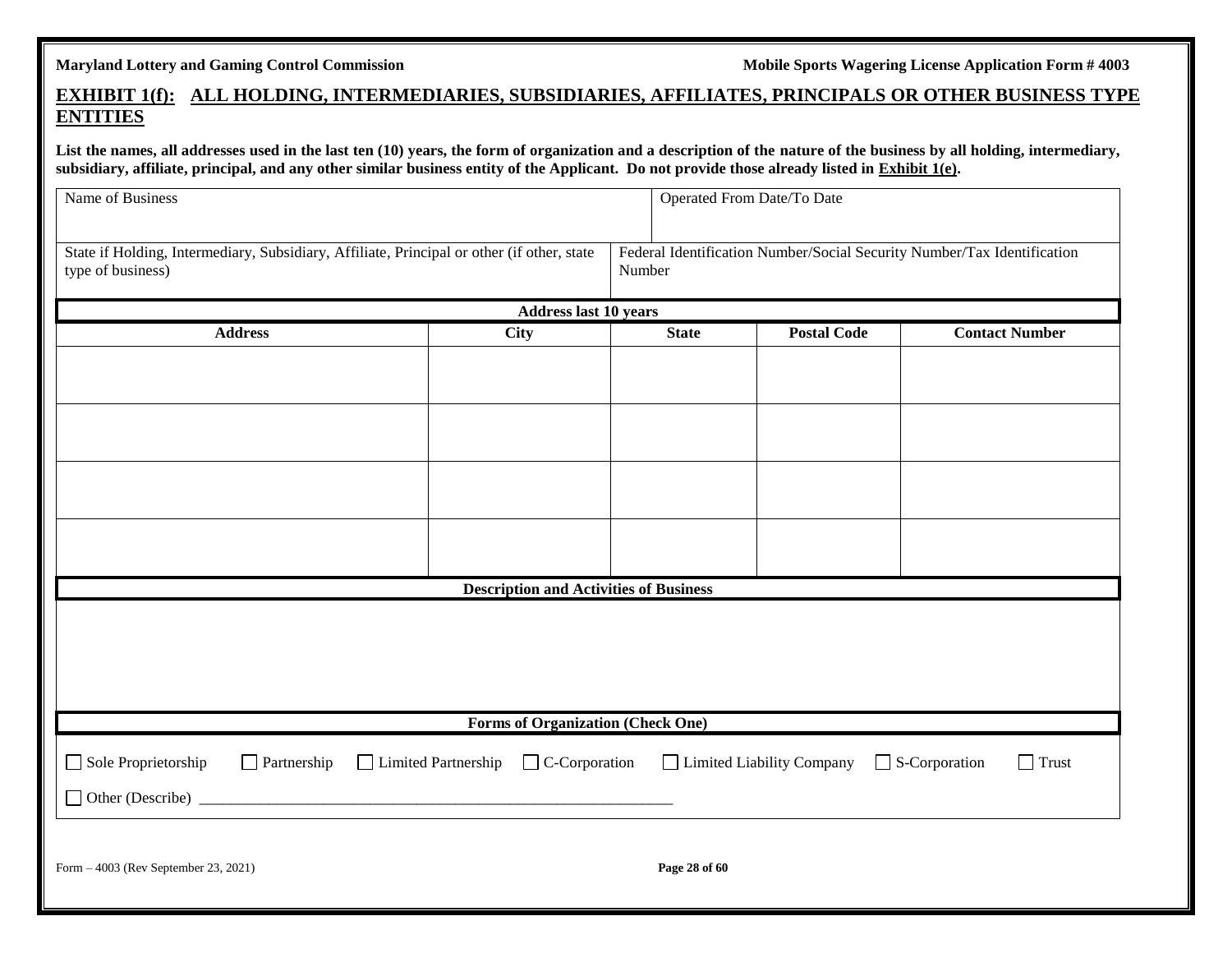### **EXHIBIT 2: CURRENT DIRECTORS, PARTNERS, OFFICERS AND TRUSTEES**

Provide information about each Director, Partner, Officer and Trustee of the Applicant. Include any Grantor or Beneficiary of a Trust who is required to be **licensed as a Principal as defined in COMAR 36.10.01.**

| Name, Home Address & Business Address of Director, Partner, Officer or Trustee |            |                      |                               |                       |                                |               |  |  |
|--------------------------------------------------------------------------------|------------|----------------------|-------------------------------|-----------------------|--------------------------------|---------------|--|--|
| Last Name                                                                      | First Name |                      | Middle Name                   |                       | Suffix (Jr., Sr.,<br>etc.)     | Date of Birth |  |  |
| Home Address Line 1                                                            |            | Home Address Line 2  |                               |                       |                                |               |  |  |
| City                                                                           |            | State/Province       |                               | Postal Code           |                                |               |  |  |
| Country                                                                        |            | <b>Email Address</b> |                               | <b>Contact Number</b> |                                |               |  |  |
| <b>Business Address Line 1</b>                                                 |            |                      | Business Address Line 2       |                       |                                |               |  |  |
| City                                                                           |            | State/Province       |                               | Postal Code           |                                |               |  |  |
| Country                                                                        |            |                      | <b>Business Email Address</b> |                       | <b>Business Contact Number</b> |               |  |  |

| Title/Position Held, Dates, Compensation (List Current Position first, then list in reverse chronological order) |                          |                            |                                                                                                                              |  |  |  |  |
|------------------------------------------------------------------------------------------------------------------|--------------------------|----------------------------|------------------------------------------------------------------------------------------------------------------------------|--|--|--|--|
| <b>Title/Position</b>                                                                                            | <b>From Date/To Date</b> | <b>Annual Compensation</b> | <b>Structure of Compensation (i.e.</b><br>Salary, wages, bonus, fees,<br>commission, stock options, other<br>benefits, etc.) |  |  |  |  |
|                                                                                                                  |                          |                            |                                                                                                                              |  |  |  |  |
|                                                                                                                  |                          |                            |                                                                                                                              |  |  |  |  |
|                                                                                                                  |                          |                            |                                                                                                                              |  |  |  |  |
|                                                                                                                  |                          |                            |                                                                                                                              |  |  |  |  |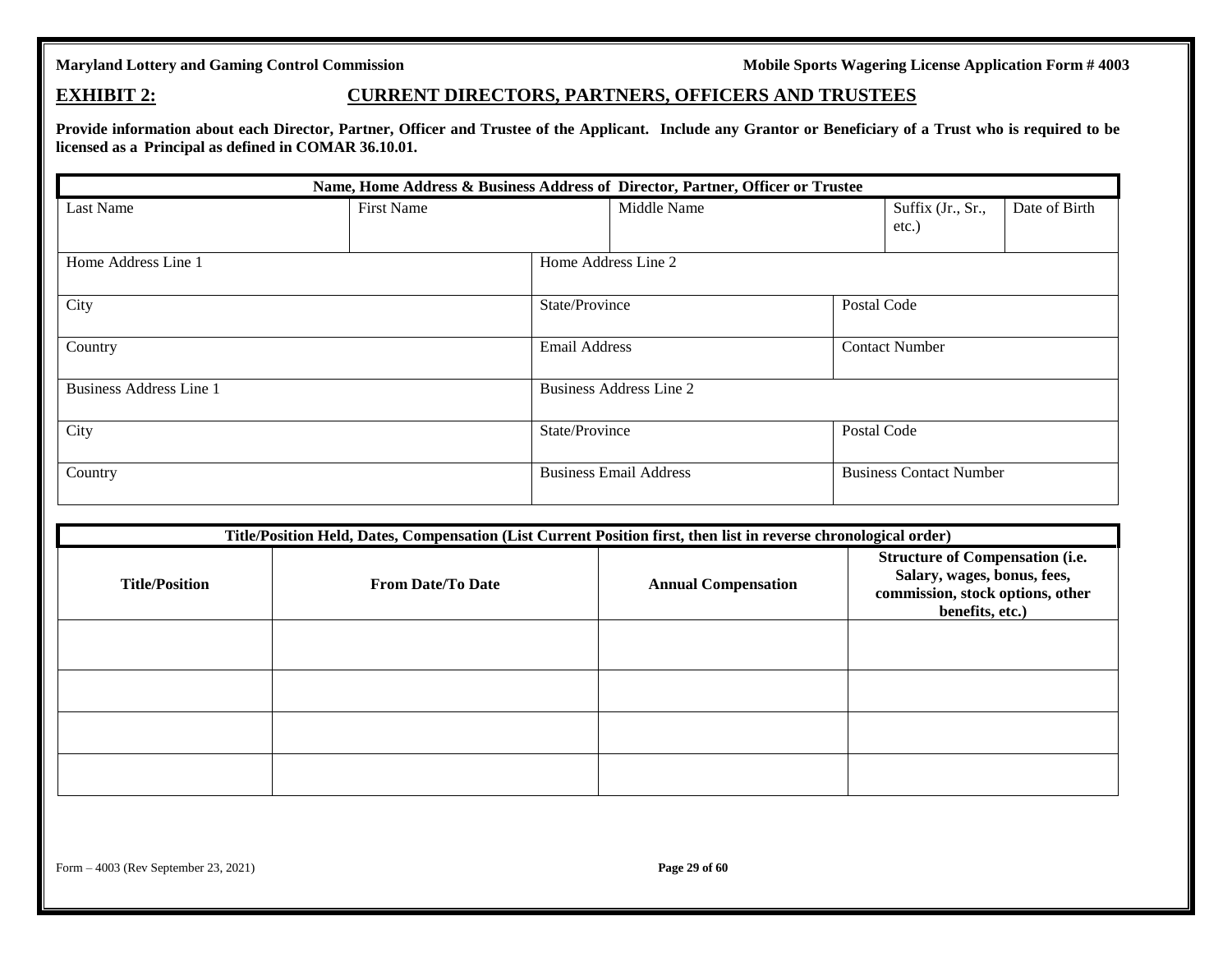### **EXHIBIT 3: FORMER DIRECTORS, PARTNERS, OFFICERS AND TRUSTEES**

Provide the following information for all Directors, Partners, Officers and Trustees of the Applicant, who are no longer actively involved with the Applicant, but held the position in the last ten (10) years. Include any Grantor or Beneficiary of a Trust who is required to be licensed as a Principal as defined in COMAR **36.10.01.**

| Name, Home & Business Address of Director, Partner, Officer or Trustee |                   |                |                                |  |                                |               |  |  |
|------------------------------------------------------------------------|-------------------|----------------|--------------------------------|--|--------------------------------|---------------|--|--|
| Last Name                                                              | <b>First Name</b> |                | Middle Name                    |  | Suffix (Jr., Sr.,<br>etc.)     | Date of Birth |  |  |
| Home Address Line 1                                                    |                   |                | Home Address Line 2            |  |                                |               |  |  |
| City                                                                   |                   | State/Province |                                |  | Postal Code                    |               |  |  |
| Country                                                                |                   | Email Address  |                                |  | <b>Contact Number</b>          |               |  |  |
| <b>Business Address Line 1</b>                                         |                   |                | <b>Business Address Line 2</b> |  |                                |               |  |  |
| City                                                                   |                   | State/Province |                                |  | Postal Code                    |               |  |  |
| Country                                                                |                   |                | <b>Business Email Address</b>  |  | <b>Business Contact Number</b> |               |  |  |

| Title/Position Held, Dates, Compensation (List Current Position first, then list in reverse chronological order) |                          |                                        |                                          |  |  |
|------------------------------------------------------------------------------------------------------------------|--------------------------|----------------------------------------|------------------------------------------|--|--|
| <b>Title/Position</b>                                                                                            | <b>From Date/To Date</b> | <b>Annual Compensation &amp; Value</b> | <b>Explain Circumstances for Leaving</b> |  |  |
|                                                                                                                  |                          |                                        |                                          |  |  |
|                                                                                                                  |                          |                                        |                                          |  |  |
|                                                                                                                  |                          |                                        |                                          |  |  |
|                                                                                                                  |                          |                                        |                                          |  |  |
|                                                                                                                  |                          |                                        |                                          |  |  |
|                                                                                                                  |                          |                                        |                                          |  |  |
|                                                                                                                  |                          |                                        |                                          |  |  |
|                                                                                                                  |                          |                                        |                                          |  |  |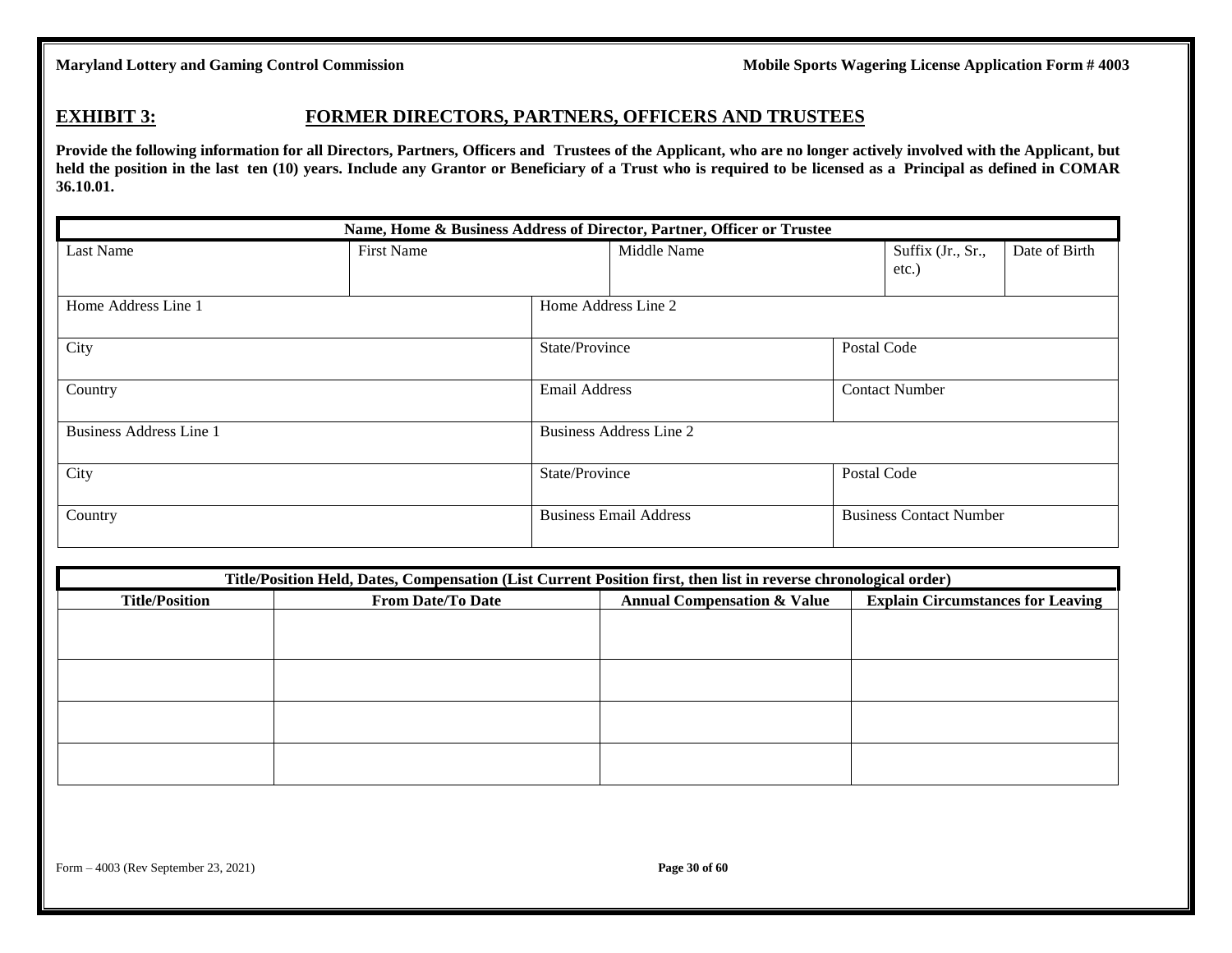### **Exhibit 4: COMPENSATION OVER \$100,000**

Provide the information for all employees who earn over \$100,000 in annual compensation from the Applicant. Do not include those listed in Exhibit 2. **Compensation includes, but is not limited to, salary, wages, commissions, fees, stock options, bonuses or other benefits.**

| Name, Home Address & Business Address of Employees |                   |                      |                               |                       |                                |               |
|----------------------------------------------------|-------------------|----------------------|-------------------------------|-----------------------|--------------------------------|---------------|
| Last Name                                          | <b>First Name</b> |                      | Middle Name                   |                       | Suffix (Jr., Sr.,<br>$etc.$ )  | Date of Birth |
| Home Address Line 1                                |                   | Home Address Line 2  |                               |                       |                                |               |
| City                                               |                   | State/Province       |                               | Postal Code           |                                |               |
| Country                                            |                   | <b>Email Address</b> |                               | <b>Contact Number</b> |                                |               |
| <b>Business Address Line 1</b>                     |                   |                      | Business Address Line 2       |                       |                                |               |
| City                                               |                   | State/Province       |                               | Postal Code           |                                |               |
| Country                                            |                   |                      | <b>Business Email Address</b> |                       | <b>Business Contact Number</b> |               |

| Title/Position Held, Dates, Compensation (List Current Position first, then list in reverse chronological order) |                          |                                        |                                                                                                                           |  |  |
|------------------------------------------------------------------------------------------------------------------|--------------------------|----------------------------------------|---------------------------------------------------------------------------------------------------------------------------|--|--|
| <b>Title/Position</b>                                                                                            | <b>From Date/To Date</b> | <b>Annual Compensation &amp; Value</b> | <b>Structure of Compensation (i.e. Salary,</b><br>wages, bonus, fees, commission, stock<br>options, other benefits, etc.) |  |  |
|                                                                                                                  |                          |                                        |                                                                                                                           |  |  |
|                                                                                                                  |                          |                                        |                                                                                                                           |  |  |
|                                                                                                                  |                          |                                        |                                                                                                                           |  |  |
|                                                                                                                  |                          |                                        |                                                                                                                           |  |  |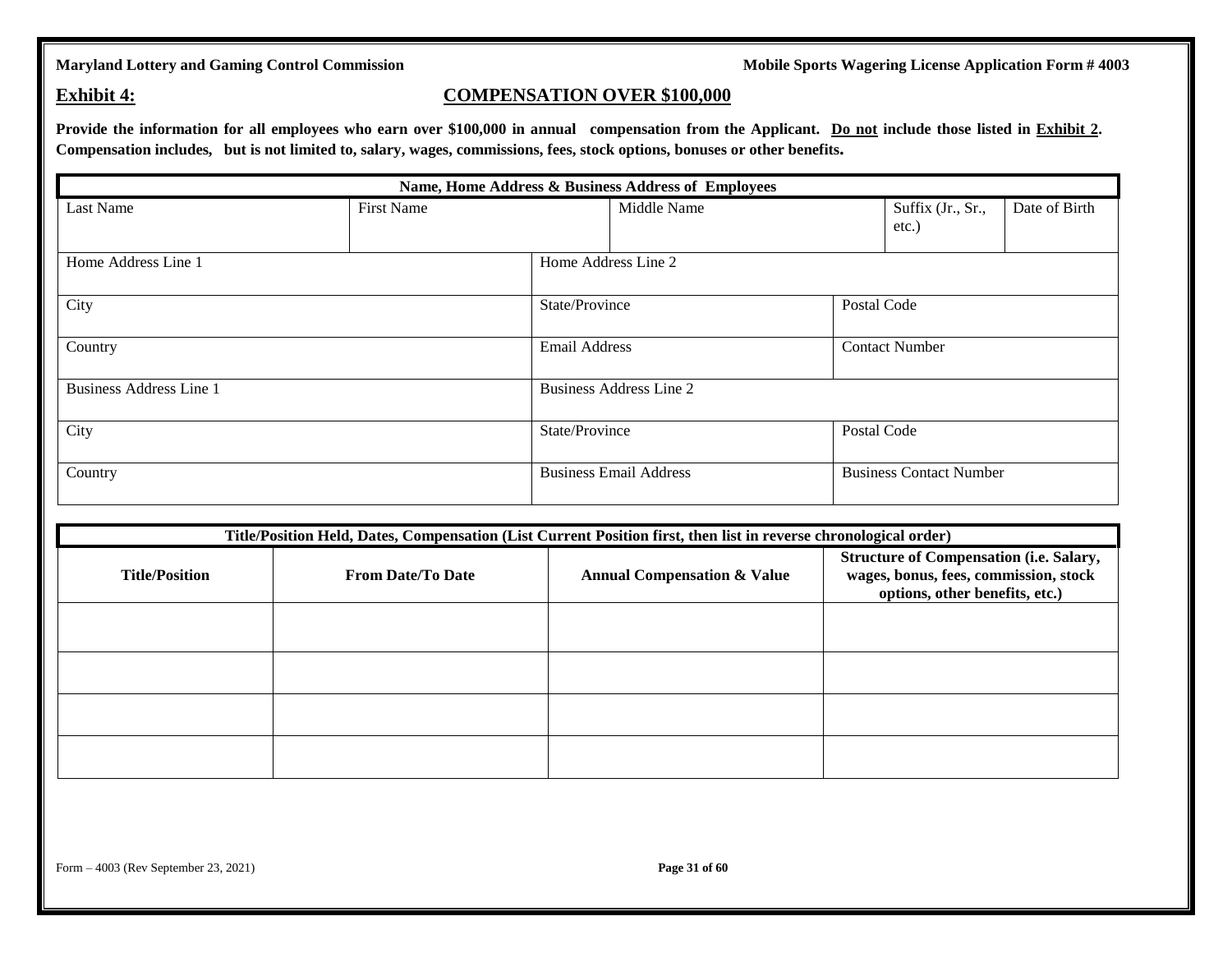### **Exhibit 5: BONUS, PROFIT SHARING, PENSION, RETIREMENT, DEFERRED COMPENSATION & SIMILAR PLANS**

**Provide a description of all bonus, profit sharing, pension, retirement, deferred compensation and similar plans of the Applicant in existence or to be created. If the space provided in the Exhibit is insufficient to describe the plan, the Applicant may attach additional pages as necessary to describe each and every plan.**

| Plan                            |                      |       |                                            |                       |                                                         |
|---------------------------------|----------------------|-------|--------------------------------------------|-----------------------|---------------------------------------------------------|
| Name of Plan                    |                      |       |                                            |                       |                                                         |
|                                 |                      |       |                                            |                       |                                                         |
| <b>Trustee Name</b>             |                      |       |                                            |                       |                                                         |
|                                 |                      |       |                                            |                       |                                                         |
| Address Line 1                  |                      |       | Address Line 2                             |                       |                                                         |
|                                 |                      |       |                                            |                       |                                                         |
| City                            |                      | State |                                            |                       | Postal Code                                             |
| Country                         | <b>Email Address</b> |       |                                            | <b>Contact Number</b> |                                                         |
|                                 |                      |       |                                            |                       |                                                         |
|                                 |                      |       | <b>Plan Specifications</b>                 |                       |                                                         |
| Material Specifications of Plan |                      |       |                                            |                       |                                                         |
|                                 |                      |       |                                            |                       |                                                         |
|                                 |                      |       |                                            |                       |                                                         |
|                                 |                      |       |                                            |                       |                                                         |
|                                 |                      |       |                                            |                       |                                                         |
| Method of Financing             |                      |       |                                            |                       |                                                         |
|                                 |                      |       |                                            |                       |                                                         |
|                                 |                      |       |                                            |                       |                                                         |
|                                 |                      |       |                                            |                       |                                                         |
| <b>Class of Person in Plan</b>  |                      |       | <b>Number of Individuals in each Class</b> |                       | Amount Distributed to Each Class during the Last Fiscal |
|                                 |                      |       |                                            |                       | <b>Year Plan was in Effect</b>                          |
|                                 |                      |       |                                            |                       |                                                         |
|                                 |                      |       |                                            |                       |                                                         |
|                                 |                      |       |                                            |                       |                                                         |
|                                 |                      |       |                                            |                       |                                                         |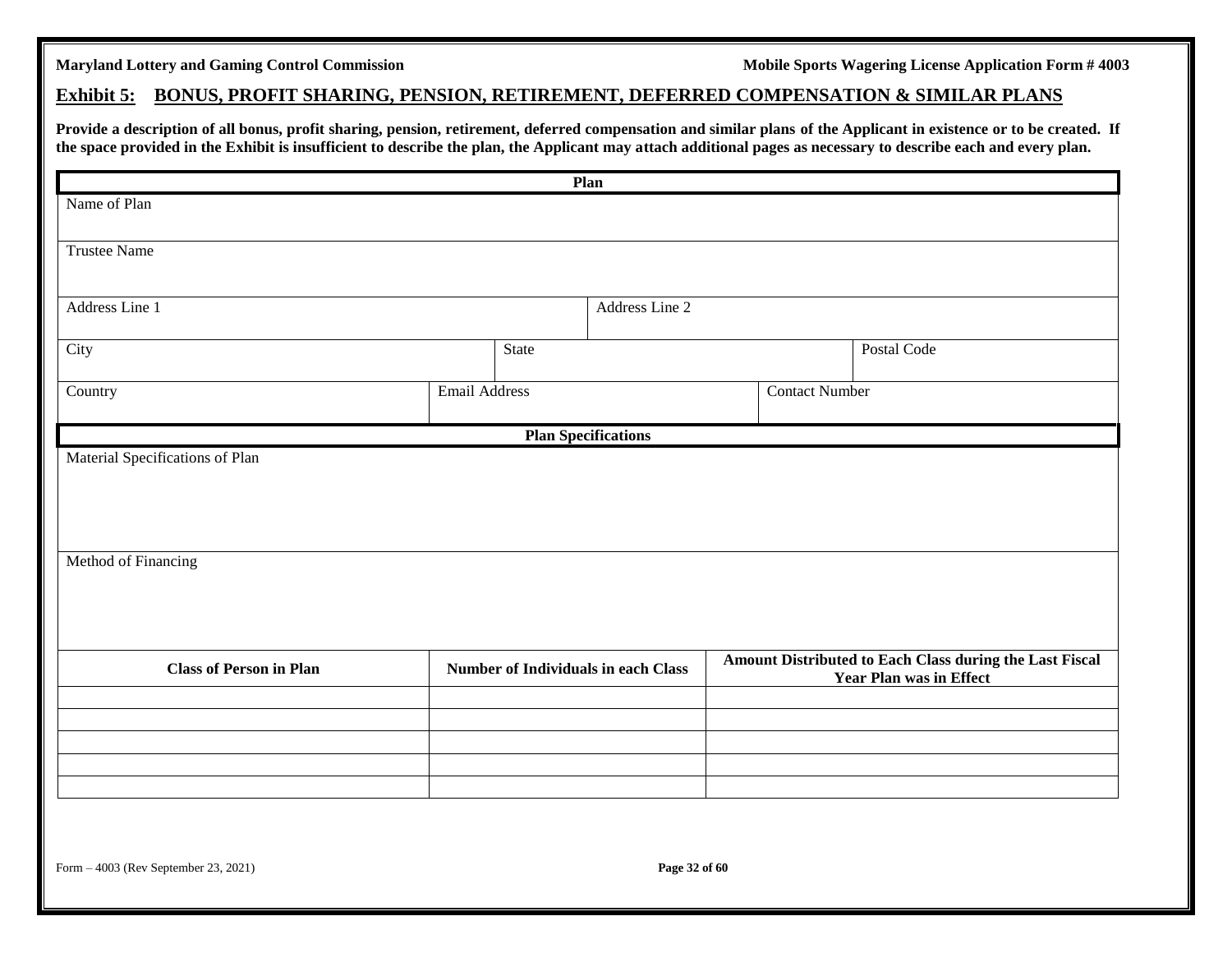### **EXHIBIT 6: STOCK DESCRIPTION (Corporations - C & S; LLCs)**

**Provide the nature, type and number of authorized and issued shares. Provide the terms, conditions, rights and privileges of all classes of voting, non-voting and other stocks issued or to be issued by the Applicant or a holding, intermediary, subsidiary, affiliate, principal, and any other type of business entity of the Applicant. This should include the number of shares of each class of stock authorized or to be authorized and the number of shares of each class of stock outstanding as of the date this Application is submitted. If the right of holders of any class of stock may be modified by less than a majority or more of outstanding shares of the class affected, voting as a class, please state which class and briefly explain.**

| <b>Stock Types/Classes</b> |                                              |                                          |                                           |                                                                                                                                          |                                                  |
|----------------------------|----------------------------------------------|------------------------------------------|-------------------------------------------|------------------------------------------------------------------------------------------------------------------------------------------|--------------------------------------------------|
| <b>Stock Type/Class</b>    | <b>Number of shares</b><br><b>Authorized</b> | <b>Number of Shares</b><br><b>Issued</b> | Number of<br><b>Shares</b><br>Outstanding | Voting/Non-voting? (list<br>all voting stocks first<br>and then non-voting<br>stock)                                                     | Term, Conditions, Rights etc. of<br><b>Stock</b> |
|                            |                                              |                                          |                                           |                                                                                                                                          |                                                  |
|                            |                                              |                                          |                                           |                                                                                                                                          |                                                  |
|                            |                                              |                                          |                                           |                                                                                                                                          |                                                  |
|                            |                                              |                                          |                                           |                                                                                                                                          |                                                  |
|                            |                                              |                                          |                                           |                                                                                                                                          |                                                  |
|                            |                                              |                                          |                                           |                                                                                                                                          |                                                  |
|                            |                                              |                                          |                                           |                                                                                                                                          |                                                  |
|                            |                                              |                                          |                                           |                                                                                                                                          |                                                  |
|                            |                                              |                                          |                                           |                                                                                                                                          |                                                  |
|                            |                                              |                                          |                                           | Is any right of a shareholder able to be modified by less than a majority vote of a particular class? If so, explain in the space below. |                                                  |

Form – 4003 (Rev September 23, 2021) **Page 33 of 60**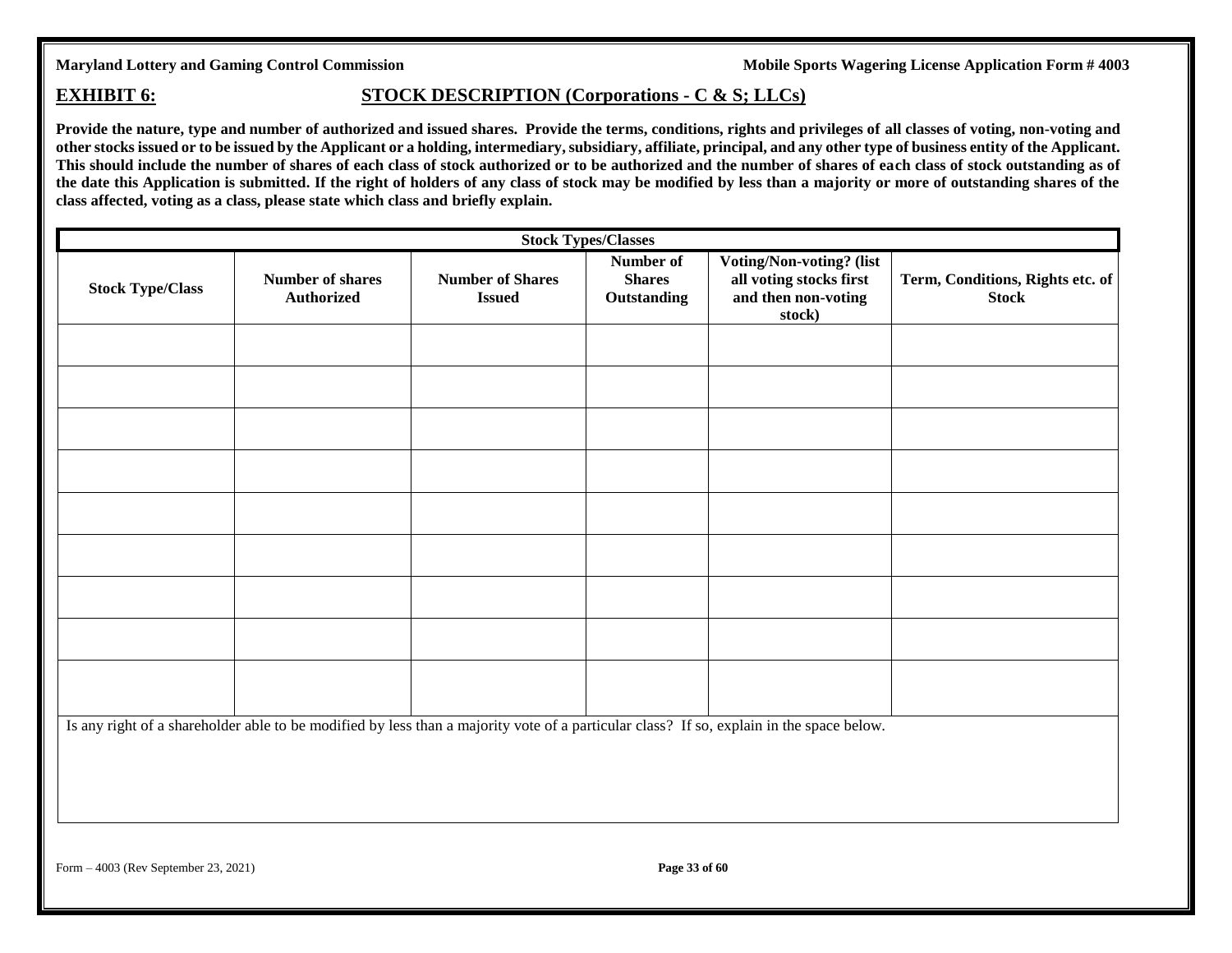### **EXHIBIT 7(a): VOTING SHAREHOLDERS OF THE APPLICANT**

**Provide information on each person or entity holding of record or having a beneficial interest of 5% or more in any voting stock issued by the Applicant as of the date of submitting this Application.**

| Name, Home Address & Business Address |                   |                               |                         |                                |                               |               |
|---------------------------------------|-------------------|-------------------------------|-------------------------|--------------------------------|-------------------------------|---------------|
| Last Name                             | <b>First Name</b> |                               | Middle Name             |                                | Suffix (Jr., Sr.,<br>$etc.$ ) | Date of Birth |
| Home Address Line 1                   |                   | Home Address Line 2           |                         |                                |                               |               |
| City                                  |                   | State/Province                |                         |                                | Postal Code                   |               |
| Country                               |                   | <b>Email Address</b>          |                         | <b>Contact Number</b>          |                               |               |
| <b>Business Address Line 1</b>        |                   |                               | Business Address Line 2 |                                |                               |               |
| City                                  |                   | State/Province                |                         | Postal Code                    |                               |               |
| Country                               |                   | <b>Business Email Address</b> |                         | <b>Business Contact Number</b> |                               |               |

|                         | <b>Stock Types/Classes</b>   |                         |                                             |                                        |  |  |  |
|-------------------------|------------------------------|-------------------------|---------------------------------------------|----------------------------------------|--|--|--|
| <b>Stock Type/Class</b> | <b>Number of Shares Held</b> | <b>Acquisition Date</b> | $%$ of<br>Outstanding<br><b>Shares Held</b> | Term, Conditions, Rights etc. of Stock |  |  |  |
|                         |                              |                         |                                             |                                        |  |  |  |
|                         |                              |                         |                                             |                                        |  |  |  |
|                         |                              |                         |                                             |                                        |  |  |  |

Principal Employee (Form 1004) submitted electronically via the 'eLicensing' system Sports Wagering Principal Entity Disclosure Form (Form 4006) submitted via the 'eLicensing' system

| Yes | NΩ |
|-----|----|
| Yes | Nο |

Form – 4003 (Rev September 23, 2021) **Page 34 of 60**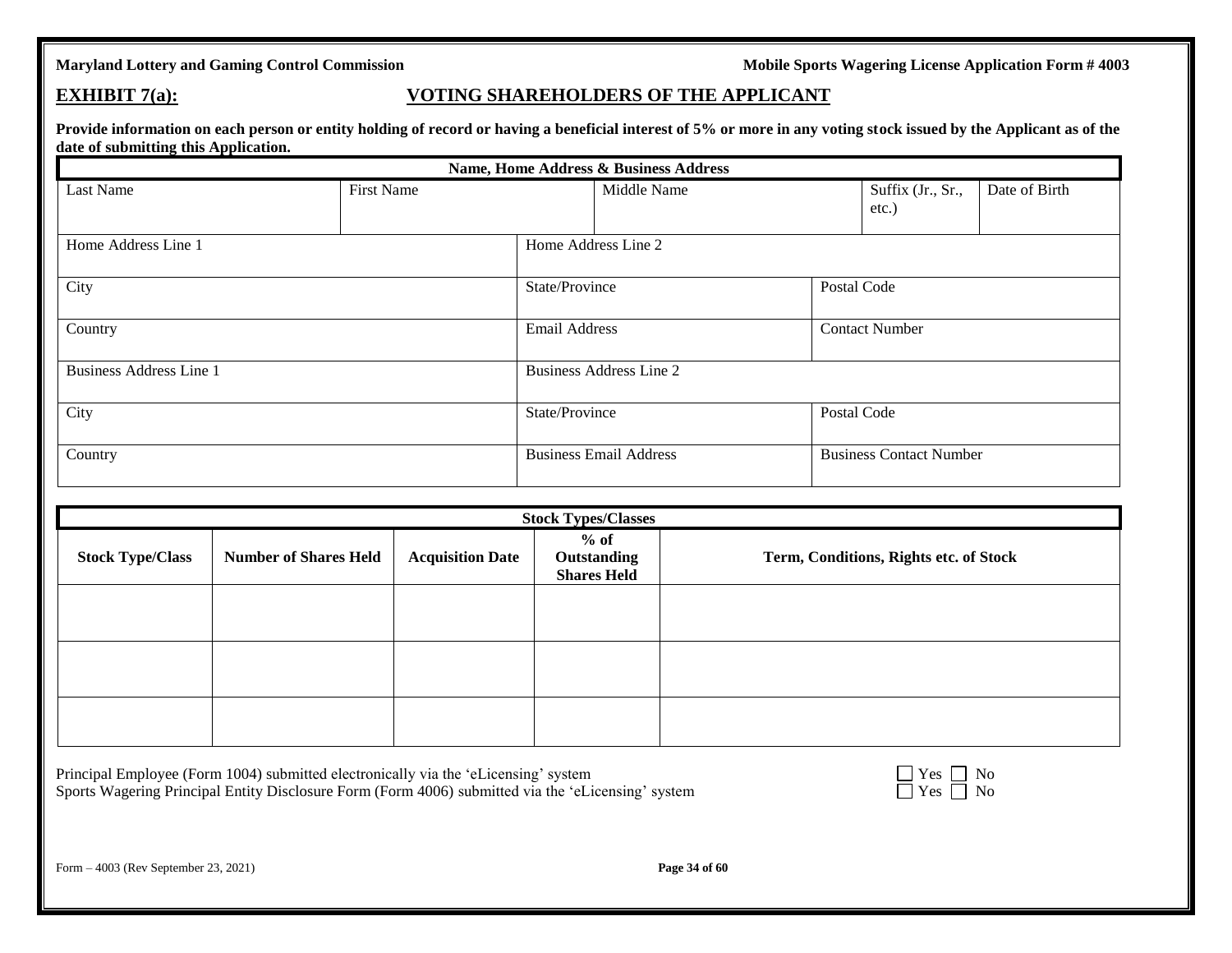### **EXHIBIT 7(b): NON-VOTING SHAREHOLDERS OF THE APPLICANT**

**Provide information on each person or entity holding of record or having a beneficial interest of 5% or more in any non-voting stock issued by the Applicant as of the date of submitting this Application.**

|                                | Name, Home Address & Business Address |                     |                                |                                |                            |               |
|--------------------------------|---------------------------------------|---------------------|--------------------------------|--------------------------------|----------------------------|---------------|
| Last Name                      | First Name                            |                     | Middle Name                    |                                | Suffix (Jr., Sr.,<br>etc.) | Date of Birth |
| Home Address Line 1            |                                       | Home Address Line 2 |                                |                                |                            |               |
| City                           |                                       | State/Province      |                                | Postal Code                    |                            |               |
| Country                        |                                       | Email Address       |                                | <b>Contact Number</b>          |                            |               |
| <b>Business Address Line 1</b> |                                       |                     | <b>Business Address Line 2</b> |                                |                            |               |
| City                           |                                       | State/Province      |                                | Postal Code                    |                            |               |
| Country                        |                                       |                     | <b>Business Email Address</b>  | <b>Business Contact Number</b> |                            |               |

| <b>Stock Types/Classes</b>        |                              |                         |                                 |                                        |  |  |
|-----------------------------------|------------------------------|-------------------------|---------------------------------|----------------------------------------|--|--|
| <b>Stock</b><br><b>Type/Class</b> | <b>Number of shares held</b> | <b>Acquisition Date</b> | % of outstanding<br>shares held | Term, Conditions, Rights etc. of Stock |  |  |
|                                   |                              |                         |                                 |                                        |  |  |
|                                   |                              |                         |                                 |                                        |  |  |
|                                   |                              |                         |                                 |                                        |  |  |
|                                   |                              |                         |                                 |                                        |  |  |
|                                   |                              |                         |                                 |                                        |  |  |

| Principal Employee (Form 1004) submitted electronically via the 'eLicensing' system                               | $\Box$ Yes $\Box$ No |  |
|-------------------------------------------------------------------------------------------------------------------|----------------------|--|
| Sports Wagering Principal Entity Disclosure Form (Form 4006) submitted electronically via the 'eLicensing' system | $\Box$ Yes $\Box$ No |  |

| 7 es | ง∩ |
|------|----|
| r es | ง∩ |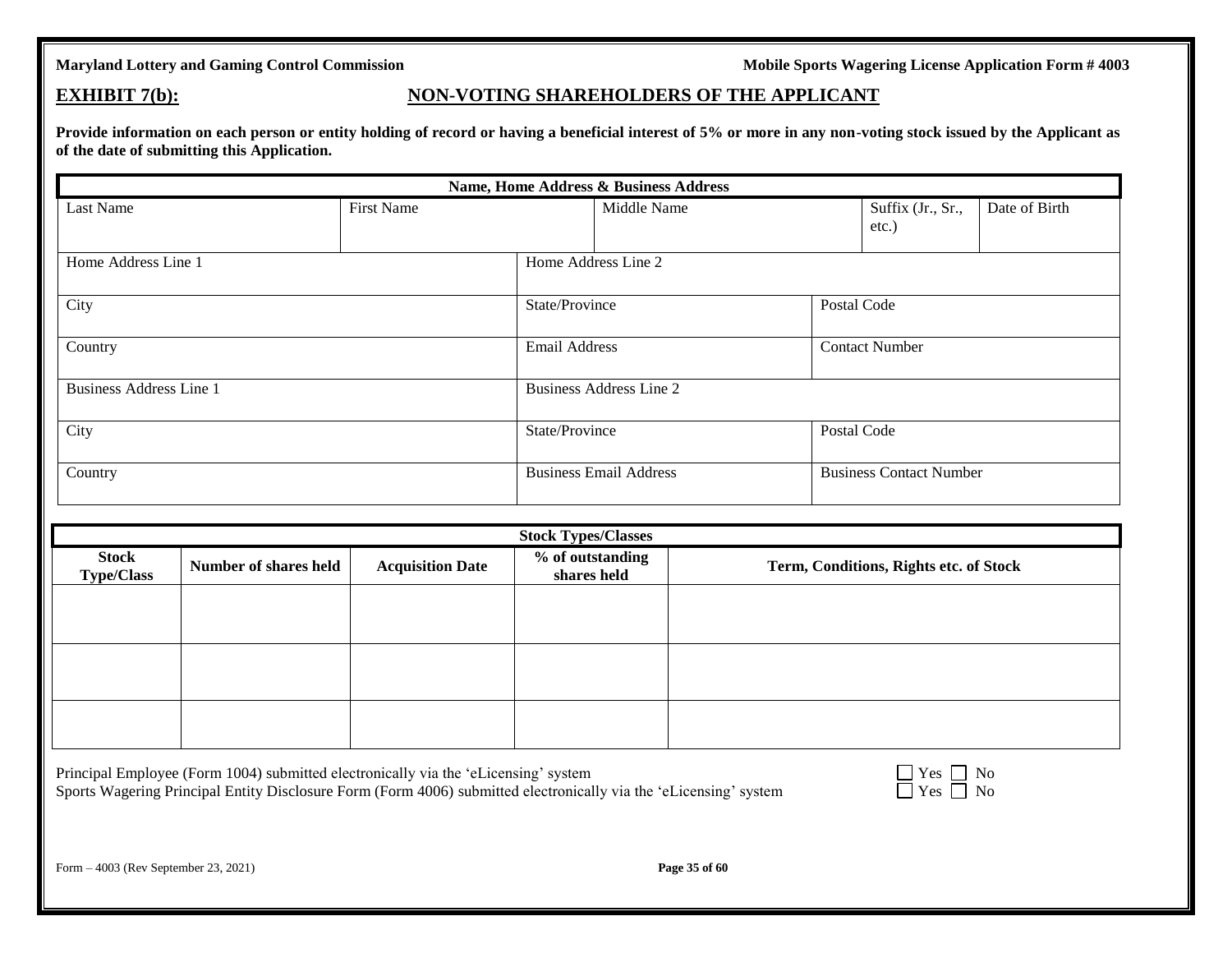### **EXHIBIT 8(a): INTEREST OF CURRENT PARTNERS**

**List all of the Applicant's current partners, the type of partnership, the percentage of ownership of each partner, the date the partner entered the partnership, and the description of the partner's participation in the operation.** 

|                                | Name, Home Address & Business Address |                      |                               |  |                                |               |  |  |
|--------------------------------|---------------------------------------|----------------------|-------------------------------|--|--------------------------------|---------------|--|--|
| Last Name                      | <b>First Name</b>                     | Middle Name          |                               |  | Suffix (Jr., Sr.,<br>etc.)     | Date of Birth |  |  |
| Home Address Line 1            |                                       | Home Address Line 2  |                               |  |                                |               |  |  |
| City                           |                                       | State/Province       |                               |  | Postal Code                    |               |  |  |
| Country                        |                                       | <b>Email Address</b> |                               |  | <b>Contact Number</b>          |               |  |  |
| <b>Business Address Line 1</b> |                                       |                      | Business Address Line 2       |  |                                |               |  |  |
| City                           |                                       | State/Province       |                               |  | Postal Code                    |               |  |  |
| Country                        |                                       |                      | <b>Business Email Address</b> |  | <b>Business Contact Number</b> |               |  |  |

| Partner Type (place X next to type of<br>Partner) | % of Ownership in<br>Applicant | <b>Date Acquired interest</b> | Explain the partner's participation in the business |
|---------------------------------------------------|--------------------------------|-------------------------------|-----------------------------------------------------|
| Full/General Partner                              |                                |                               |                                                     |
| Limited Partner                                   |                                |                               |                                                     |
| Dormant/Silent Partner                            |                                |                               |                                                     |
| Nominal Partner                                   |                                |                               |                                                     |
| Other:                                            |                                |                               |                                                     |

Principal Employee (Form 1004) submitted electronically via the 'eLicensing' system Sports Wagering Principal Entity Disclosure Form (Form 4006) submitted electronically via the 'eLicensing' system

| Y es | √∩ |
|------|----|
| Yes  | √∩ |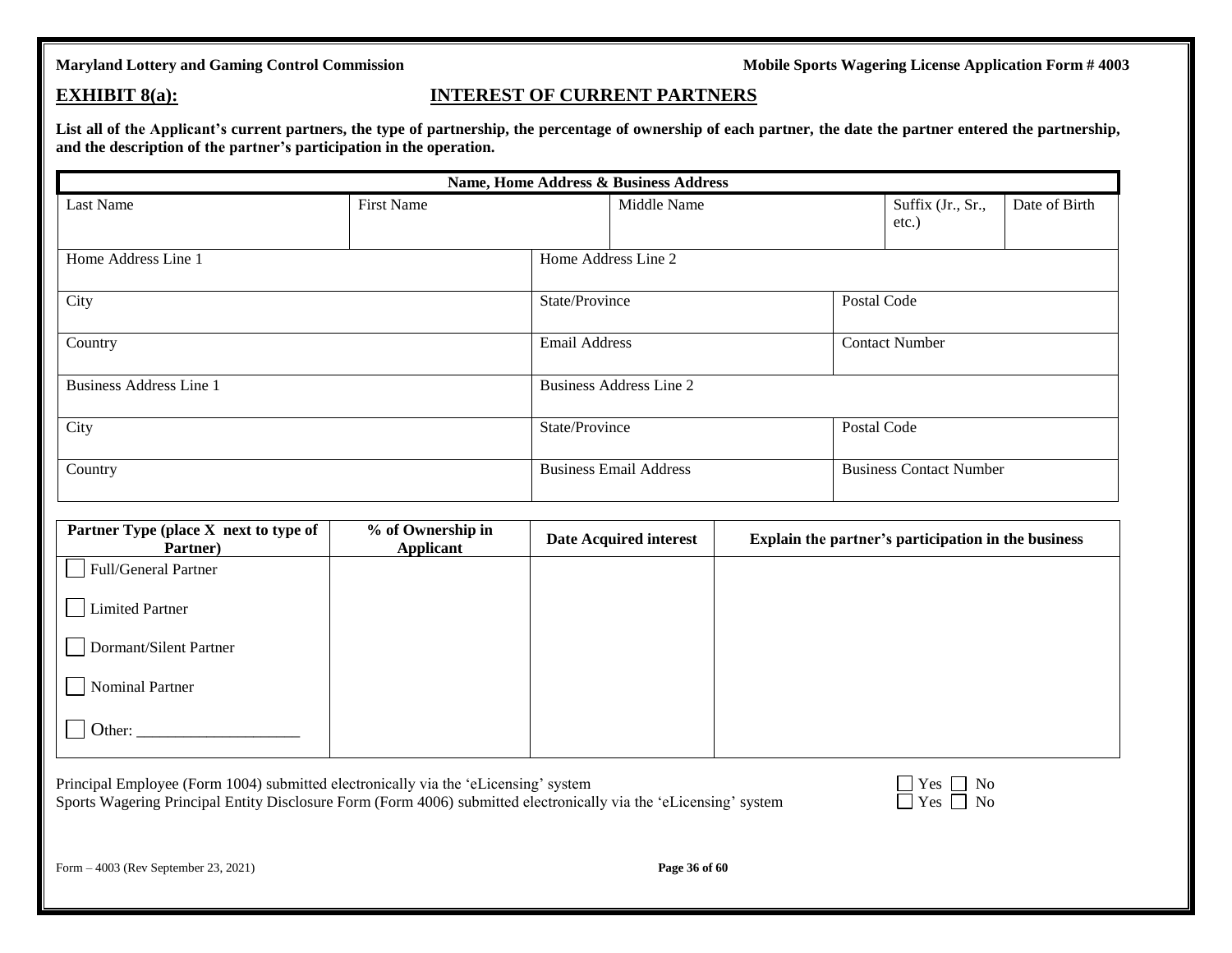### **EXHIBIT 8(b): INTEREST OF FORMER PARTNERS**

**List all Former Partners. List the type of partnership, the percentage of ownership of each partner, the date the partner entered the partnership and the**  description of the partner's participation in the operation. Only include information concerning former partners who left the partnership in the last ten (10) years.

|                                | Name, Home Address & Business Address |                     |                                |                                |                            |               |  |
|--------------------------------|---------------------------------------|---------------------|--------------------------------|--------------------------------|----------------------------|---------------|--|
| Last Name                      | First Name                            |                     | Middle Name                    |                                | Suffix (Jr., Sr.,<br>etc.) | Date of Birth |  |
| Home Address Line 1            |                                       | Home Address Line 2 |                                |                                |                            |               |  |
| City                           |                                       | State/Province      |                                | Postal Code                    |                            |               |  |
| Country                        |                                       | Email Address       |                                | <b>Contact Number</b>          |                            |               |  |
| <b>Business Address Line 1</b> |                                       |                     | <b>Business Address Line 2</b> |                                |                            |               |  |
| City                           |                                       | State/Province      |                                | Postal Code                    |                            |               |  |
| Country                        |                                       |                     | <b>Business Email Address</b>  | <b>Business Contact Number</b> |                            |               |  |

| Partner Type (place X next to<br>type of Partner) | % of Ownership<br>in Applicant | <b>Held</b> interest<br>To/From | Explain the partner's participation<br>in the business | <b>Explain Circumstances for Leaving the</b><br>Partnership |
|---------------------------------------------------|--------------------------------|---------------------------------|--------------------------------------------------------|-------------------------------------------------------------|
| <b>Full/General Partner</b>                       |                                |                                 |                                                        |                                                             |
| <b>Limited Partner</b>                            |                                |                                 |                                                        |                                                             |
| Dormant/Silent etc. Partner                       |                                |                                 |                                                        |                                                             |
| Nominal Partner                                   |                                |                                 |                                                        |                                                             |
| Other:                                            |                                |                                 |                                                        |                                                             |
|                                                   |                                |                                 |                                                        |                                                             |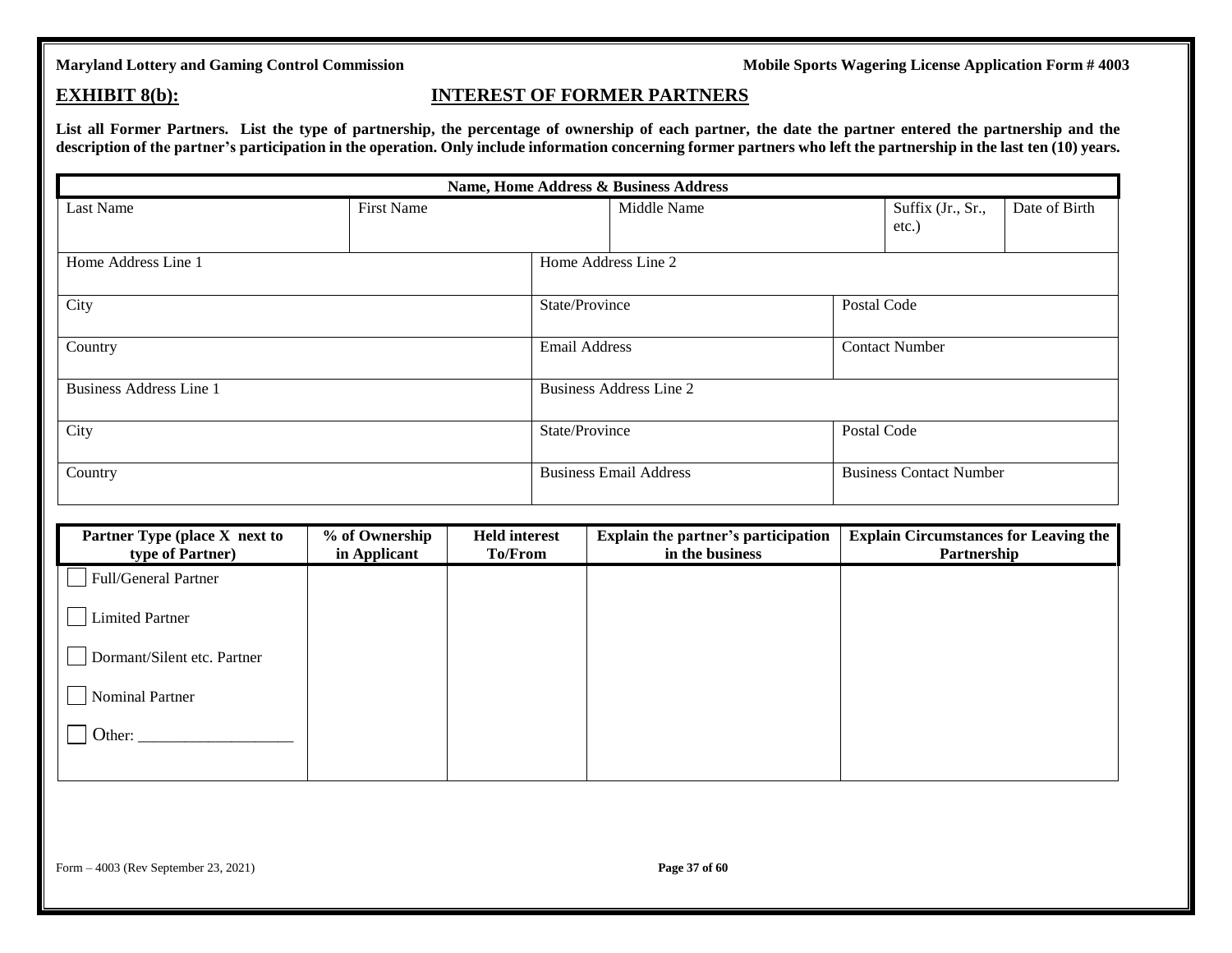### **EXHIBIT 9: HOLDER AND EXTENT OF LONG-TERM DEBT**

List the holder(s) and describe the nature, type, terms, covenants, conditions, and priorities of all outstanding bonds, loans, mortgages, trusts, deeds, notes, debentures, or other forms of indebtedness issued or executed (including loans made by shareholders), or to be issued or executed, by the Applicant or for the Applicant and the holding, intermediary, subsidiary, affiliate, principal, and any other type of business entity of the Applicant, which mature more than one (1) **year from the date of issuance or which, by their terms, are renewable for a period of more than one (1) year from the date of issuance.**

| Type of instrument<br>(Place X next to type)                                                                                                                                                                                                                                                                                                                        | <b>Dated Issued</b>                                                                | <b>Repayment Due</b><br><b>Date</b> | <b>Principal Amount</b> | <b>Interest Rate</b>  | <b>Renewable or Non-</b><br><b>Renewable (State One)</b> |  |  |  |
|---------------------------------------------------------------------------------------------------------------------------------------------------------------------------------------------------------------------------------------------------------------------------------------------------------------------------------------------------------------------|------------------------------------------------------------------------------------|-------------------------------------|-------------------------|-----------------------|----------------------------------------------------------|--|--|--|
| Bond<br>Note<br>Loan<br>Credit line<br>Mortgage<br>Trust Deed<br>Debenture<br>Shareholder/Partner Loan                                                                                                                                                                                                                                                              | Explain type, class, terms, conditions and priorities etc. for the debt instrument |                                     |                         |                       |                                                          |  |  |  |
| <b>Name and Address of Person Holding Debt</b>                                                                                                                                                                                                                                                                                                                      |                                                                                    |                                     |                         |                       |                                                          |  |  |  |
| <b>Last Name</b>                                                                                                                                                                                                                                                                                                                                                    | <b>First Name</b>                                                                  |                                     | Middle Name             |                       | Suffix (Jr., Sr.,<br>Date of Birth                       |  |  |  |
| Home Address Line 1                                                                                                                                                                                                                                                                                                                                                 |                                                                                    |                                     | Home Address Line 2     |                       |                                                          |  |  |  |
| City                                                                                                                                                                                                                                                                                                                                                                | State/Province                                                                     |                                     |                         |                       | Postal Code                                              |  |  |  |
| Country                                                                                                                                                                                                                                                                                                                                                             | <b>Email Address</b>                                                               |                                     |                         | <b>Contact Number</b> |                                                          |  |  |  |
| Current balance of this debt                                                                                                                                                                                                                                                                                                                                        |                                                                                    |                                     |                         |                       |                                                          |  |  |  |
| Principal Employee (Form 1004) submitted electronically via the 'eLicensing' system<br>No<br><b>Yes</b><br>Sports Wagering Principal Entity Disclosure Form (Form 4006) submitted electronically via the 'eLicensing' system<br>N <sub>o</sub><br>Yes<br>$E_{\text{orm}}$ $4002$ (D <sub>ov</sub> Contambor 22, 2021)<br>$\mathbf{D}_{\alpha\alpha\alpha}$ 28 of 60 |                                                                                    |                                     |                         |                       |                                                          |  |  |  |

Form – 4003 (Rev September 23, 2021) **Page 38 of 60**

| age 38 of 60 |
|--------------|
|              |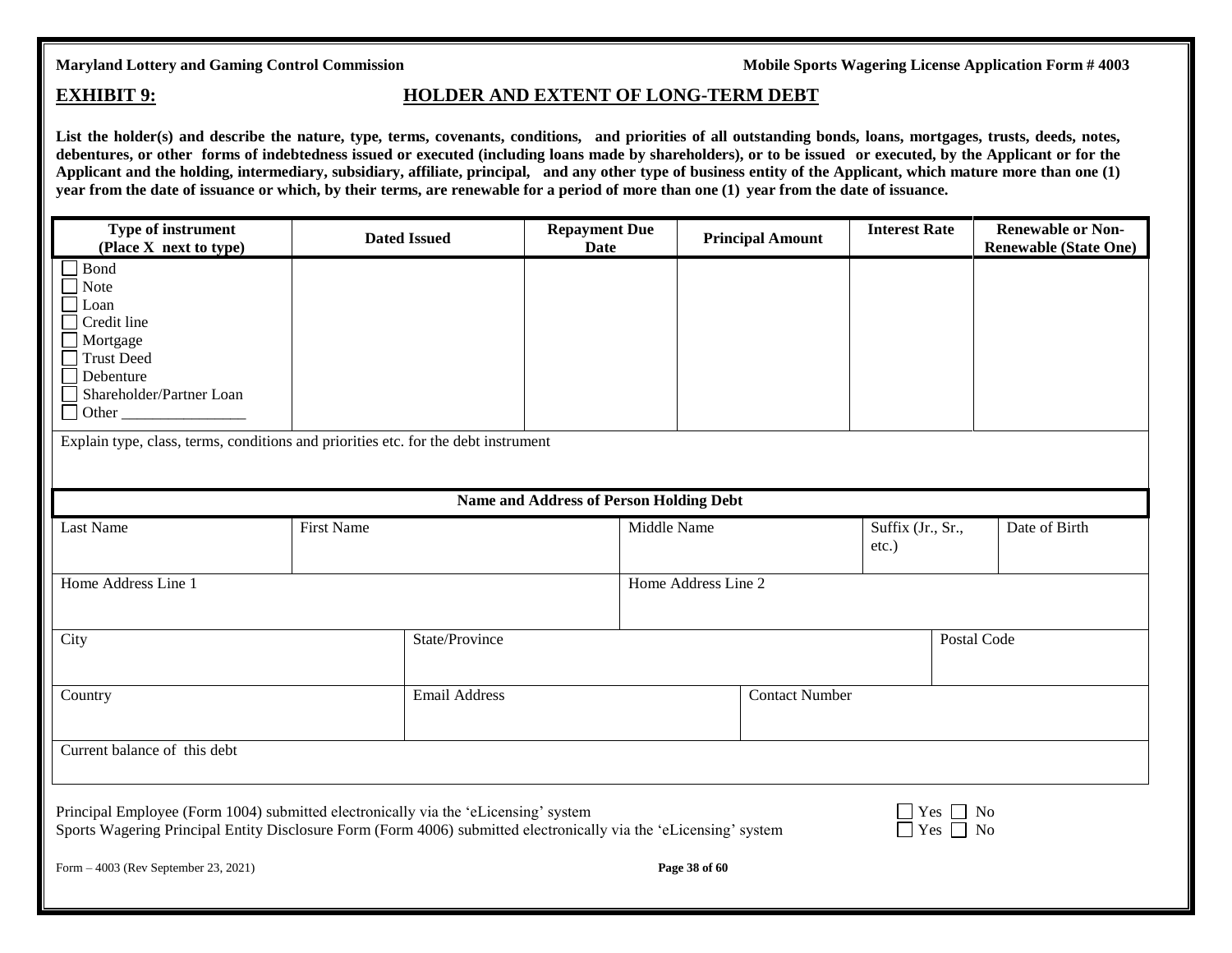### **EXHIBIT 10: HOLDER AND TYPE OF OTHER INDEBTEDNESS AND SECURITY INSTRUMENTS**

Identify the holder(s) and describe the nature, type, terms, conditions and covenants of all outstanding loans, mortgages, trusts, deeds, pledges, lines of credit, or other evidence of indebtedness or security instruments utilized by the Applicant other than those described in Exhibit 9 for Applicant and the holding, **intermediary, subsidiary, affiliate, principal, and any other type of business entity of the Applicant.**

| <b>Type of Instrument</b>                                                          | <b>Dated Issued</b>                                                                                                                                                                                                                     | <b>Repayment Due</b><br><b>Date</b>            | <b>Renewable or Non-</b><br><b>Principal Amount</b><br><b>Interest Rate</b><br><b>Renewable (State One)</b> |                                              |  |             |                         |
|------------------------------------------------------------------------------------|-----------------------------------------------------------------------------------------------------------------------------------------------------------------------------------------------------------------------------------------|------------------------------------------------|-------------------------------------------------------------------------------------------------------------|----------------------------------------------|--|-------------|-------------------------|
|                                                                                    |                                                                                                                                                                                                                                         |                                                |                                                                                                             |                                              |  |             |                         |
|                                                                                    |                                                                                                                                                                                                                                         |                                                |                                                                                                             |                                              |  |             |                         |
| Explain type, class, terms, conditions and priorities etc. for the debt instrument |                                                                                                                                                                                                                                         |                                                |                                                                                                             |                                              |  |             |                         |
|                                                                                    |                                                                                                                                                                                                                                         |                                                |                                                                                                             |                                              |  |             |                         |
|                                                                                    |                                                                                                                                                                                                                                         |                                                |                                                                                                             |                                              |  |             |                         |
|                                                                                    |                                                                                                                                                                                                                                         | <b>Name and Address of Person Holding Debt</b> |                                                                                                             |                                              |  |             |                         |
| Last Name                                                                          | <b>First Name</b>                                                                                                                                                                                                                       |                                                |                                                                                                             | Middle Name<br>Suffix (Jr., Sr.,<br>$etc.$ ) |  |             | Date of<br><b>Birth</b> |
| Home Address Line 1                                                                |                                                                                                                                                                                                                                         |                                                | Home Address Line 2                                                                                         |                                              |  |             |                         |
| City                                                                               |                                                                                                                                                                                                                                         | State/Province                                 |                                                                                                             |                                              |  | Postal Code |                         |
| Country                                                                            |                                                                                                                                                                                                                                         | <b>Email Address</b>                           |                                                                                                             | <b>Contact Number</b>                        |  |             |                         |
| Current balance of this debt                                                       |                                                                                                                                                                                                                                         |                                                |                                                                                                             |                                              |  |             |                         |
|                                                                                    |                                                                                                                                                                                                                                         |                                                |                                                                                                             |                                              |  |             |                         |
|                                                                                    | Principal Employee (Form 1004) submitted electronically via the 'eLicensing' system<br>$Yes \tNo$<br>Yes $\Box$ No<br>Sports Wagering Principal Entity Disclosure Form (Form 4006) submitted electronically via the 'eLicensing' system |                                                |                                                                                                             |                                              |  |             |                         |
| Form - 4003 (Rev September 23, 2021)                                               |                                                                                                                                                                                                                                         |                                                | Page 39 of 60                                                                                               |                                              |  |             |                         |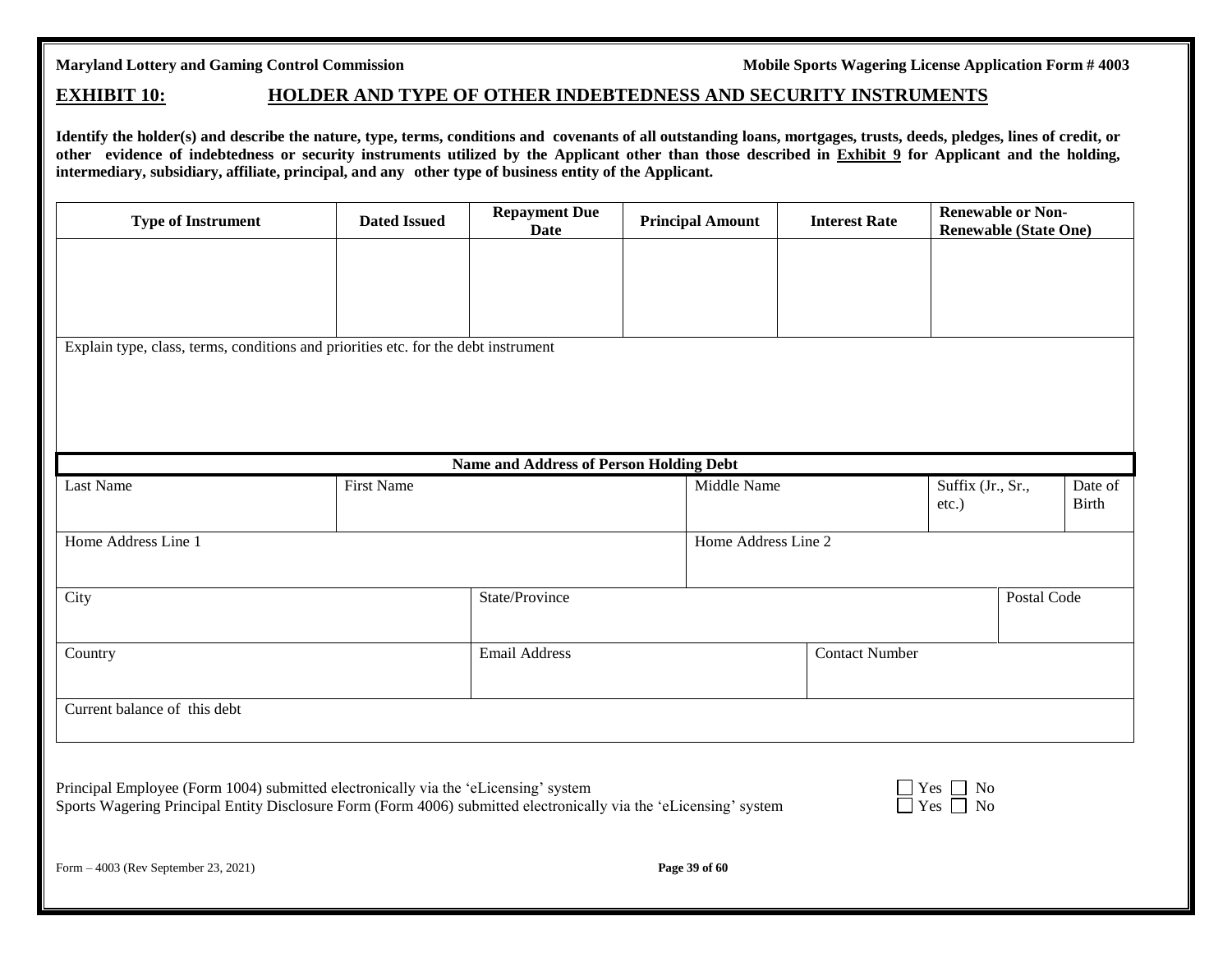### **EXHIBIT 11: SECURITIES OPTIONS – DESCRIPTION**

**Provide a detailed description of any options existing or to be created with respect to securities issued by the Applicant, including the title and amount of securities subject to option, the year or years during which the options were or will be granted, the conditions under which the options were or will be granted, the consideration for granting the option, and the year or years during which, and the terms under which, the option became or will become, entitled to exercise the options, and when such options expire.**

Include with **Exhibit 11**, copies of any outstanding option plans or proxy statements that correspond to the requested information. Each document must be **uploaded into 'eLicensing' on the Applicant Case Checklist Item page.**

| <b>Option Name</b>                                                           | Security Type | <b>Option Grant Years</b> | <b>Option Expiration Date</b> |  |  |  |  |
|------------------------------------------------------------------------------|---------------|---------------------------|-------------------------------|--|--|--|--|
|                                                                              |               |                           |                               |  |  |  |  |
|                                                                              |               |                           |                               |  |  |  |  |
|                                                                              |               |                           |                               |  |  |  |  |
|                                                                              |               |                           |                               |  |  |  |  |
| Explain how the option holder will or may become entitled to exercise option |               |                           |                               |  |  |  |  |
|                                                                              |               |                           |                               |  |  |  |  |
|                                                                              |               |                           |                               |  |  |  |  |
|                                                                              |               |                           |                               |  |  |  |  |
|                                                                              |               |                           |                               |  |  |  |  |
|                                                                              |               |                           |                               |  |  |  |  |
|                                                                              |               |                           |                               |  |  |  |  |

| Security Type                                                                | <b>Option Grant Years</b> | <b>Option Expiration Date</b> |  |  |  |  |  |
|------------------------------------------------------------------------------|---------------------------|-------------------------------|--|--|--|--|--|
|                                                                              |                           |                               |  |  |  |  |  |
|                                                                              |                           |                               |  |  |  |  |  |
|                                                                              |                           |                               |  |  |  |  |  |
|                                                                              |                           |                               |  |  |  |  |  |
| Explain how the option holder will or may become entitled to exercise option |                           |                               |  |  |  |  |  |
|                                                                              |                           |                               |  |  |  |  |  |
|                                                                              |                           |                               |  |  |  |  |  |
|                                                                              |                           |                               |  |  |  |  |  |
|                                                                              |                           |                               |  |  |  |  |  |
|                                                                              |                           |                               |  |  |  |  |  |
|                                                                              |                           |                               |  |  |  |  |  |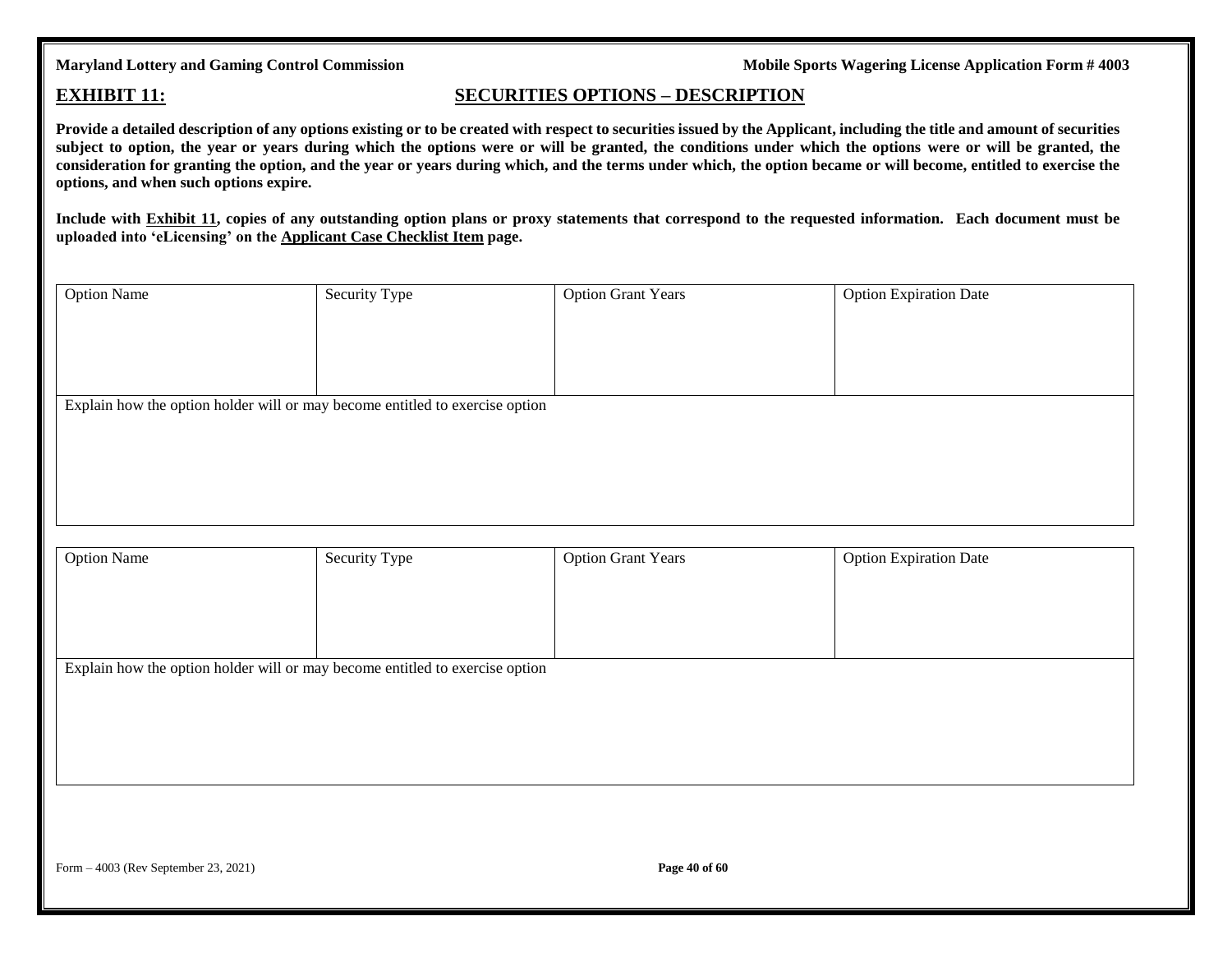### **EXHIBIT 12: BENEFICIAL OWNERS OF SECURITY OPTIONS**

**Provide information regarding all persons holding the options described in Exhibit 11.**

|                                | Name, Home Address & Business Address |                      |                                |                            |                                |               |  |  |
|--------------------------------|---------------------------------------|----------------------|--------------------------------|----------------------------|--------------------------------|---------------|--|--|
| Last Name                      | <b>First Name</b>                     | Middle Name          |                                | Suffix (Jr., Sr.,<br>etc.) |                                | Date of Birth |  |  |
| Home Address Line 1            |                                       | Home Address Line 2  |                                |                            |                                |               |  |  |
| City                           |                                       | State/Province       |                                | Postal Code                |                                |               |  |  |
| Country                        |                                       | <b>Email Address</b> |                                | <b>Contact Number</b>      |                                |               |  |  |
| <b>Business Address Line 1</b> |                                       |                      | <b>Business Address Line 2</b> |                            |                                |               |  |  |
| City                           |                                       | State/Province       |                                | Postal Code                |                                |               |  |  |
| Country                        |                                       |                      | <b>Business Email Address</b>  |                            | <b>Business Contact Number</b> |               |  |  |

|                                       | <b>Beneficial Owner List of Options</b> |                                     |                                         |                                                  |                                                   |                          |  |  |
|---------------------------------------|-----------------------------------------|-------------------------------------|-----------------------------------------|--------------------------------------------------|---------------------------------------------------|--------------------------|--|--|
| <b>Security Option</b><br><b>Name</b> | <b>Security Type</b>                    | <b>Option Grant</b><br><b>Years</b> | <b>Option Expiration</b><br><b>Date</b> | <b>Number of Voting</b><br><b>Shares Granted</b> | Number of Non-<br>voting Shares<br><b>Granted</b> | <b>Value at Issuance</b> |  |  |
|                                       |                                         |                                     |                                         |                                                  |                                                   |                          |  |  |
|                                       |                                         |                                     |                                         |                                                  |                                                   |                          |  |  |
|                                       |                                         |                                     |                                         |                                                  |                                                   |                          |  |  |
|                                       |                                         |                                     |                                         |                                                  |                                                   |                          |  |  |
|                                       |                                         |                                     |                                         |                                                  |                                                   |                          |  |  |

Form – 4003 (Rev September 23, 2021) **Page 41 of 60**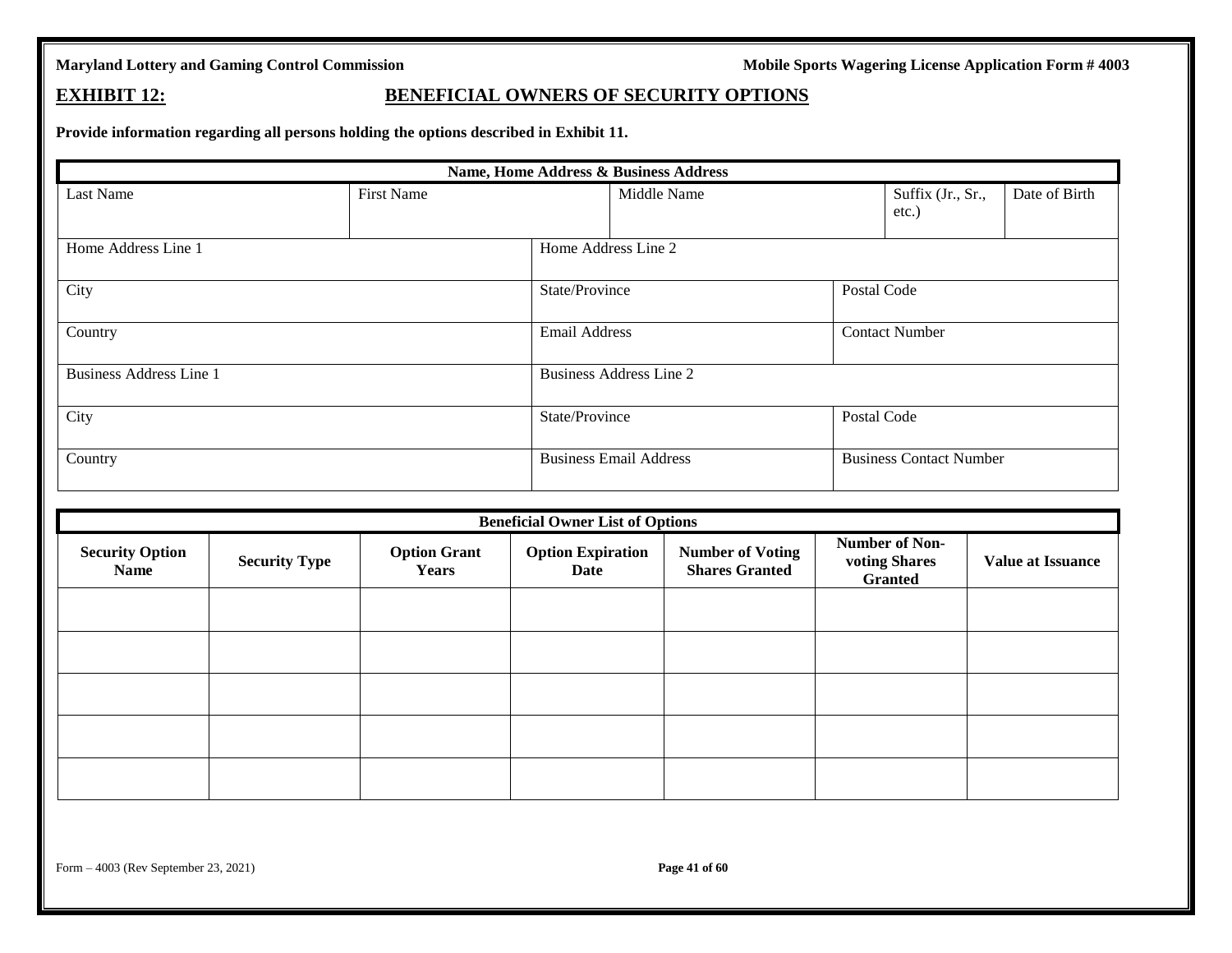### **EXHIBIT 13: PRINCIPALS NOT YET DISCLOSED**

**Provide all principals not yet disclosed in this Application. Such principals shall include both individuals and entities that have a five (5%) percent direct or indirect ownership interest in the Applicant or licensee.**

| Principal Individuals or Entities not yet disclosed |                           |                               |  |                            |  |               |  |  |
|-----------------------------------------------------|---------------------------|-------------------------------|--|----------------------------|--|---------------|--|--|
| Last Name                                           | Middle Name<br>First Name |                               |  | Suffix (Jr., Sr.,<br>etc.) |  | Date of Birth |  |  |
| <b>Entity Name</b>                                  |                           |                               |  |                            |  |               |  |  |
| Address Line 1                                      |                           | Address Line 2                |  |                            |  |               |  |  |
| City                                                |                           | State/Province<br>Postal Code |  |                            |  |               |  |  |
| Country                                             |                           | Email Address                 |  | <b>Contact Number</b>      |  |               |  |  |

| Describe Interest and Type of Interest or Control over Applicant |  |  |  |  |  |
|------------------------------------------------------------------|--|--|--|--|--|
|                                                                  |  |  |  |  |  |
|                                                                  |  |  |  |  |  |
|                                                                  |  |  |  |  |  |
|                                                                  |  |  |  |  |  |
|                                                                  |  |  |  |  |  |
|                                                                  |  |  |  |  |  |
|                                                                  |  |  |  |  |  |
|                                                                  |  |  |  |  |  |
|                                                                  |  |  |  |  |  |
|                                                                  |  |  |  |  |  |
|                                                                  |  |  |  |  |  |

| Principal Employee (Form 1004) submitted electronically via the 'eLicensing' system                               | $\Box$ Yes $\Box$ No |
|-------------------------------------------------------------------------------------------------------------------|----------------------|
| Sports Wagering Principal Entity Disclosure Form (Form 4006) submitted electronically via the 'eLicensing' system | $\Box$ Yes $\Box$ No |

| r es | √∩ |
|------|----|
| ۷Ας  | √∩ |

Form – 4003 (Rev September 23, 2021) **Page 42 of 60**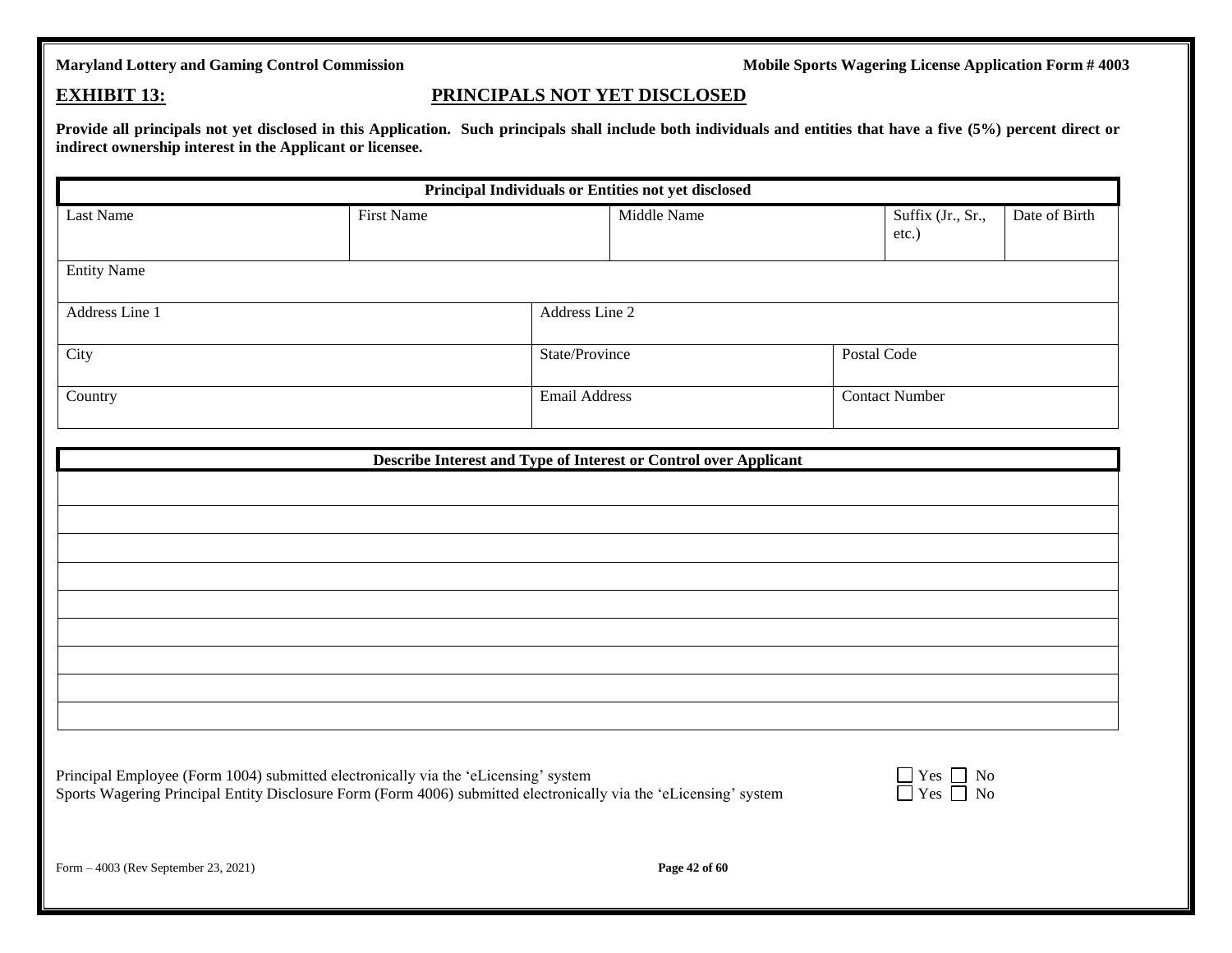### **EXHIBIT 14: FINANCIAL INSTITUTIONS**

**Provide information about each bank, savings and loan association or other financial institution, whether domestic or foreign, in which the applicant has or has had an account over the last ten (10) year period regardless of whether such account was held in the name of the Applicant, a nominee or designee of the Applicant or was otherwise under the direct or indirect control of the Applicant.**

| Name of Institution   |                                              |  |                           |                           |                | <b>Federal Identification Number</b> |  |
|-----------------------|----------------------------------------------|--|---------------------------|---------------------------|----------------|--------------------------------------|--|
| Address Line 1        |                                              |  | Address Line 2            |                           |                |                                      |  |
| City                  |                                              |  | State/Province            |                           | City           |                                      |  |
| Country               |                                              |  | <b>Email Address</b>      |                           | Contact Number |                                      |  |
|                       | <b>Accounts at the Financial Institution</b> |  |                           |                           |                |                                      |  |
| <b>Account Number</b> | <b>Account Type</b>                          |  | <b>Purpose of Account</b> | <b>Purpose of Closing</b> |                | <b>Date Opened and Closed</b>        |  |
|                       |                                              |  |                           |                           |                |                                      |  |
|                       |                                              |  |                           |                           |                |                                      |  |
|                       |                                              |  |                           |                           |                |                                      |  |
|                       |                                              |  |                           |                           |                |                                      |  |
|                       |                                              |  |                           |                           |                |                                      |  |
|                       |                                              |  |                           |                           |                |                                      |  |
|                       |                                              |  |                           |                           |                |                                      |  |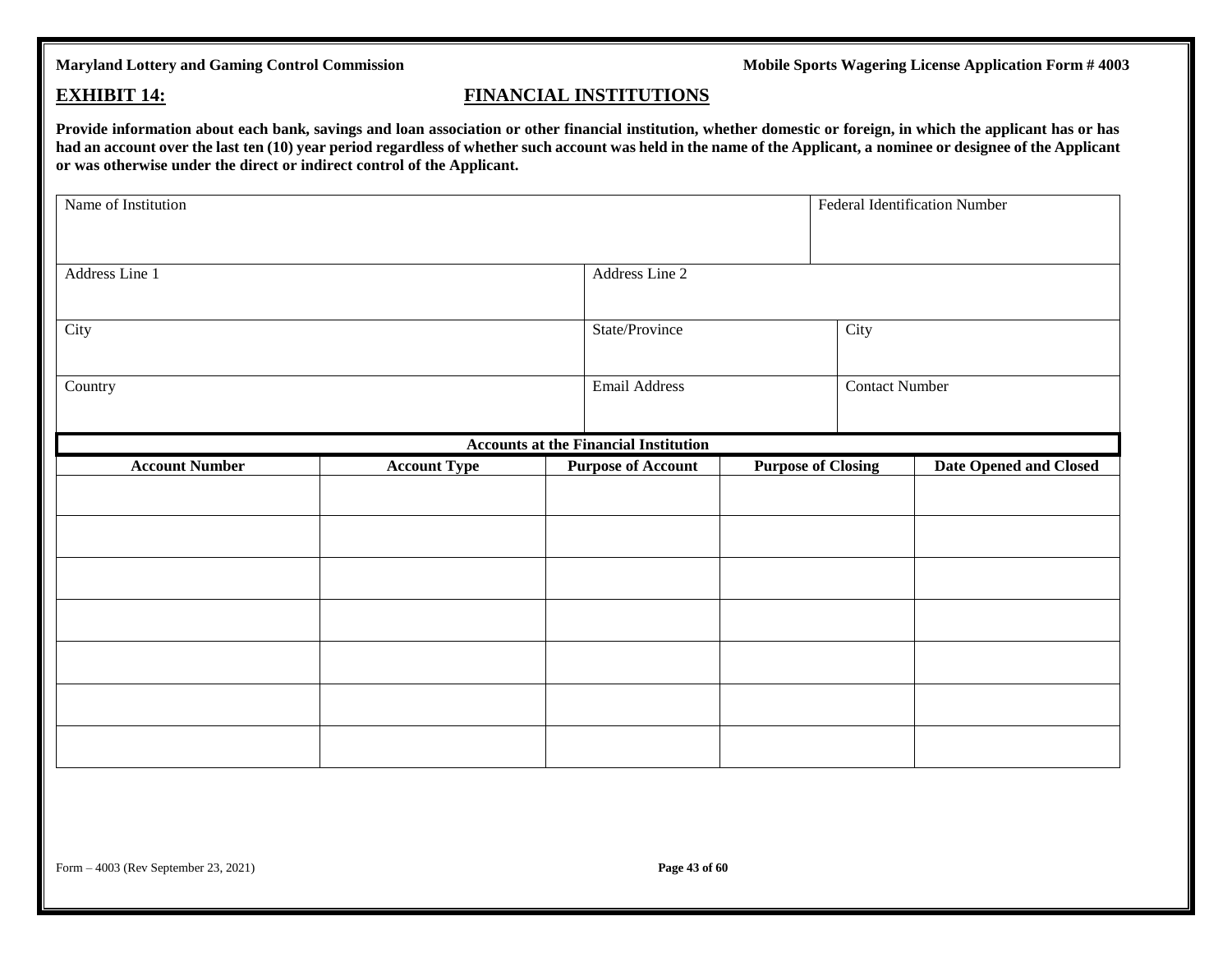### **EXHIBIT 15: CONTRACTS**

**Provide information about all contracts or agreements, written or oral, that the Applicant has entered into. This includes all contracts or agreements of \$100,000 or more in value or from whom the Applicant has received \$100,000 or more in goods or services in the past six months. Contracts or agreements already furnished as part of this application do not need to be provided as part of this Exhibit.**

| Name of Business or Vendor                                    |               | Federal Identification Number/Social Security Number/Tax<br><b>Identification Number</b> |  |  |                                    |  |
|---------------------------------------------------------------|---------------|------------------------------------------------------------------------------------------|--|--|------------------------------------|--|
| Address Line 1                                                |               | Address Line 2                                                                           |  |  |                                    |  |
| City                                                          |               | State/Province                                                                           |  |  | City                               |  |
| Country                                                       | Email Address | <b>Contact Person</b>                                                                    |  |  | <b>Contact Number</b>              |  |
| Description of Contract and Goods and Services to be provided |               |                                                                                          |  |  | Compensation and Method of Payment |  |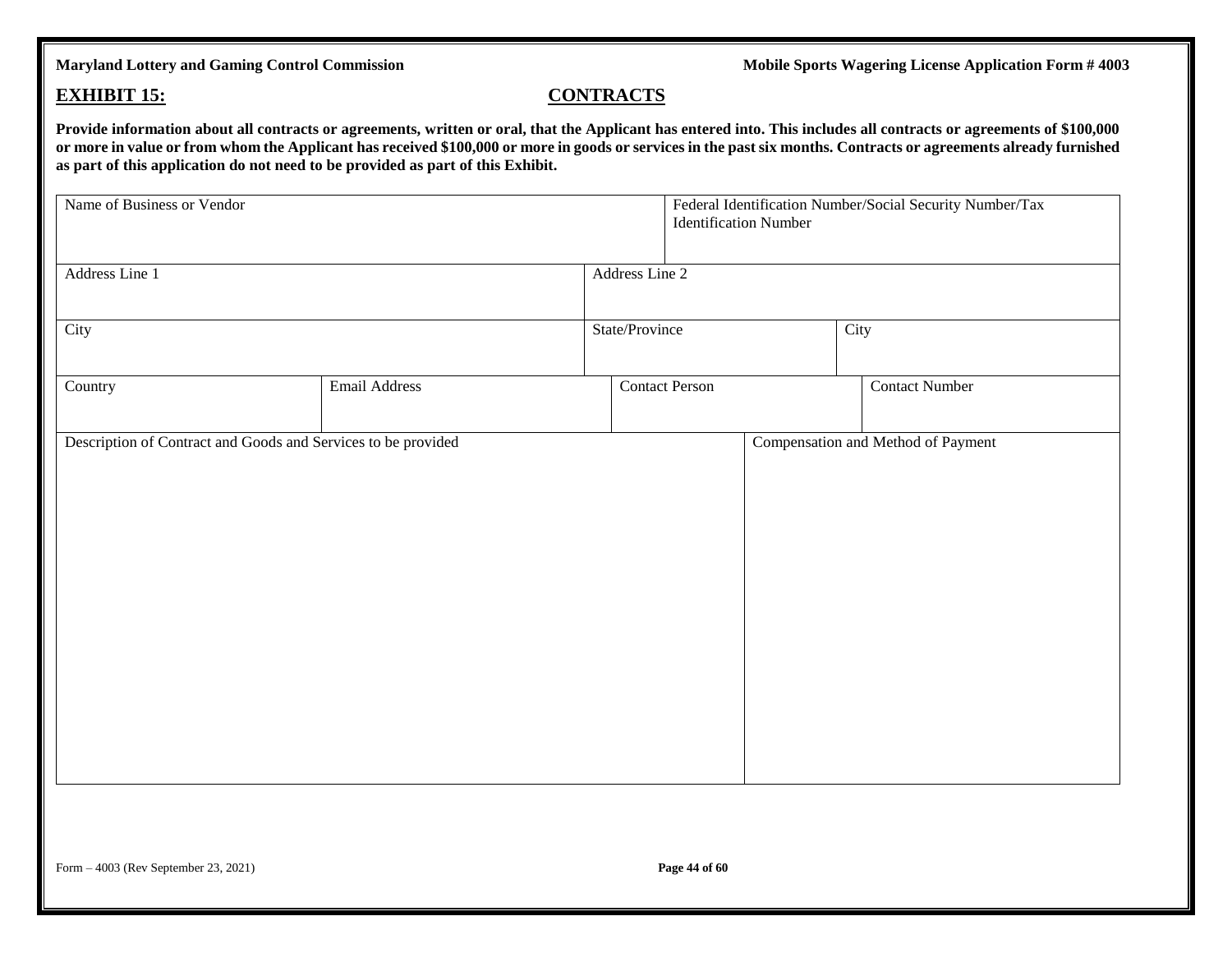### **EXHIBIT 16: APPLICANT'S STOCK HOLDINGS**

**Provide information about each entity in which the Applicant holds stock.**

| <b>Name and Address of</b><br>Entity | <b>Type of Stock Held</b> | <b>Purchase Price Per</b><br><b>Share</b> | <b>Number of Shares Held</b> | % of Ownership<br>5% or More | <b>Voting or Non-Voting</b><br><b>Stock (List Voting Stock</b><br>First) |
|--------------------------------------|---------------------------|-------------------------------------------|------------------------------|------------------------------|--------------------------------------------------------------------------|
|                                      |                           |                                           |                              |                              |                                                                          |
|                                      |                           |                                           |                              |                              |                                                                          |
|                                      |                           |                                           |                              |                              |                                                                          |
|                                      |                           |                                           |                              |                              |                                                                          |
|                                      |                           |                                           |                              |                              |                                                                          |
|                                      |                           |                                           |                              |                              |                                                                          |
|                                      |                           |                                           |                              |                              |                                                                          |
|                                      |                           |                                           |                              |                              |                                                                          |
|                                      |                           |                                           |                              |                              |                                                                          |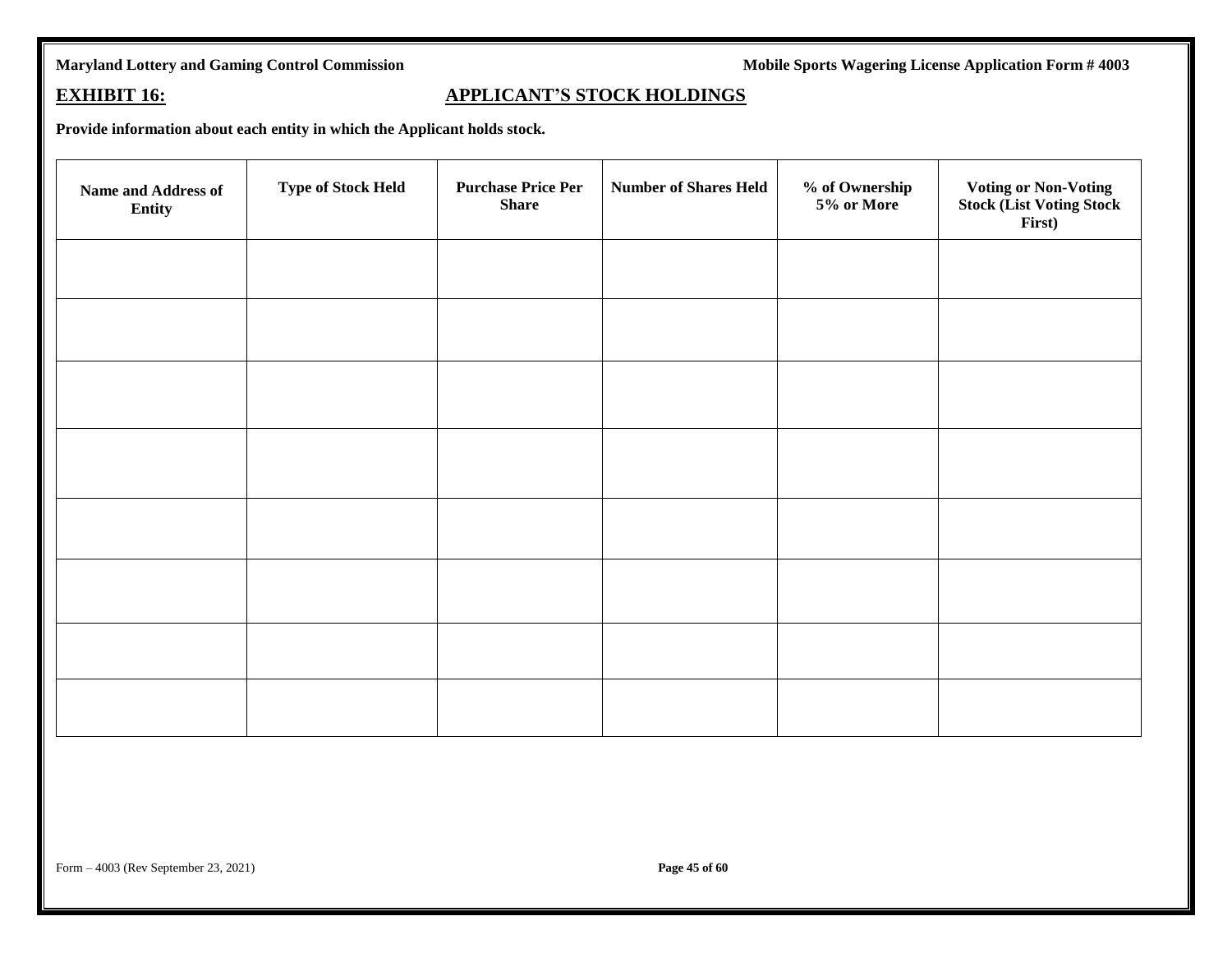### **EXHIBIT 17: INTERNAL TRANSACTIONS**

Provide information for each change that occurred within the last five (5) years, prior to this Application, in the beneficial ownership of the equity securities of **the Applicant on the part of any person who is indirectly or directly a beneficial owner of more than five percent (5%) of any class of an equity security of the Applicant or who is or was within that period a director or officer of the corporation. Include changes resulting from (a) gift, (b) purchase, (c) sale, (d) exercise of an option to purchase (e) exercise of an option to sell, (f) grant or receipt of a put or (g) grant or receipt of a call.**

|                                | Name, Home Address & Business Address* |                                |                               |                                |  |  |  |
|--------------------------------|----------------------------------------|--------------------------------|-------------------------------|--------------------------------|--|--|--|
| <b>First Name</b>              | Middle Name                            |                                | Suffix (Jr., Sr., etc.)       | Date of Birth                  |  |  |  |
|                                |                                        |                                |                               |                                |  |  |  |
| Home Address Line 1            |                                        | Home Address Line 2            |                               |                                |  |  |  |
| City                           |                                        | State/Province                 |                               | Postal Code                    |  |  |  |
| Country                        |                                        |                                | <b>Email Address</b>          | <b>Contact Number</b>          |  |  |  |
| <b>Business Address Line 1</b> |                                        | <b>Business Address Line 2</b> |                               |                                |  |  |  |
| City                           |                                        | State/Province                 |                               | Postal Code                    |  |  |  |
| Country                        |                                        |                                | <b>Business Email Address</b> | <b>Business Contact Number</b> |  |  |  |

| Date of<br><b>Transaction</b> | <b>Nature of Transaction</b> | <b>Parties to Transaction</b><br>(Include Name &<br><b>Positions</b> ) | <b>Number of Securities</b><br>Involved | <b>Dollar Value of Transaction</b> |
|-------------------------------|------------------------------|------------------------------------------------------------------------|-----------------------------------------|------------------------------------|
|                               |                              |                                                                        |                                         |                                    |
|                               |                              |                                                                        |                                         |                                    |
|                               |                              |                                                                        |                                         |                                    |
|                               |                              |                                                                        |                                         |                                    |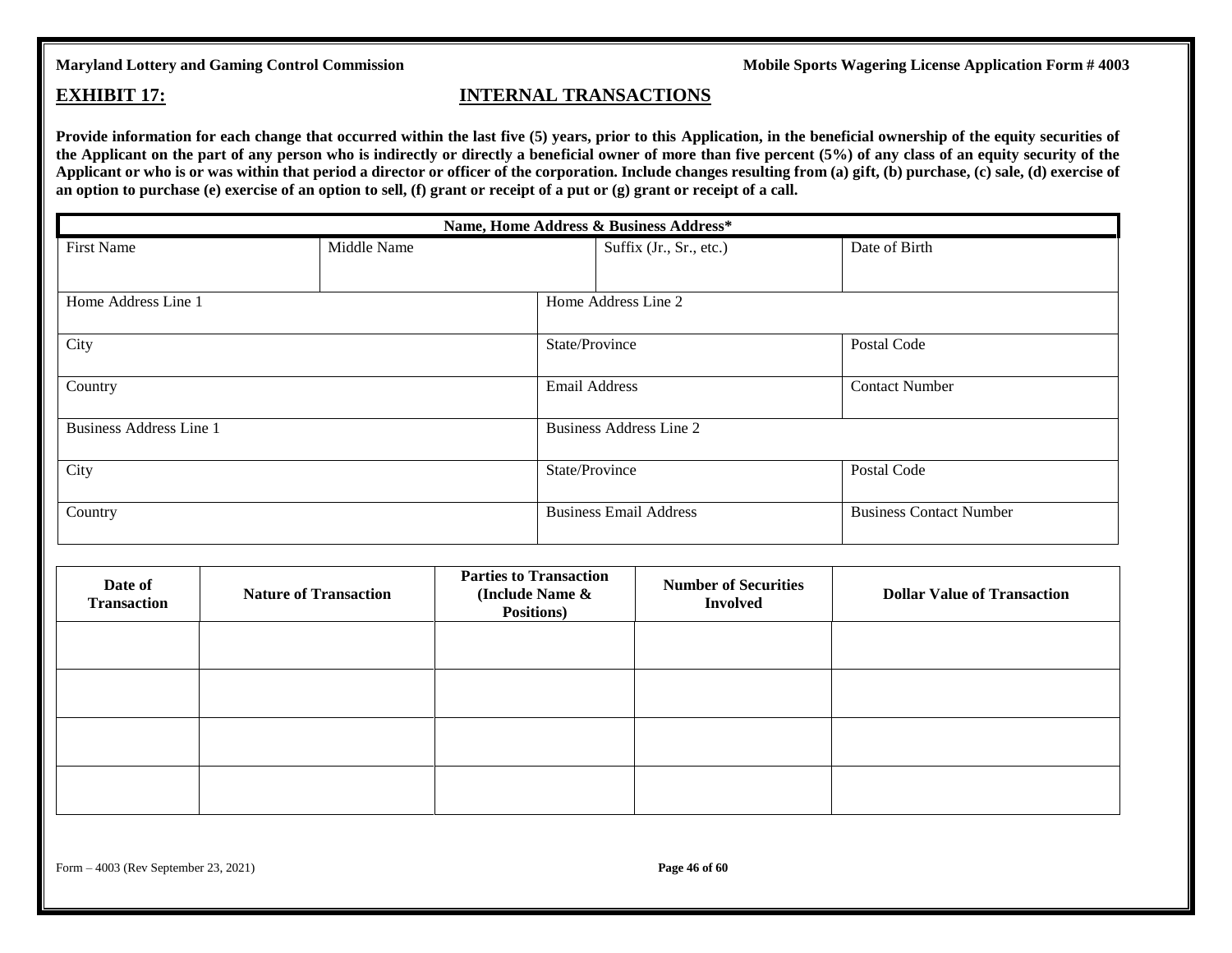## **EXHIBIT 18: CRIMINAL HISTORY**

**NOTICE:** Prior to answering the following question, carefully review the DEFINITIONS and INSTRUCTIONS in Section **E.22**. Do not complete Exhibit 18 without reading and understanding the DEFINITIONS and INSTRUCTIONS in Section **E.22**. Failure or refusal to accurately complete this section or submission of false or misleading information may result in the denial of this application.

### **Question -**

- **Has the Applicant;**
- **Have any of the Applicant's subsidiaries; or**
- **Have any of the Principal Employees, (Directors, Partners, Officers, Trustees, Owners) ever been indicted, arrested, charged with, or convicted of, a criminal offense, sports wagering offense; gambling offense; gaming offense; or been a party to or named as an unindicted conspirator in any criminal proceeding in this state or any other jurisdiction?**  $\Box$  Yes  $\Box$  No If "Yes" describe below:

| Name of Case<br>and Docket<br><b>Number</b> | Nature of Charge or<br>Complaint | Date of Charge<br>or Complaint | Name and Address of Law<br><b>Enforcement Agency or Court</b><br><b>Involved</b> | <b>Disposition</b><br>(Acquitted,<br><b>Sentence</b><br>Convicted,<br>Dismissed, Etc.) |  | Name of<br><b>Director, Partner</b><br>Officer or<br><b>Trustee</b> |
|---------------------------------------------|----------------------------------|--------------------------------|----------------------------------------------------------------------------------|----------------------------------------------------------------------------------------|--|---------------------------------------------------------------------|
|                                             |                                  |                                |                                                                                  |                                                                                        |  |                                                                     |
|                                             |                                  |                                |                                                                                  |                                                                                        |  |                                                                     |
|                                             |                                  |                                |                                                                                  |                                                                                        |  |                                                                     |
|                                             |                                  |                                |                                                                                  |                                                                                        |  |                                                                     |
|                                             |                                  |                                |                                                                                  |                                                                                        |  |                                                                     |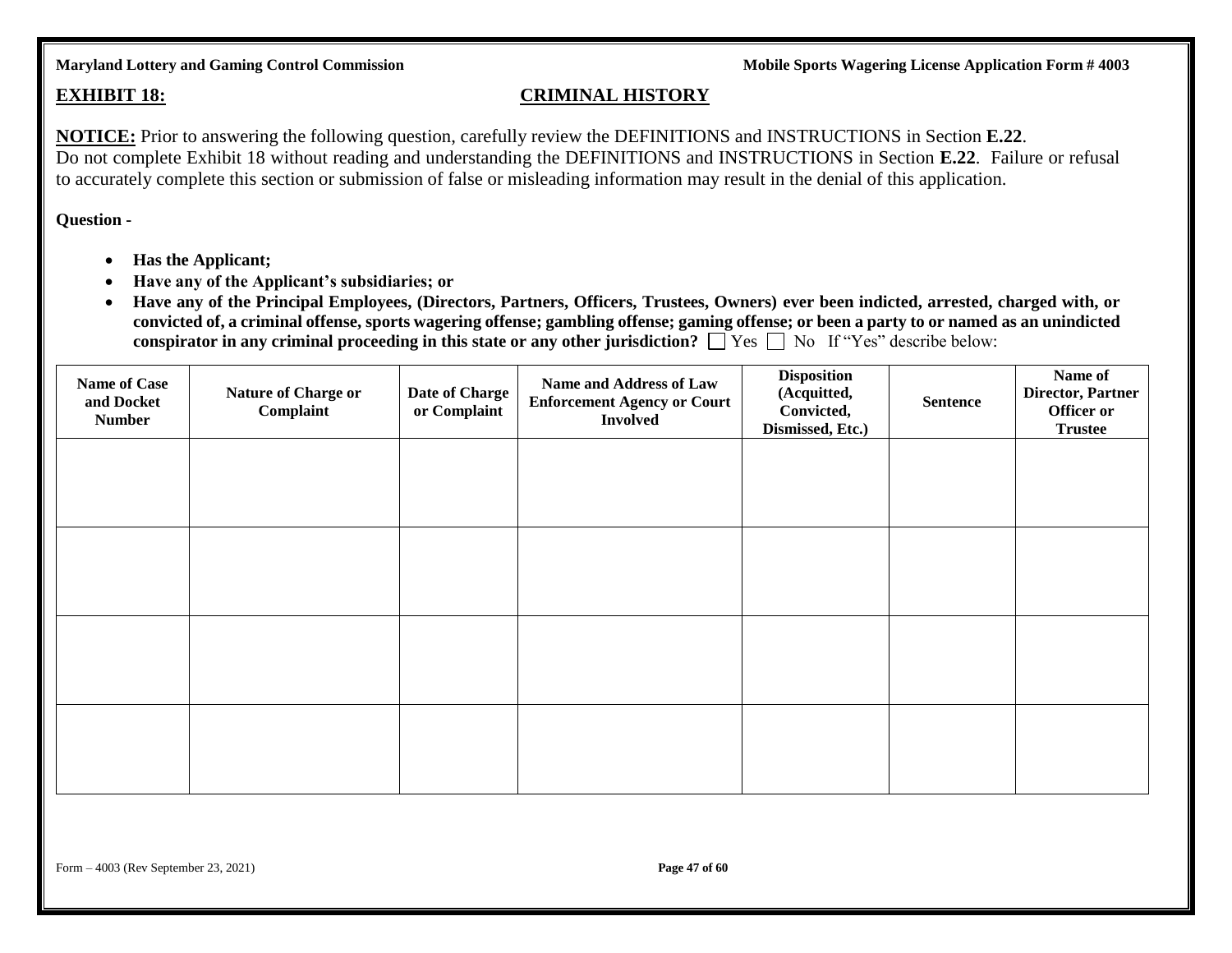### **EXHIBIT 19: INVESTIGATIONS, TESTIMONY OR POLYGRAPHS**

**Has the Applicant, any of its subsidiaries, principals, directors, partners, trustees or officers ever been called to testify before, been the subject of an investigation**  conducted by, or requested to take a polygraph exam by any governmental agency, court, committee, grand jury, commission, or investigatory body in any jurisdiction other than in response to minor traffic related offenses?<br> jurisdiction other than in response to minor traffic related offenses?

| Name and Address of Court or<br><b>Other Agency</b> | <b>Nature of Proceedings or</b><br>Investigation | <b>Was Testimony or</b><br><b>Polygraph Given?</b><br>$(Yes$ or $No)$ | Dates on Which<br><b>Testimony or</b><br>Polygraph Was<br>Given | <b>Approximate Time</b><br>Period of<br>Investigation | Director, Partner,<br><b>Officer or Trustee</b> |
|-----------------------------------------------------|--------------------------------------------------|-----------------------------------------------------------------------|-----------------------------------------------------------------|-------------------------------------------------------|-------------------------------------------------|
|                                                     |                                                  |                                                                       |                                                                 |                                                       |                                                 |
| Type of Proceeding or Investigation                 |                                                  |                                                                       |                                                                 |                                                       |                                                 |

| Name and Address of Court or<br><b>Other Agency</b> | <b>Nature of Proceedings or</b><br>Investigation | <b>Was Testimony or</b><br><b>Polygraph Given?</b><br>$(Yes$ or $No)$ | Dates on Which<br><b>Testimony or</b><br>Polygraph Was<br>Given | <b>Approximate Time</b><br>Period of<br>Investigation | Director, Partner,<br><b>Officer or Trustee</b> |
|-----------------------------------------------------|--------------------------------------------------|-----------------------------------------------------------------------|-----------------------------------------------------------------|-------------------------------------------------------|-------------------------------------------------|
|                                                     |                                                  |                                                                       |                                                                 |                                                       |                                                 |
|                                                     |                                                  |                                                                       |                                                                 |                                                       |                                                 |
|                                                     |                                                  |                                                                       |                                                                 |                                                       |                                                 |
| Type of Proceeding or Investigation                 |                                                  |                                                                       |                                                                 |                                                       |                                                 |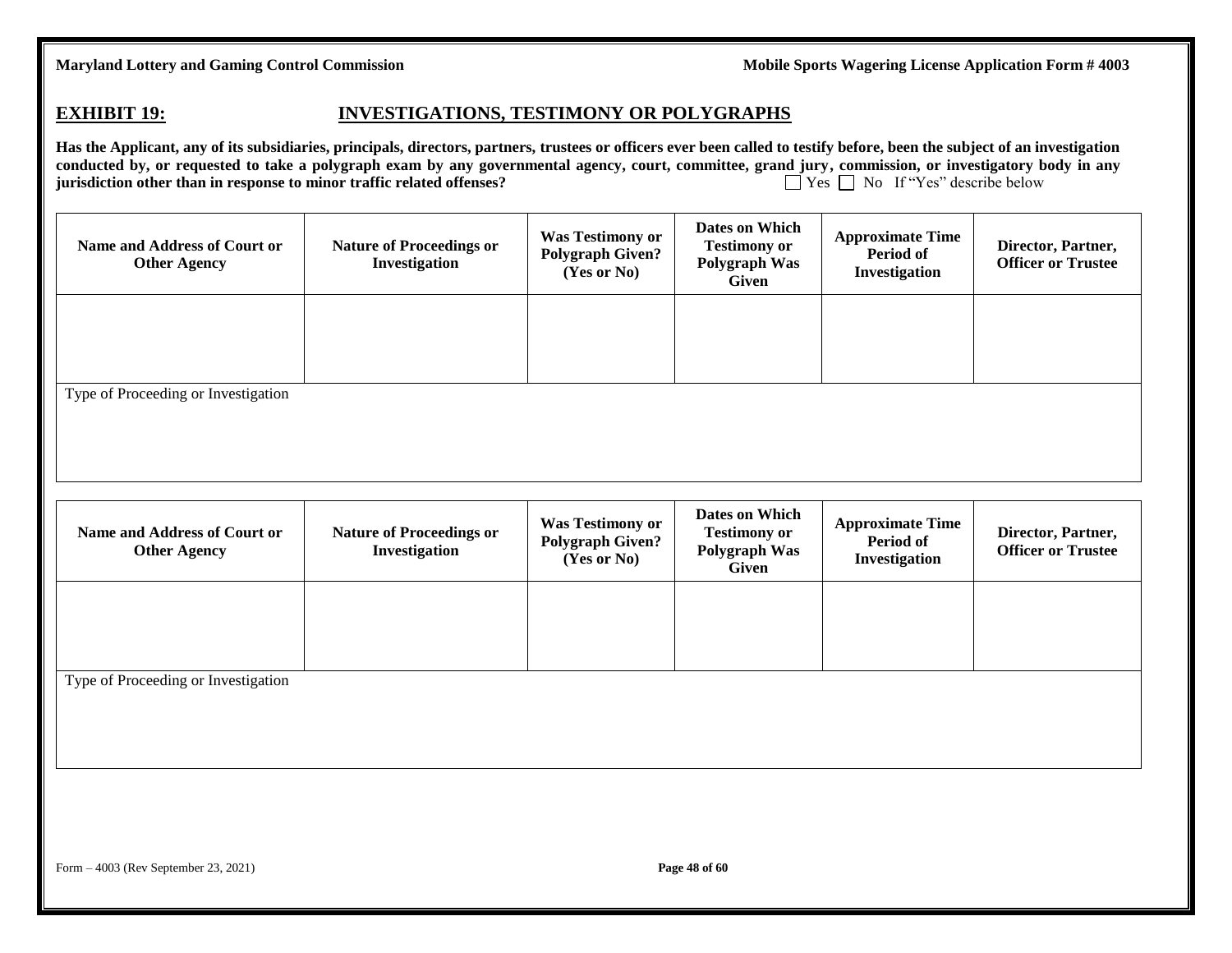### **EXHIBIT 20: LITIGATION**

**Describe all existing civil litigation or any settled or closed legal action over the past three (3) years to which the Applicant, its parent, affiliate, holding or any subsidiary is or was a party whether in this state or in another jurisdiction. This description must include the entire case caption which is the title and docket number, the name and location of the court before which it is pending or concluded, and the identity of all parties to the matter. Also include a description of the general nature of all claims being made, and the resolution of the matter.**

**List the most recent litigation first.**

| <b>Name of Case and Docket</b><br><b>Number</b> | Name and Address of Law Court<br><b>Involved in Litigation</b> | Name of All Parties Involved in<br>Litigation | Nature of Claim(s) and Judgment (if<br>Judgment has been rendered) or Other<br><b>Resolution</b> |
|-------------------------------------------------|----------------------------------------------------------------|-----------------------------------------------|--------------------------------------------------------------------------------------------------|
|                                                 |                                                                |                                               |                                                                                                  |
|                                                 |                                                                |                                               |                                                                                                  |
|                                                 |                                                                |                                               |                                                                                                  |
|                                                 |                                                                |                                               |                                                                                                  |
|                                                 |                                                                |                                               |                                                                                                  |
|                                                 |                                                                |                                               |                                                                                                  |
|                                                 |                                                                |                                               |                                                                                                  |
|                                                 |                                                                |                                               |                                                                                                  |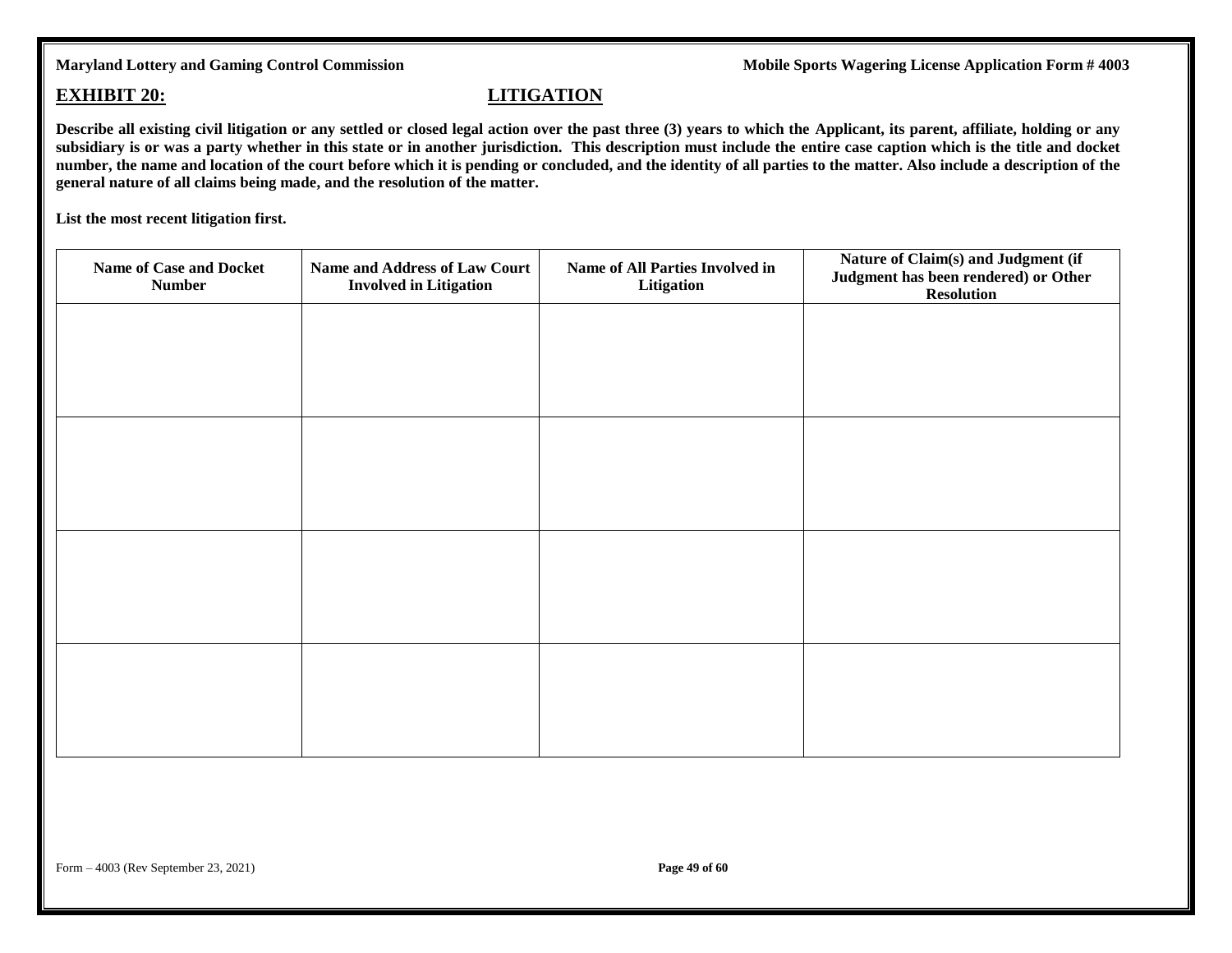### **EXHIBIT 21: ANTITRUST, TRADE REGULATION AND SECURITIES MATTERS**

**Has the Applicant or its principals ever been subject to a subpoena, a judgment, order, consent decree, or consent order pertaining to a violation or alleged violation of the federal antitrust, trade regulation or securities laws, or similar laws of any jurisdiction entered against it?** 

|  |  |  |  | $\Box$ Yes $\Box$ No If "Yes" describe below |  |  |
|--|--|--|--|----------------------------------------------|--|--|
|--|--|--|--|----------------------------------------------|--|--|

**In the past ten years, has the Applicant or its principals ever been subject to a judgment, order, consent decree, or consent order pertaining to any federal antitrust, trade regulation, securities law, similar laws or other code of any jurisdiction that resulted in a fine or penalty of \$10,000 or more entered against it?**  $\Box$  Yes  $\Box$  No If "Yes" describe below

| Title or Case and Docket Number     | Name And Address Of Court Or Agency | Date of Subpoena or Offense |
|-------------------------------------|-------------------------------------|-----------------------------|
|                                     |                                     |                             |
|                                     |                                     |                             |
| Nature of Subpoena or Offense       |                                     |                             |
|                                     |                                     |                             |
| Disposition of Action               |                                     |                             |
|                                     |                                     |                             |
| Nature of Judgment, Decree or Order |                                     |                             |
|                                     |                                     |                             |
|                                     |                                     |                             |
| Title or Case and Docket Number     | Name And Address Of Court Or Agency | Date of Subpoena or Offense |
|                                     |                                     |                             |
|                                     |                                     |                             |
| Nature of Subpoena or Offense       |                                     |                             |
|                                     |                                     |                             |
| Disposition                         |                                     |                             |
|                                     |                                     |                             |
| Nature of Judgment, Decree or Order |                                     |                             |
|                                     |                                     |                             |
|                                     |                                     |                             |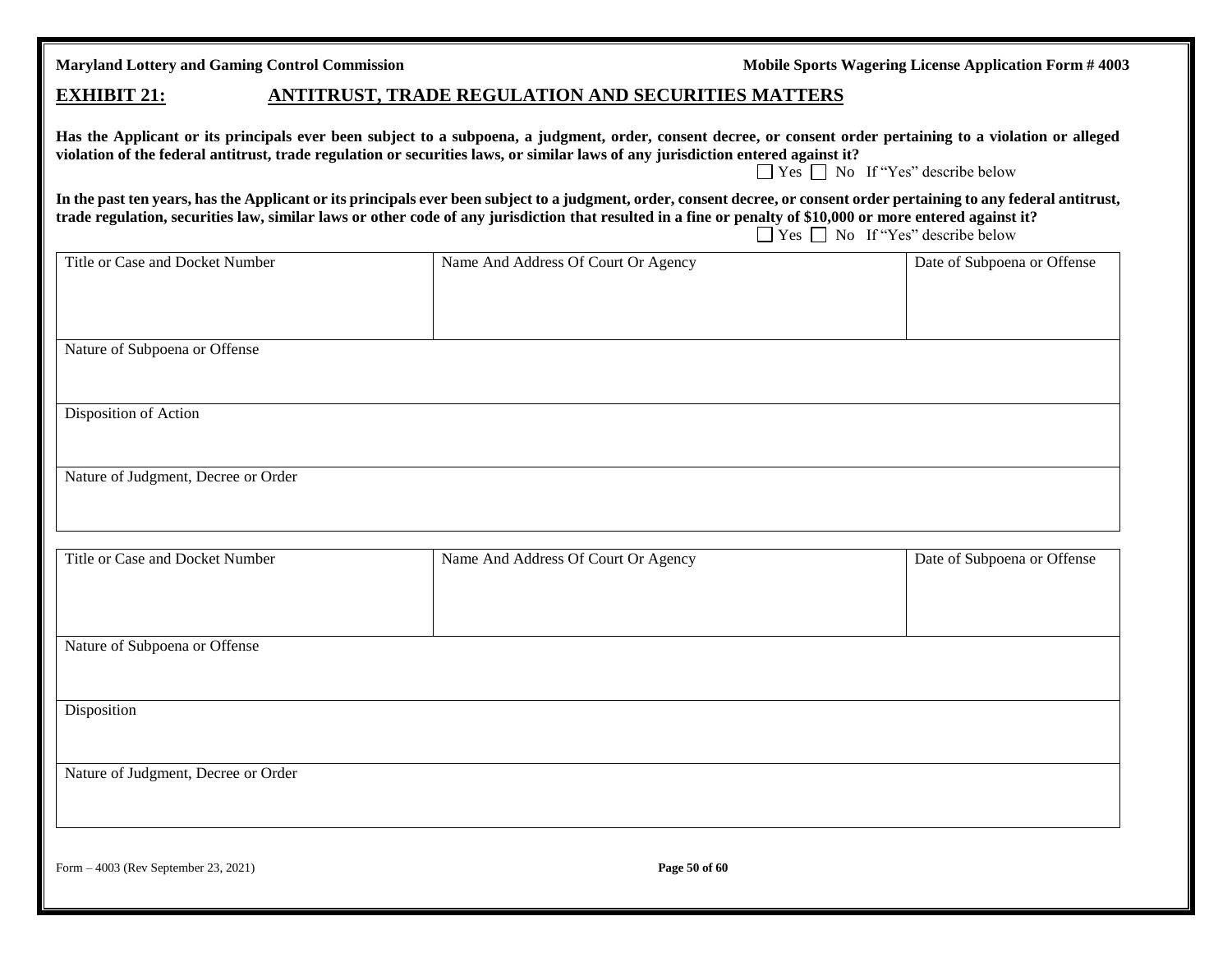| <b>Maryland Lottery and Gaming Control Commission</b>     |                                 |                                             | Mobile Sports Wagering License Application Form # 4003                                                                                                                                                              |
|-----------------------------------------------------------|---------------------------------|---------------------------------------------|---------------------------------------------------------------------------------------------------------------------------------------------------------------------------------------------------------------------|
| <b>EXHIBIT 22:</b>                                        |                                 | <b>BANKRUPTCY OR INSOLVENCY PROCEEDINGS</b> |                                                                                                                                                                                                                     |
| In the last ten $(10)$ years:                             |                                 |                                             |                                                                                                                                                                                                                     |
| any state insolvency law filed by or against it?          |                                 |                                             | Has the Applicant, or any affiliate, intermediary, subsidiary or holding company had any petition under any provision of the Federal Bankruptcy Code or under<br>$\Box$ Yes $\Box$ No If "Yes" describe below       |
| state insolvency law?                                     |                                 |                                             | Has the Applicant, or any affiliate, intermediary, subsidiary or holding company sought relief under any provision of the Federal Bankruptcy Code or under any<br>$\Box$ Yes $\Box$ No If "Yes" describe below      |
| affiliate, intermediary, subsidiary or holding companies? |                                 |                                             | Has any receiver, fiscal agent, trustee, reorganization trustee, or similar officer been appointed by a court for the business or property of the Applicant, or any<br>$\Box$ Yes $\Box$ No If "Yes" describe below |
| Date Petition Filed Or Relief<br>Sought                   | Title Of Case And Docket Number | Name And Address Of Court Or Agency         |                                                                                                                                                                                                                     |
| Date Judgment Entered                                     |                                 |                                             | Name and Date Appointed of Court Appointed Receiver, Agent or Trustee                                                                                                                                               |
| Nature of Judgment or Relief                              |                                 |                                             |                                                                                                                                                                                                                     |
|                                                           |                                 |                                             |                                                                                                                                                                                                                     |
|                                                           |                                 |                                             |                                                                                                                                                                                                                     |
|                                                           |                                 |                                             |                                                                                                                                                                                                                     |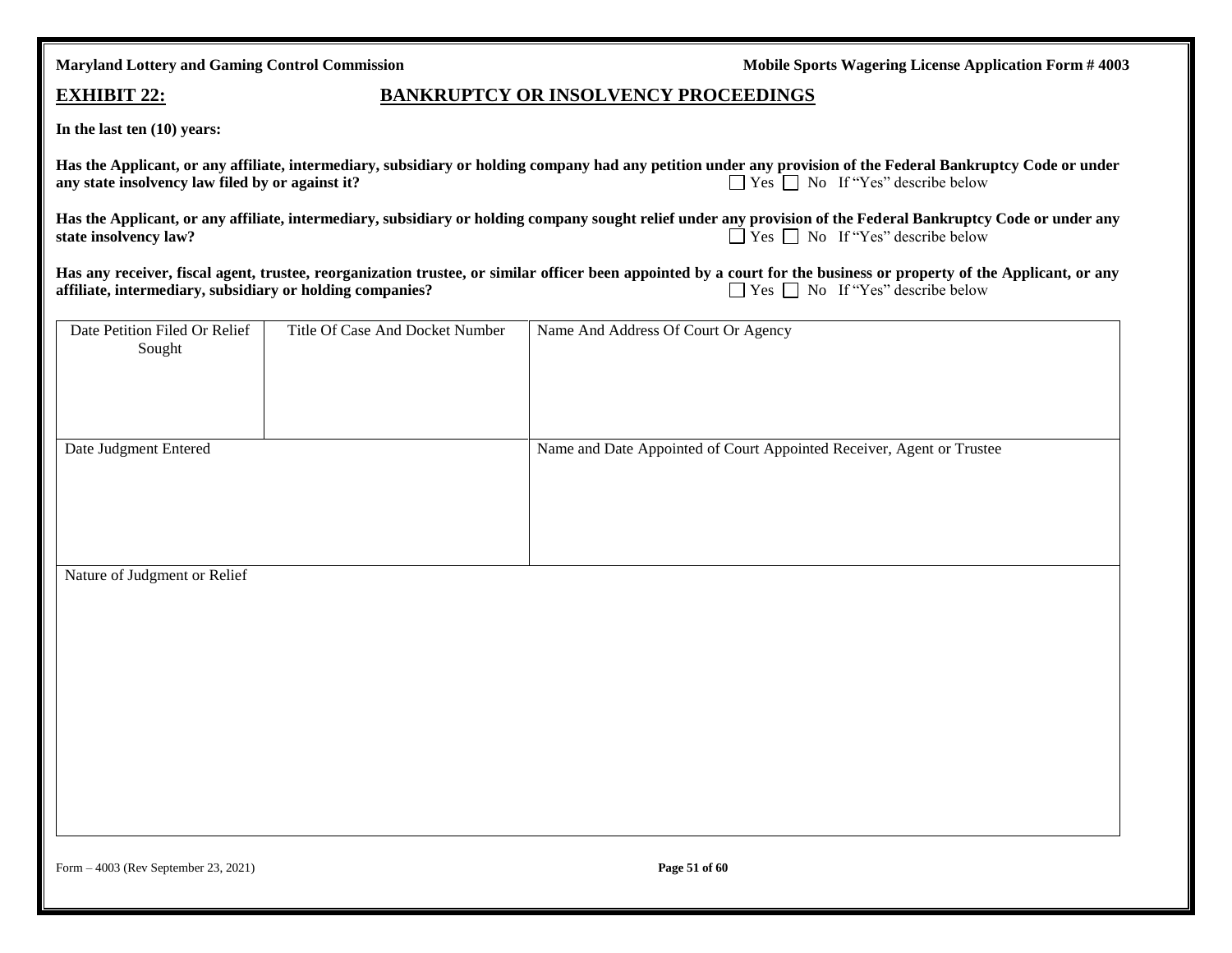### **EXHIBIT 23: LICENSES (SPORTS WAGERING, CASINO, BINGO, GAMING and NON-GAMING)**

**Has the Applicant, or any affiliate, intermediary, subsidiary, principal, or holding company of the Applicant, ever applied in any jurisdiction for a license, permit or other authorization to conduct or offer sports wagering operations (including single–game bets, teaser bets, parlays, over–under, money line, pools, exchange wagering, in–game wagering, in–play bets, proposition bets, and straight bets, etc.)?**  $\Box$  Yes  $\Box$  No If "Yes" describe below

**Has the Applicant, or any affiliate, intermediary, subsidiary, principal, or holding company of the Applicant, applied in any jurisdiction for a license, permit or other authorization to conduct or offer gambling (including slot machines, video lottery terminals, table gaming, horse racing, dog racing pari-mutuel operation etc.)** or Instant Bingo operations? **and Superations example 2018** The Superations of  $\Box$  Yes  $\Box$  No If "Yes" describe below

**Has the Applicant, or any affiliate, intermediary, subsidiary, principal, or holding company of the Applicant, ever had any license application, license, permit or other authorization offered or issued by any jurisdiction be denied, suspended or revoked in last ten-year period?**   $\Box$ 

|  |  |  |  | Pres ■ No If "Yes" describe below |  |  |
|--|--|--|--|-----------------------------------|--|--|
|--|--|--|--|-----------------------------------|--|--|

### **List sports wagering operations FIRST, casino operation licenses SECOND, instant bingo licenses THIRD gaming licenses FOURTH and non-gaming licenses FIFTH**

| <b>Type of License or</b><br>Permit | Name and Location of<br><b>Governmental Entity</b> | <b>Application</b><br><b>Number</b> | Disposition (i.e.<br><b>Granted, Denied,</b><br>Pending, Expired,<br><b>Suspended, Revoked</b><br>Withdrawn etc.) | <b>Disposition Date</b> | If Issued, Provide License, Permit or<br>Other Such Number and Expiration Date.<br>If Denied, Pending, Expired, Suspended,<br>Conditioned, Withdrawn or Revoked,<br><b>Provide a Detailed Explanation</b> |
|-------------------------------------|----------------------------------------------------|-------------------------------------|-------------------------------------------------------------------------------------------------------------------|-------------------------|-----------------------------------------------------------------------------------------------------------------------------------------------------------------------------------------------------------|
|                                     |                                                    |                                     |                                                                                                                   |                         |                                                                                                                                                                                                           |
|                                     |                                                    |                                     |                                                                                                                   |                         |                                                                                                                                                                                                           |
|                                     |                                                    |                                     |                                                                                                                   |                         |                                                                                                                                                                                                           |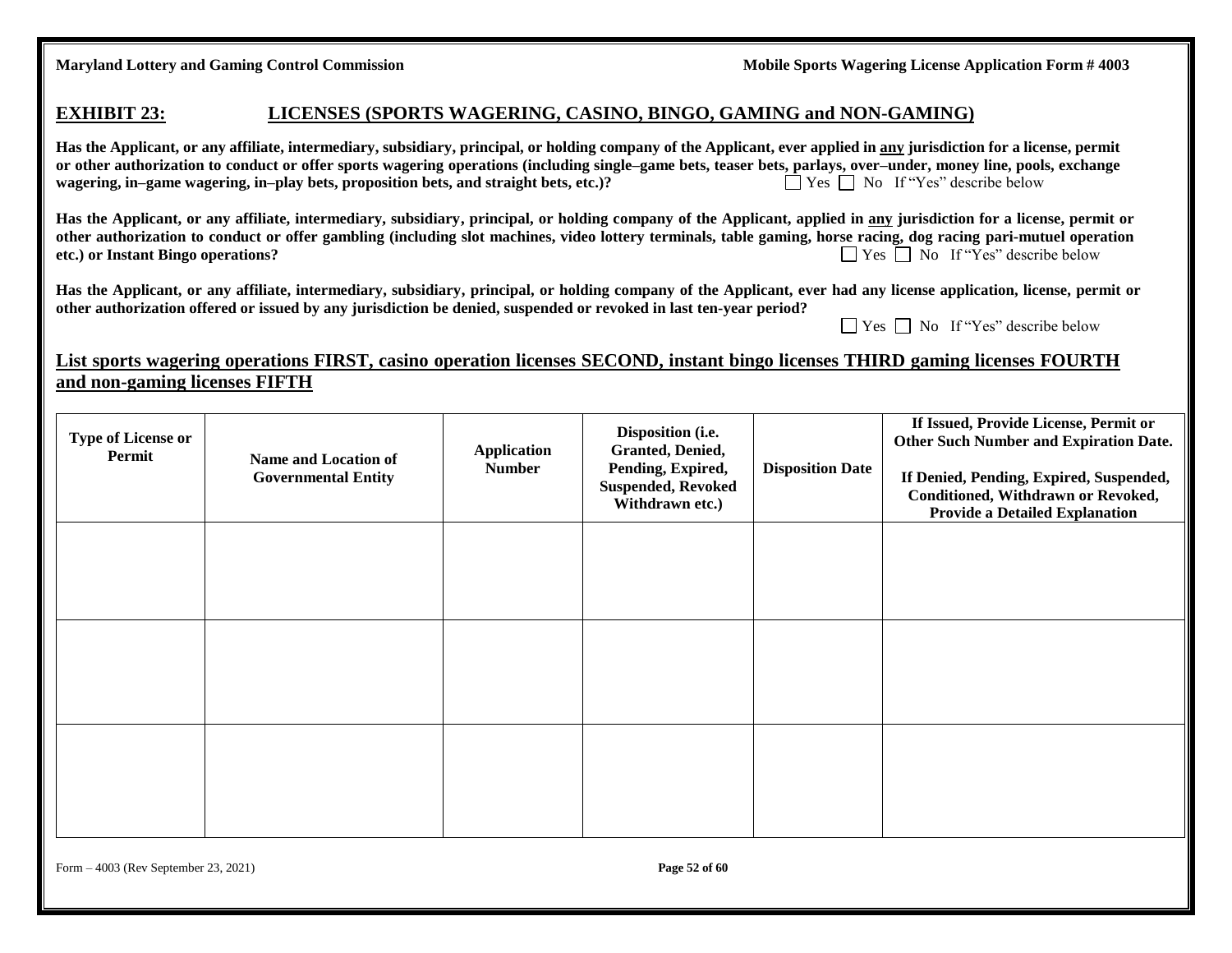| <b>Maryland Lottery and Gaming Control Commission</b> |  |  |  |
|-------------------------------------------------------|--|--|--|
|-------------------------------------------------------|--|--|--|

**Mobile Sports Wagering License Application Form # 4003** 

### **EXHIBIT 24: CONTRIBUTIONS AND DISBURSEMENTS**

**In the last ten (10) years:**

| Has the Applicant, or any affiliate, intermediary, subsidiary, principal, or holding company, director, officer, or employee or any third party acting for or on |
|------------------------------------------------------------------------------------------------------------------------------------------------------------------|
| behalf of the Applicant made any bribes or kickbacks or made any payments alleged to have been bribes or kickbacks to any person to obtain favorable treatment?  |
| $\Box$ Yes $\Box$ No If "Yes" describe below                                                                                                                     |

**Has the Applicant, or any affiliate, intermediary, subsidiary, principal, or holding company, director, officer or employee or any third party acting for or on behalf of the Applicant made any bribes or kickbacks or made any payments alleged to have been bribes or kickbacks to any government official, domestic or <b>foreign** to obtain favorable treatment? **for**  $\bigcap$  **Yes**  $\bigcap$  **No If "Yes" describe below** 

**Has the Applicant, or any affiliate, intermediary, subsidiary, principal, or holding company maintained any bank account, domestic or foreign, not reflected on the Applicant's books or records?**  $\Box$  Yes  $\Box$  No If "Yes" describe below

**During the last ten-year period, has the Applicant, or any affiliate, intermediary, subsidiary, principal, or holding company, maintained any numbered accounts or any account in the name of a nominee or designee for the A** or any account in the name of a nominee or designee for the Applicant?

| Last Name                            | <b>First Name</b> |                      | Middle Name    |             | Suffix (Jr., Sr.,<br>etc.)    | Date of Birth |
|--------------------------------------|-------------------|----------------------|----------------|-------------|-------------------------------|---------------|
| <b>Entity Name</b>                   |                   |                      |                |             |                               |               |
| Address Line 1                       |                   | Address Line 2       |                |             |                               |               |
| City                                 |                   |                      | State/Province | Postal Code |                               |               |
| Country                              |                   | Email Address        |                |             | <b>Contact Number</b>         |               |
| Last Name                            | <b>First Name</b> |                      | Middle Name    |             | Suffix (Jr., Sr.,<br>$etc.$ ) | Date of Birth |
| <b>Entity Name</b>                   |                   |                      |                |             |                               |               |
| Address Line 1                       |                   | Address Line 2       |                |             |                               |               |
| City                                 |                   | State/Province       |                | Postal Code |                               |               |
| Country                              |                   | <b>Email Address</b> |                |             | <b>Contact Number</b>         |               |
| Form - 4003 (Rev September 23, 2021) |                   |                      | Page 53 of 60  |             |                               |               |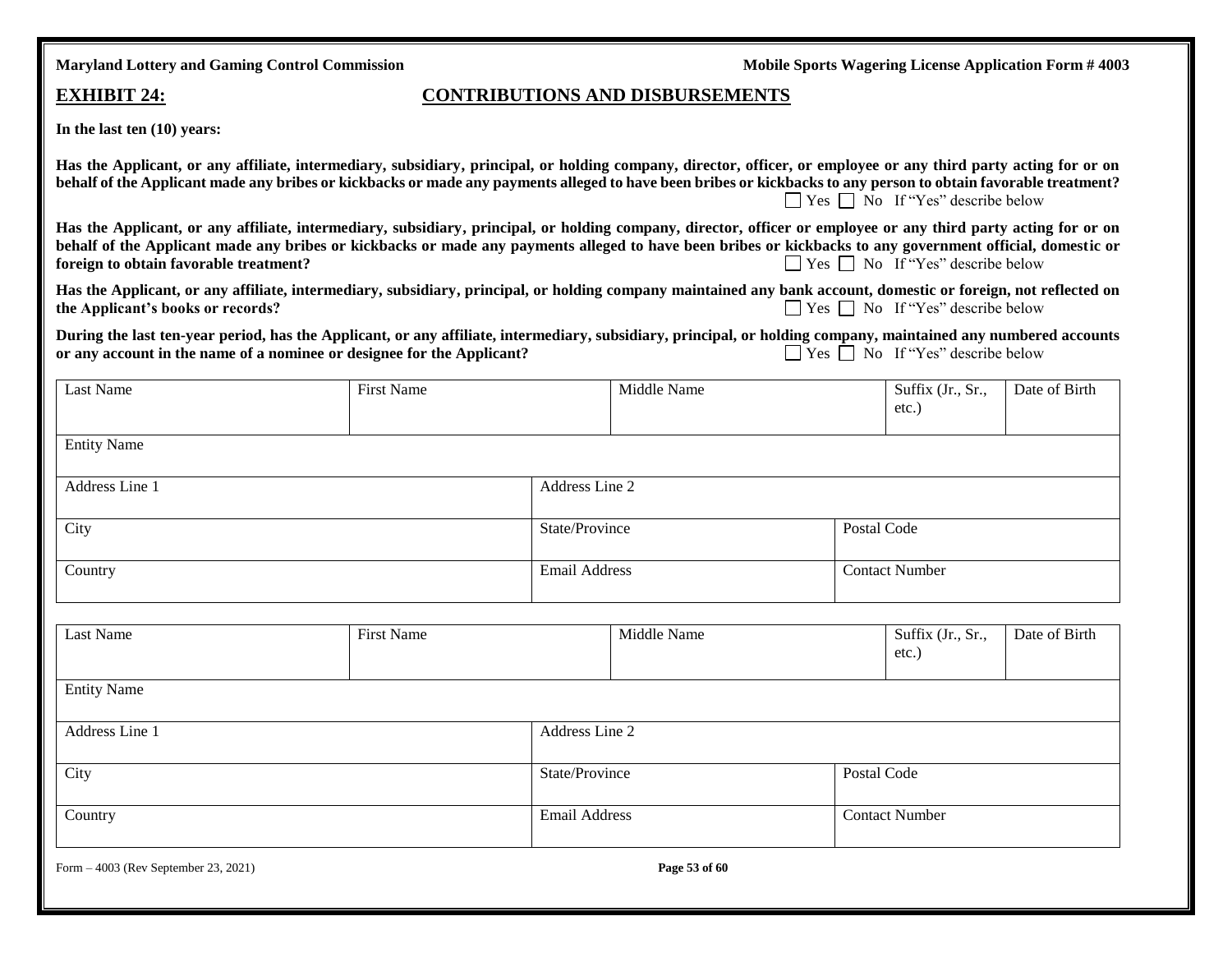### **EXHIBIT 25: REQUIRED ATTACHMENTS - EXPLANATIONS**

**If an attachment is not applicable to the applicant, indicate "N/A", then explain why it is not applicable.** 

**Applicants shall provide this information in addition to the information required by each exhibit.** 

| Attachment | <b>Explanation</b> |
|------------|--------------------|
|            |                    |
|            |                    |
|            |                    |
|            |                    |
|            |                    |
|            |                    |
|            |                    |
|            |                    |
|            |                    |
|            |                    |
|            |                    |
|            |                    |
|            |                    |
|            |                    |
|            |                    |
|            |                    |
|            |                    |
|            |                    |
|            |                    |
|            |                    |
|            |                    |
|            |                    |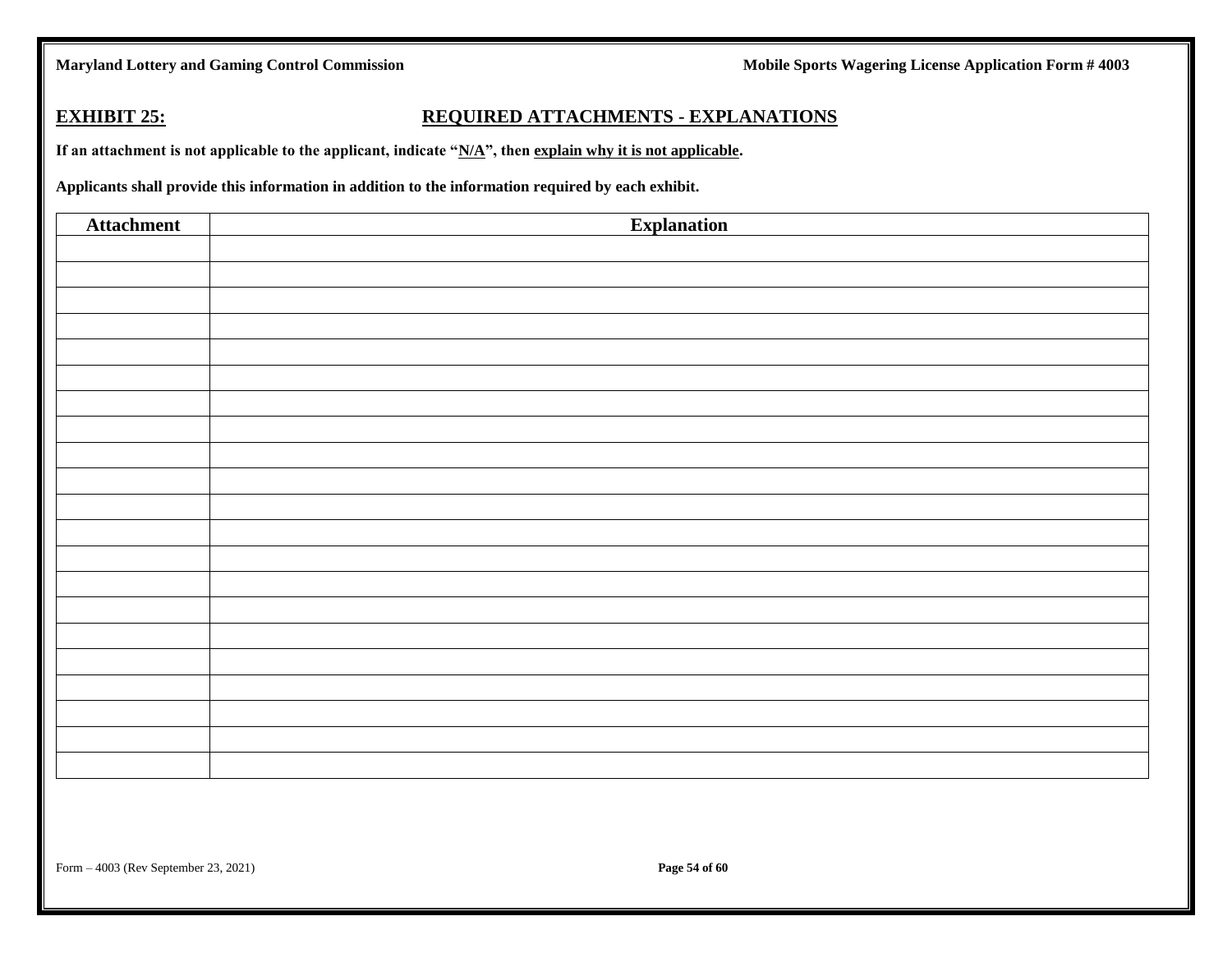### **EXHIBIT 26 AUTHORIZATION FOR RELEASE OF INFORMATION (BUSINESS)**

**TO: \_\_\_\_\_\_\_\_\_\_\_\_\_\_\_\_\_\_\_\_\_\_\_\_\_\_\_\_\_\_\_\_\_\_\_\_\_\_\_\_\_\_\_\_\_\_\_\_\_\_\_\_\_\_\_\_\_\_\_\_\_\_\_\_\_\_\_**

**(Leave BLANK - to be filled in by the Commission)**

**FROM:** 

**\_\_\_\_\_\_\_\_\_\_\_\_\_\_\_\_\_\_\_\_ (Printed Name of Mobile Sports Wagering License Applicant)**

I am an authorized representative of an Applicant for a Mobile Sports Wagering License in the State of Maryland.

I understand that the Maryland Lottery and Gaming Control Commission ("Commission") is required to conduct an investigation of an Applicant for a Mobile Sports Wagering License. That investigation requires the Commission to collect and evaluate information about the entity that I represent. On behalf of the entity, I irrevocably give consent to the Commission, and persons authorized by the Commission, to: (1) verify all information provided in the license application documents; (2) conduct a background investigation of the entity; and to have access to any and all information that the entity has provided to any other jurisdiction seeking a similar license in that jurisdiction, as well as the information obtained by that other jurisdiction during the course of any investigation that it may have conducted about the entity.

That investigation requires the Commission to collect and evaluate information about the Applicant. By executing this Authorization for Release of Information, I authorize any: Local, State or Federal government unit; commercial or business enterprise, including a consumer reporting agency, a non-profit entity, an individual or any other public or private entity, to release to the Commission any and all information about the Applicant and its principals that the Commission requests. The requested information may be released in written, verbal, electronic, or any other form.

With respect to any claims or liability arising from the release of the requested information to the Commission, on behalf of the Applicant, I expressly waive, release, discharge and forever hold harmless and agree to indemnify, the unit, entity, or individual that releases information to the Commission under the authority of this Authorization. Photo, facsimile, or electronic copy of this signed and dated Authorization shall be equally effective as an original.

| Signature of Individual Completing Form                                                                                                        | Date                                                                                                                                                                                                            |
|------------------------------------------------------------------------------------------------------------------------------------------------|-----------------------------------------------------------------------------------------------------------------------------------------------------------------------------------------------------------------|
| My affiliation with the Applicant is: $\Box$ Owner $\Box$ Partner $\Box$ Director $\Box$ Officer $\Box$ Other                                  |                                                                                                                                                                                                                 |
| Printed Name                                                                                                                                   | Title                                                                                                                                                                                                           |
| <b>NOTARY PUBLIC</b>                                                                                                                           |                                                                                                                                                                                                                 |
| or satisfactorily proven to be the individual whose name subscribed to the within instrument and signed the Authorization and<br>Notification. | The undersigned, a Notary Public in and for the County of _________________, in the State of<br>ertifies that the above named individual appeared in person, and before me, either known to me<br>Notary Public |
| <b>Stamp or Seal</b>                                                                                                                           | <b>Printed Name</b>                                                                                                                                                                                             |
| Form $-4001$ (Rev September 23, 2021)                                                                                                          | Page 55 of 60                                                                                                                                                                                                   |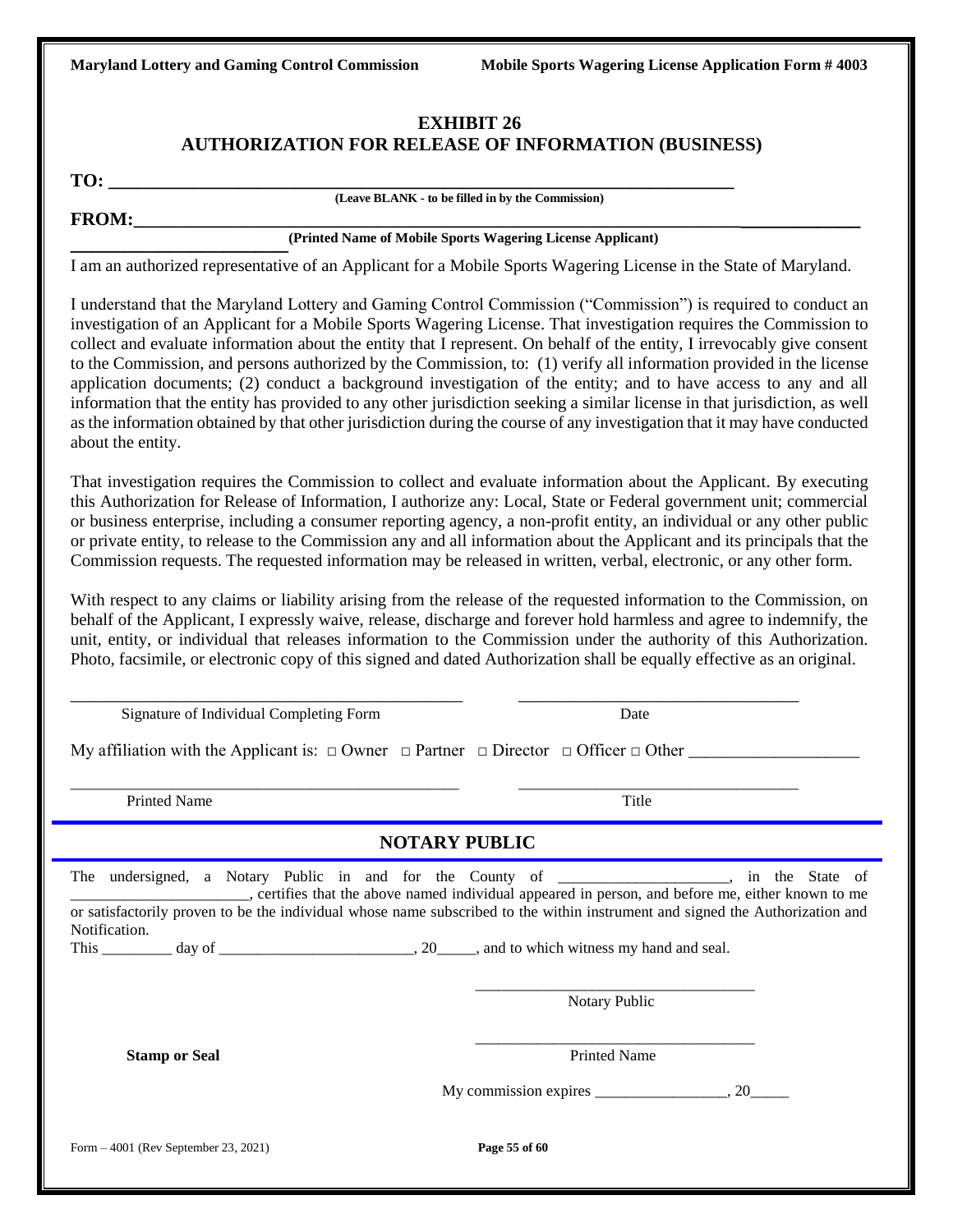### **EXHIBIT 27 AUTHORIZATION FOR RELEASE OF INFORMATION (INDIVIDUAL)**

**TO: \_\_\_\_\_\_\_\_\_\_\_\_\_\_\_\_\_\_\_\_\_\_\_\_\_\_\_\_\_\_\_\_\_\_\_\_\_\_\_\_\_\_\_\_\_\_\_\_\_\_\_\_\_\_\_\_\_\_\_\_\_\_\_\_\_\_\_\_\_\_\_\_\_\_\_\_\_\_\_\_\_**

**(Leave BLANK - to be filled in by the Commission)**

**FROM: \_\_\_\_\_\_\_\_\_\_\_\_\_\_\_\_\_\_\_\_\_\_\_\_\_\_\_\_\_\_\_\_\_\_\_\_\_\_\_\_\_\_\_\_\_\_\_\_\_\_\_\_\_\_\_\_\_\_\_\_\_\_\_\_\_\_\_\_\_\_\_\_\_\_\_\_\_\_**

**(Applicant affiliate's printed name)**

I, the above listed individual, am affiliated with an Applicant who is applying to the Maryland Lottery and Gaming Control Commission ("Commission") for a Mobile Sports Wagering License. I am affiliated with the Applicant as an:

 $\Box$  Owner  $\Box$  Partner  $\Box$  Director  $\Box$  Officer  $\Box$  Manager/Supervisor/Employee  $\Box$  Other

The Commission, and its employees, agents, and vendors, is required by law to conduct an investigation of an Applicant and the Applicant's officers; partners; directors; proprietors; owners; certain employees; and certain other individuals affiliated with the Applicant as deemed necessary.

That investigation requires the Commission to collect and evaluate information about me. By executing this Authorization for Release of Information, I authorize any: Local, State or Federal government unit; commercial or business enterprise, including a consumer reporting agency, a non-profit entity, an individual or any other public or private entity, to release to the Commission any and all information about me that the Commission requests. The requested information may be released in written, verbal, electronic, or any other form.

With respect to any claims or liability arising from the release of the requested information to the Commission, I expressly waive, release, discharge and forever hold harmless and agree to indemnify, the unit, entity, or individual that releases information to the Commission, under the authority of this Authorization.

A photo, facsimile, or electronic copy of this signed and dated Authorization shall be equally effective as an original.

\_\_\_\_\_\_\_\_\_\_\_\_\_\_\_\_\_\_\_\_\_\_\_\_\_\_\_\_\_\_\_\_\_\_\_\_\_\_\_\_\_\_ \_\_\_\_\_\_\_\_\_\_\_\_\_\_\_\_\_\_\_\_\_\_\_\_\_\_\_\_\_\_

| Signature of Individual Completing Form                                                                                                                                                                                                      | Date                                                                                            |
|----------------------------------------------------------------------------------------------------------------------------------------------------------------------------------------------------------------------------------------------|-------------------------------------------------------------------------------------------------|
| <b>Printed Name</b>                                                                                                                                                                                                                          | Title                                                                                           |
| <b>NOTARY PUBLIC</b>                                                                                                                                                                                                                         |                                                                                                 |
| The undersigned, a Notary Public in and for the County of _______________, in the State of<br>or satisfactorily proven to be the individual whose name subscribed to the within instrument and signed the Authorization and<br>Notification. | certifies that the above named individual appeared in person, and before me, either known to me |
|                                                                                                                                                                                                                                              | Notary Public                                                                                   |
| <b>Stamp or Seal</b>                                                                                                                                                                                                                         | <b>Printed Name</b>                                                                             |
|                                                                                                                                                                                                                                              | My commission expires $\frac{\ }{\ }$                                                           |
|                                                                                                                                                                                                                                              |                                                                                                 |
| Form $-4001$ (Rev September 23, 2021)                                                                                                                                                                                                        | Page 56 of 60                                                                                   |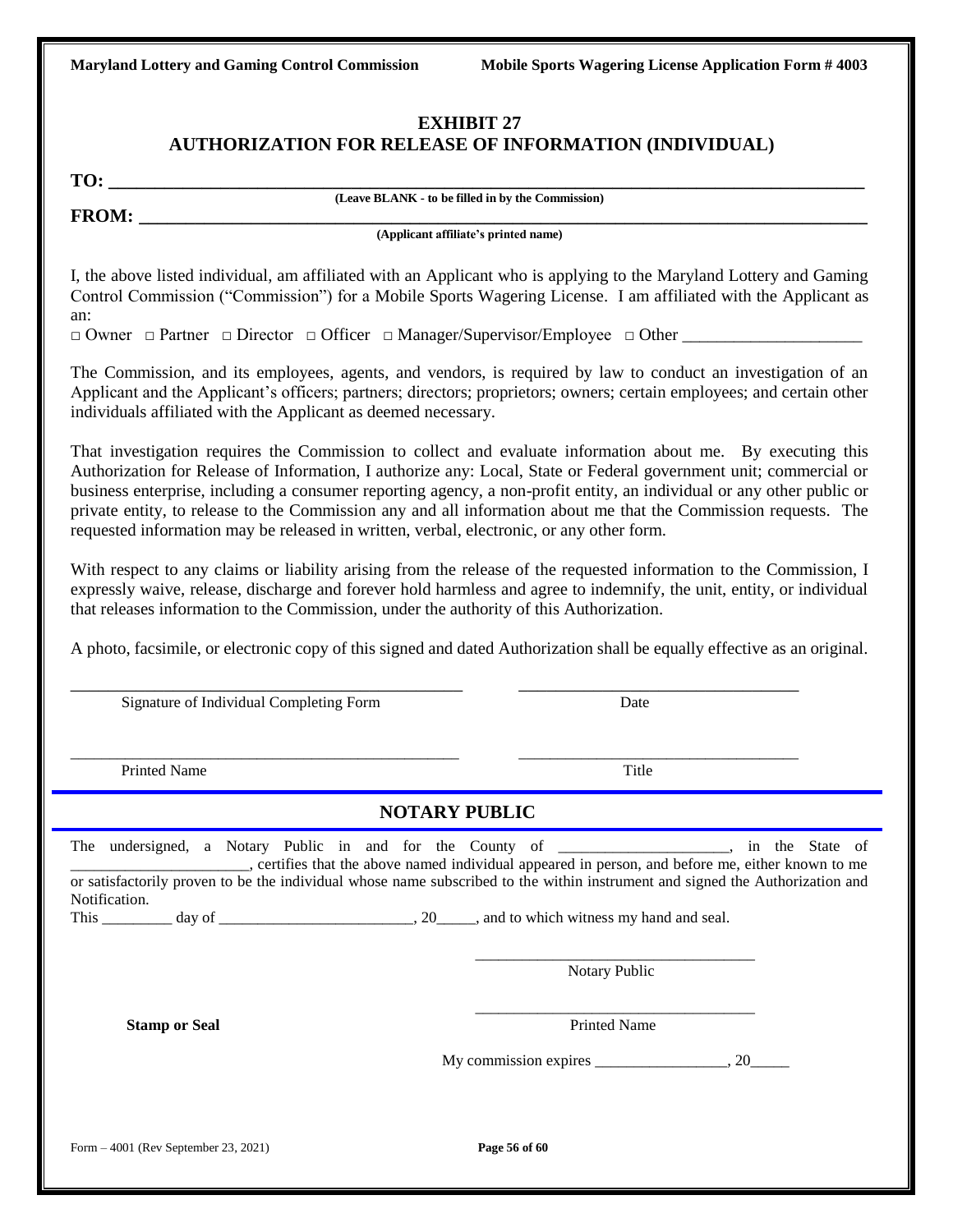### **EXHIBIT 28 AFFIDAVIT OF REPRESENTATIVE OF APPLICANT**

I, \_\_\_\_\_\_\_\_\_\_\_\_\_\_\_\_\_\_\_\_\_\_\_\_\_\_\_\_\_\_\_\_\_\_\_\_\_ (printed name), am authorized to complete and execute this Mobile Sports Wagering license application on behalf of the Applicant, (printed name of Applicant). I am also authorized to provide all of the information requested on this Affidavit to the Maryland Lottery and Gaming Control Commission, its employees, agents, and vendors (collectively, "the Commission"), and to make the representations set forth in this Affidavit.

I have read, and understand, every page of this Application. To the best of my knowledge, information, and belief, the information that I have provided on, or attached to, or otherwise submitted in connection with this Application is accurate, complete, and not misleading. I understand that any misrepresentation or omission may lead to the delay or denial of an application for a license, or may result in the Commission imposing sanctions against the Applicant, up to and including revocation of its license if it has been issued or denial of a license. I understand that any misrepresentation or omission on this Application may also subject me, or the Applicant that I represent, to civil or criminal liability. I understand and acknowledge that the Applicant has an ongoing duty to promptly notify the Commission if any information it provides the Commission changes.

By a separate Authorization for Release of Information, I am authorizing any entity or individual that has information about the Applicant that I represent, to release that information to the Commission for purposes of its investigation of an applicant for a Mobile Sports Wagering License.

On behalf of the Applicant and its successors and assigns, I expressly waive, release, discharge, and forever hold harmless and agree to indemnify, the Commission, the State of Maryland, and their employees, members, agents, and representatives, from liability for any and all claims or legal action arising from any actions that the Commission or the State of Maryland may take related to the collection of information from the Applicant and the use of that information in connection with investigating the Applicant.

| Signature of Authorized Representative                                                                                                                                                                                                         | Date                                                                                                               |  |  |
|------------------------------------------------------------------------------------------------------------------------------------------------------------------------------------------------------------------------------------------------|--------------------------------------------------------------------------------------------------------------------|--|--|
| Printed Name of Authorized Representative                                                                                                                                                                                                      | Title                                                                                                              |  |  |
| <b>NOTARY PUBLIC</b>                                                                                                                                                                                                                           |                                                                                                                    |  |  |
| The undersigned, a Notary Public in and for the County of _________________, in the State of<br>or satisfactorily proven to be the individual whose name subscribed to the within instrument and signed the Authorization and<br>Notification. | , certifies that the above named individual appeared in person, and before me, either known to me<br>Notary Public |  |  |
| <b>Stamp or Seal</b>                                                                                                                                                                                                                           | <b>Printed Name</b>                                                                                                |  |  |
|                                                                                                                                                                                                                                                |                                                                                                                    |  |  |
| Form - 4001 (Rev September 23, 2021)                                                                                                                                                                                                           | Page 57 of 60                                                                                                      |  |  |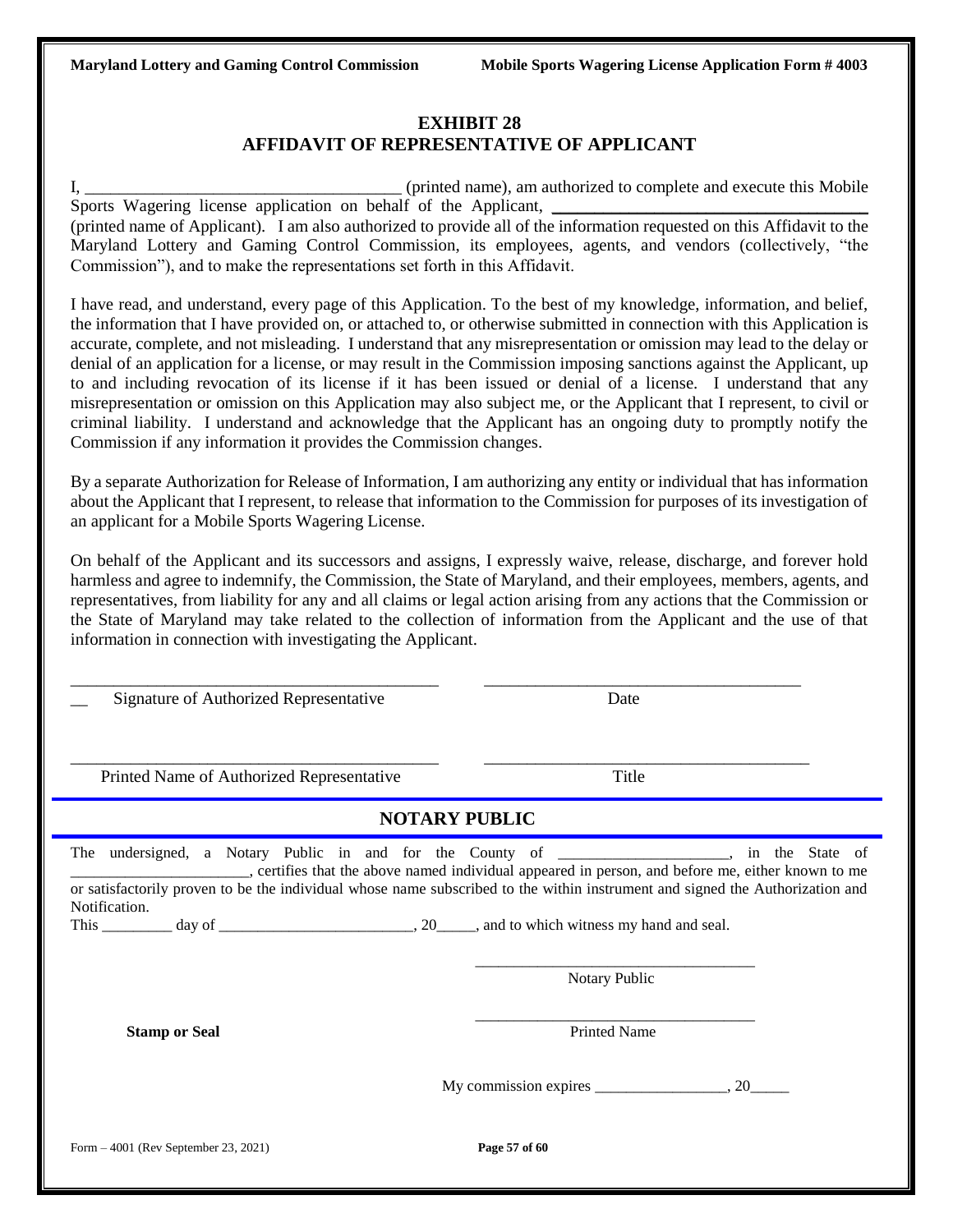### **EXHIBIT 29 ACKNOWLEGEMENT AND DISCLOSURE**

I understand and acknowledge with my initials and signature the following:

The Maryland Lottery and Gaming Control Commission ("Commission"), through its employees, agents and vendors, is required by law to conduct a background investigation of each applicant for a license. Each applicant must prove by clear and convincing evidence that he/she is suitable and qualified for the license. Initials

I am applying for a Maryland Mobile Sports Wagering License. I cannot obtain this license unless the Commission finds that I meet the legal requirements and qualifications for licensure. I am required to submit correct and accurate information, and I am prohibited from submitting false or misleading information to the Commission. Failure to disclose any required information will be considered when assessing my character, honesty and integrity, and may disqualify me. Initials

During the investigation, the Commission is required to collect and evaluate various kinds of information or reports to determine if an applicant meets the eligibility and qualification requirements for licensure. The background investigation will include, but not be limited to, information or reports about my: character; general reputation; personal characteristics, including my honesty and integrity; credit worthiness; financial stability; criminal record, record of involvement with law enforcement agencies, as specified in the application, or record of involvement with civil litigation. I have the right to request a complete and accurate disclosure of the nature and scope of the investigation and a copy of a summary of my rights under federal credit reporting law. Initials\_\_\_\_\_\_\_\_

Approval for any license issued by the Commission is based on the specific information that I submit to the Commission, whether contained within, attached to, or subsequent to, this application. Changes to any of that information may alter my suitability for licensure. Therefore, I have a continuing obligation for the entire period I am licensed, to inform the Commission of any changes to the information that I submit on this application; on any document attached with this application; or to any information or document I submit subsequent to the submission of this application. Changes include, but are not limited to, contact information (physical/email addresses and phone numbers); company name changes; personnel changes; gaming or sports wagering sanctions or penalties imposed by any jurisdiction; arrests, charges, or convictions for any offense; my Maryland SDAT compliance status; or the inability to maintain my credit stability. Initials\_

I am requesting that the Commission, through its employees, agents or vendors, obtain this information about me to evaluate my eligibility for a Maryland Sports Wagering Facility license. I acknowledge that this disclosure and authorization remains in effect during the time my application is pending and for the duration of any Sports Wagering license that I may be issued. Initials\_\_\_\_\_\_\_\_

| Signature of Individual Completing Form                                                                                                                                                                                                                                                                                                                  | Date                                                                                                                        |
|----------------------------------------------------------------------------------------------------------------------------------------------------------------------------------------------------------------------------------------------------------------------------------------------------------------------------------------------------------|-----------------------------------------------------------------------------------------------------------------------------|
| <b>Printed Name</b>                                                                                                                                                                                                                                                                                                                                      | Title                                                                                                                       |
| <b>NOTARY PUBLIC</b>                                                                                                                                                                                                                                                                                                                                     |                                                                                                                             |
| The undersigned, a Notary Public in and for the County of __________________, in the State of<br>or satisfactorily proven to be the individual whose name subscribed to the within instrument and signed the Authorization and<br>Notification.<br>This $\_\_\_\_$ day of $\_\_\_\_\_\_\_\_\_$ , 20 $\_\_\_\_\$ , and to which witness my hand and seal. | _________, certifies that the above named individual appeared in person, and before me, either known to me<br>Notary Public |
| <b>Stamp or Seal</b>                                                                                                                                                                                                                                                                                                                                     | <b>Printed Name</b><br>My commission expires $\frac{\ }{\ }$ , 20 $\frac{\ }{\ }$                                           |
| Form $-4001$ (Rev September 23, 2021)                                                                                                                                                                                                                                                                                                                    | Page 58 of 60                                                                                                               |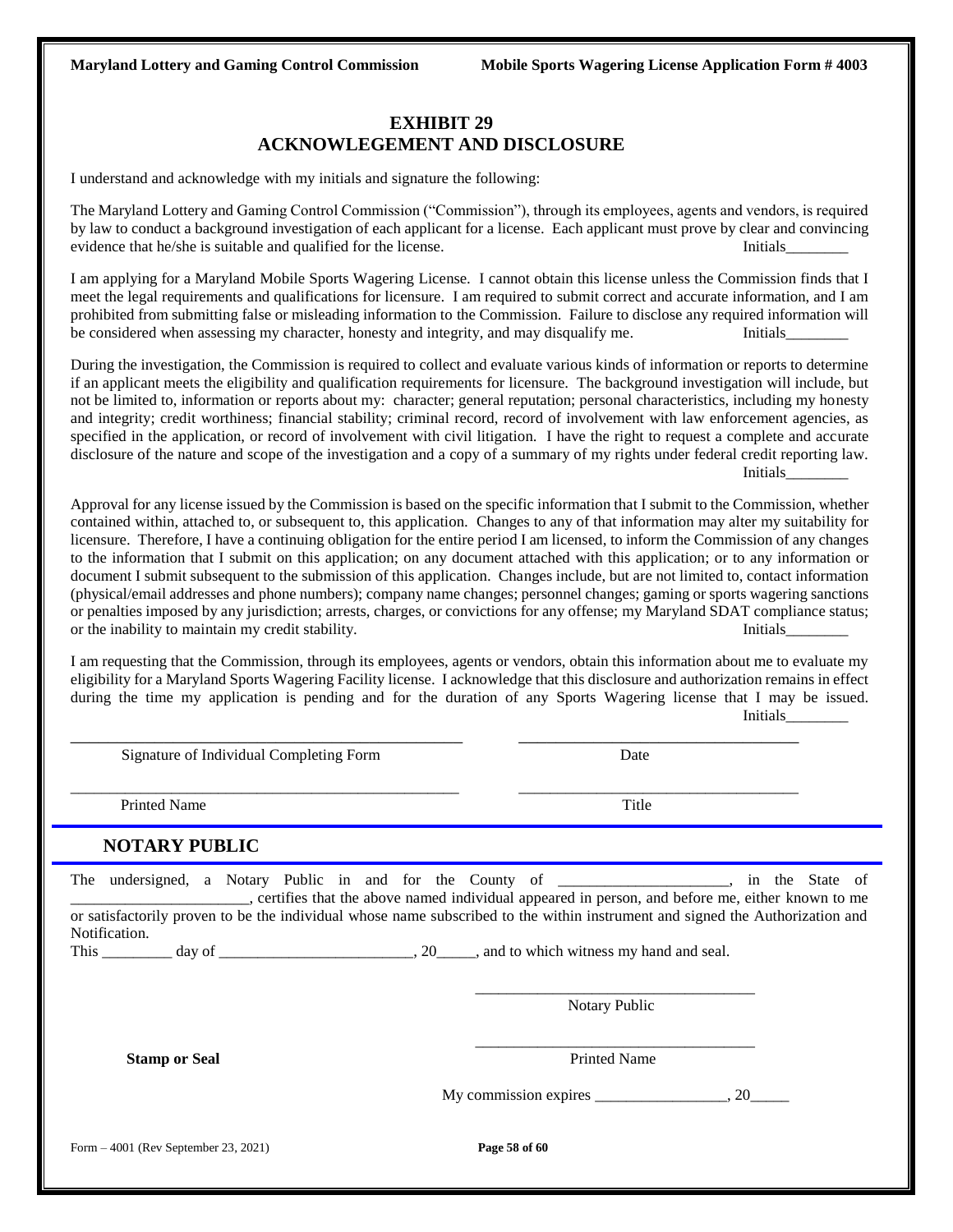## **SECTION G - APPENDICES**

## **Mobile Sports Wagering License Application and Disclosure Information Form**

This is a checklist of all of the attachments or appendices that you are to provide or create Each document must be uploaded into 'eLicensing' on the Applicant Case Checklist Item page.

If an attachment is not applicable to the applicant, indicate "**N/A**", then use **Exhibit 25** to explain why it is not applicable. Applicant shall provide this information **in addition** to the exhibits.

| <b>Appendix</b>  | <b>Appendix Description</b>                                                                                                                                                                                                                                                                                                                                                                                                                                                                                                                                                                 | <b>X IF ATTACHED</b><br>(ALL FORMS ARE |
|------------------|---------------------------------------------------------------------------------------------------------------------------------------------------------------------------------------------------------------------------------------------------------------------------------------------------------------------------------------------------------------------------------------------------------------------------------------------------------------------------------------------------------------------------------------------------------------------------------------------|----------------------------------------|
|                  |                                                                                                                                                                                                                                                                                                                                                                                                                                                                                                                                                                                             | MANDATORY)                             |
| $\mathbf{1}$     | Description of all bonus, profit sharing, pension, retirement, deferred compensation<br>and similar plans.                                                                                                                                                                                                                                                                                                                                                                                                                                                                                  |                                        |
| $\boldsymbol{2}$ | Description of long-term debt for Applicant and for the holding, intermediary,<br>subsidiary, affiliate, principal, and any other type of business entity of the Applicant.<br>Provide this information in addition to both <b>Exhibit 9 &amp; 10</b> .                                                                                                                                                                                                                                                                                                                                     |                                        |
| 3                | Description of other indebtedness and security devices for Applicant and for the<br>holding, intermediary, subsidiary, affiliate, principal, and any other type of business<br>entity of Applicants. Provide this information in addition to both Exhibit 11 &12.                                                                                                                                                                                                                                                                                                                           |                                        |
| 4                | Description of Security Options for Applicant and for the holding, intermediary,<br>subsidiary, affiliate, principal, and any other type of business entity of Applicants.<br>Provide this information in addition to both Exhibit 13 & 14.                                                                                                                                                                                                                                                                                                                                                 |                                        |
| 5                | Description of Existing Litigation. Description of any settled or closed litigation<br>against the Applicant for the past three (3) years. Also describe any existing or<br>settled or closed litigation for the past three (3) years for any holding, intermediary,<br>subsidiary or affiliate. A description of any judgments against Applicant, holding,<br>intermediary, subsidiary or affiliate for the past five (5) years.  Describe if any<br>judgments were covered by insurance and if so the insurance company. Provide this<br>information in addition to both Exhibits 20 & 22 |                                        |
| 6                | Audited financial statements for the last five years for Applicant and Applicant's<br>holding, intermediary, subsidiary, affiliate, principal, and any other type of business<br>entity, including the last fiscal year. If audited financial statement do not exist, then<br>provide unaudited financial statements.                                                                                                                                                                                                                                                                       |                                        |
| 7                | Annual reports for the last five years for the Applicant and for the holding,<br>intermediary, subsidiary, affiliate, principal, and any other type of business entity of<br>the Applicant.                                                                                                                                                                                                                                                                                                                                                                                                 |                                        |
| 8                | Annual reports prepared on the SEC's form 10K for the last 5 years.                                                                                                                                                                                                                                                                                                                                                                                                                                                                                                                         |                                        |
| 9                | A copy of the last quarterly unaudited financial statement for Applicant and for the<br>holding, intermediary, subsidiary, affiliate, principal, and any other type of business<br>entity of the Applicant.                                                                                                                                                                                                                                                                                                                                                                                 |                                        |
| 10               | Copy of any interim report for Applicant and for the holding, intermediary,<br>subsidiary, affiliate, principal, and any other type of business entity of the Applicant.                                                                                                                                                                                                                                                                                                                                                                                                                    |                                        |
| 11               | A copy of the last definitive proxy or information statement (SEC).                                                                                                                                                                                                                                                                                                                                                                                                                                                                                                                         |                                        |
| 12               | A copy of all registration statements for the last five years filed in accordance with<br>the Securities Act of 1933.                                                                                                                                                                                                                                                                                                                                                                                                                                                                       |                                        |

Form – 4001 (Rev September 23, 2021) **Page 59 of 60**